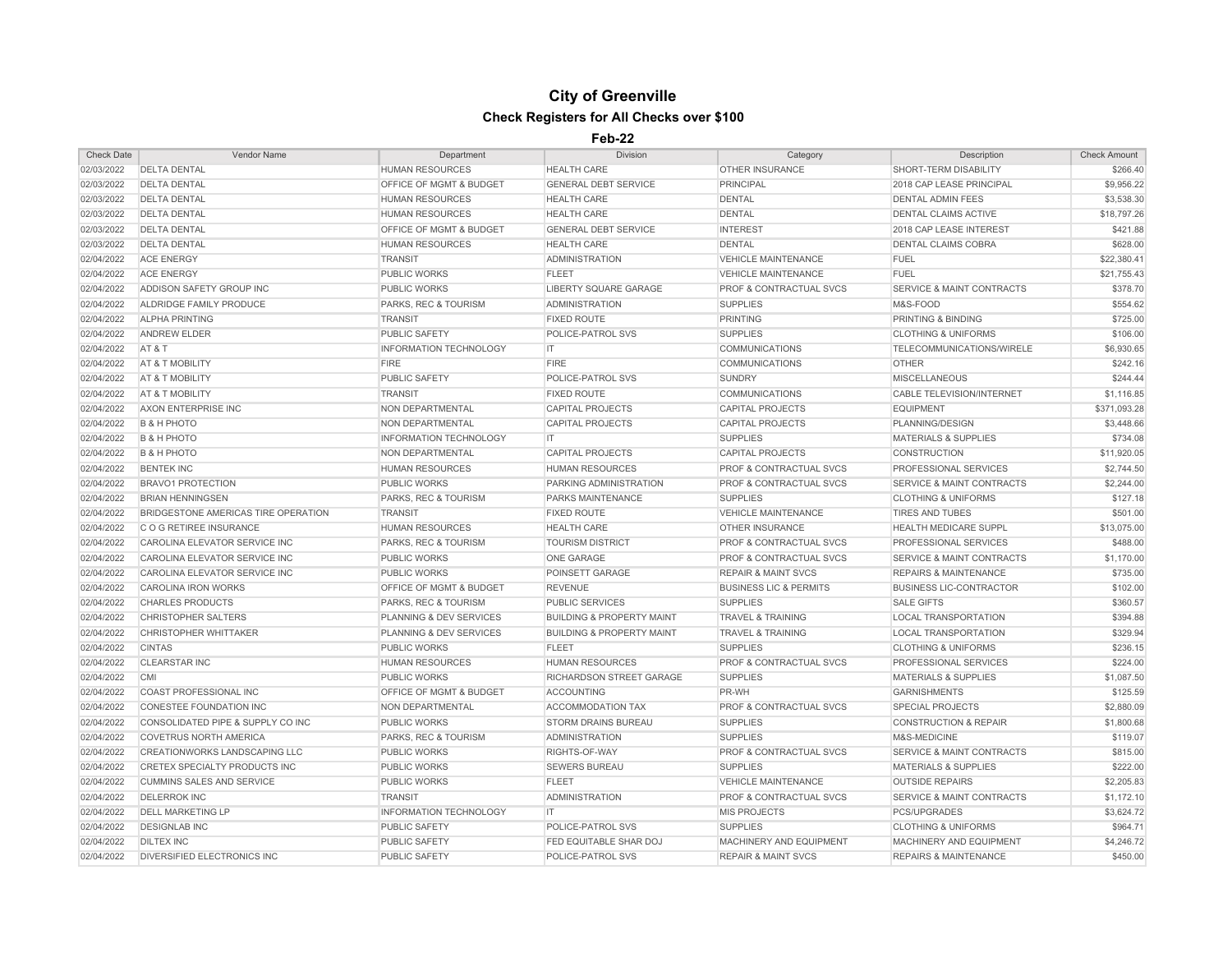| 02/04/2022 | <b>DUCK COMPANY, THE</b>                                        | PARKS, REC & TOURISM                     | PUBLIC SERVICES                      | <b>SUPPLIES</b>                    | <b>SALE GIFTS</b>                    | \$751.37     |
|------------|-----------------------------------------------------------------|------------------------------------------|--------------------------------------|------------------------------------|--------------------------------------|--------------|
| 02/04/2022 | <b>DUKE ENERGY</b>                                              | <b>PUBLIC WORKS</b>                      | <b>BUILDING SERVICE DIVISION</b>     | <b>UTILITIES</b>                   | <b>ELECTRICITY</b>                   | \$4,779.89   |
| 02/04/2022 | <b>DUKE ENERGY</b>                                              | <b>PUBLIC WORKS</b>                      | <b>TRAFFIC ENGINEERING</b>           | <b>UTILITIES</b>                   | <b>ELECTRICITY</b>                   | \$2,876.92   |
| 02/04/2022 | <b>DUKE ENERGY</b>                                              | PARKS, REC & TOURISM                     | PARKS MAINTENANCE                    | <b>UTILITIES</b>                   | <b>ELECTRICITY</b>                   | \$3,341.55   |
| 02/04/2022 | <b>DUKE ENERGY</b>                                              | <b>PUBLIC WORKS</b>                      | <b>FLEET</b>                         | <b>UTILITIES</b>                   | <b>ELECTRICITY</b>                   | \$3,855.01   |
| 02/04/2022 | <b>EMEDIA GROUP INC</b>                                         | <b>TRANSIT</b>                           | <b>FIXED ROUTE</b>                   | <b>PRINTING</b>                    | <b>PRINTING &amp; BINDING</b>        | \$221.39     |
| 02/04/2022 | <b>ENERGY DISTRIBUTORS LLC</b>                                  | <b>PUBLIC WORKS</b>                      | <b>FLEET</b>                         | <b>VEHICLE MAINTENANCE</b>         | <b>FUEL</b>                          | \$5,682.62   |
| 02/04/2022 | <b>ESRI INC</b>                                                 | <b>INFORMATION TECHNOLOGY</b>            | GIS                                  | <b>TRAVEL &amp; TRAINING</b>       | <b>TRAVEL &amp; TRAINING</b>         | \$10,695.00  |
| 02/04/2022 | FACILITY SOLUTIONS GROUP INC.                                   | NON DEPARTMENTAL                         | <b>CAPITAL PROJECTS</b>              | <b>CAPITAL PROJECTS</b>            | <b>CONSTRUCTION</b>                  | \$40,827.97  |
| 02/04/2022 | <b>FALL FOR GREENVILLE</b>                                      | NON DEPARTMENTAL                         | <b>ACCOMMODATION TAX</b>             | <b>PROF &amp; CONTRACTUAL SVCS</b> | <b>SPECIAL PROJECTS</b>              | \$25,000.00  |
| 02/04/2022 | <b>FARMTEK</b>                                                  | <b>PUBLIC WORKS</b>                      | <b>SEWERS BUREAU</b>                 | <b>SUPPLIES</b>                    | <b>MATERIALS &amp; SUPPLIES</b>      | \$1,762.08   |
| 02/04/2022 | <b>FARMTEK</b>                                                  | <b>PUBLIC WORKS</b>                      | RIGHTS-OF-WAY                        | <b>SUPPLIES</b>                    | <b>MATERIALS &amp; SUPPLIES</b>      | \$1,762.08   |
| 02/04/2022 | <b>FARMTEK</b>                                                  | <b>PUBLIC WORKS</b>                      | <b>STORM DRAINS BUREAU</b>           | <b>SUPPLIES</b>                    | <b>MATERIALS &amp; SUPPLIES</b>      | \$1,762.08   |
| 02/04/2022 | <b>FARMTEK</b>                                                  | <b>PUBLIC WORKS</b>                      | <b>STREETS BUREAU</b>                | <b>SUPPLIES</b>                    | <b>MATERIALS &amp; SUPPLIES</b>      | \$1,762.06   |
| 02/04/2022 | FEDERAL EXPRESS CORP                                            | PARKS, REC & TOURISM                     | <b>ADMINISTRATION</b>                | COMMUNICATIONS                     | POSTAGE                              | \$179.51     |
| 02/04/2022 | <b>FLINT EQUIPMENT CO</b>                                       | <b>PUBLIC WORKS</b>                      | <b>FLEET</b>                         | <b>VEHICLE MAINTENANCE</b>         | <b>OUTSIDE REPAIRS</b>               | \$1,338.40   |
| 02/04/2022 | <b>FLORES &amp; ASSOCIATES LLC</b>                              | <b>HUMAN RESOURCES</b>                   | <b>HEALTH CARE</b>                   | <b>HEALTH</b>                      | <b>FSA ADMIN FEES</b>                | \$1,472.50   |
| 02/04/2022 | FMRT GROUP, THE                                                 | <b>HUMAN RESOURCES</b>                   | <b>HUMAN RESOURCES</b>               | PROF & CONTRACTUAL SVCS            | PROFESSIONAL SERVICES                | \$445.00     |
| 02/04/2022 | <b>FORTILINE</b>                                                | <b>PUBLIC WORKS</b>                      | <b>SEWERS BUREAU</b>                 | <b>SUPPLIES</b>                    | <b>MATERIALS &amp; SUPPLIES</b>      | \$127.20     |
| 02/04/2022 | <b>GEIGER</b>                                                   | <b>PUBLIC WORKS</b>                      | <b>CONSTRUCTION &amp; INSPECTION</b> | <b>SUPPLIES</b>                    | <b>CLOTHING &amp; UNIFORMS</b>       | \$473.28     |
| 02/04/2022 | <b>GEORGIA BARK COMPANY</b>                                     | PARKS, REC & TOURISM                     | <b>TOURISM DISTRICT</b>              | <b>SUPPLIES</b>                    | <b>MATERIALS &amp; SUPPLIES</b>      | \$1,908.00   |
| 02/04/2022 | <b>GEORGIA BARK COMPANY</b>                                     | <b>PUBLIC WORKS</b>                      | RIGHTS-OF-WAY                        | <b>SUPPLIES</b>                    | <b>MATERIALS &amp; SUPPLIES</b>      | \$3,816.00   |
| 02/04/2022 | <b>GEORGIA BARK COMPANY</b>                                     | PARKS, REC & TOURISM                     | PARKS MAINTENANCE                    | <b>SUPPLIES</b>                    | <b>MATERIALS &amp; SUPPLIES</b>      | \$1,908.00   |
| 02/04/2022 | <b>GILLIG LLC</b>                                               | <b>TRANSIT</b>                           | <b>VEHICLE MAINTENANCE</b>           | <b>VEHICLE MAINTENANCE</b>         | <b>SMALL PARTS</b>                   | \$379.20     |
| 02/04/2022 | <b>GILLIG LLC</b>                                               | <b>TRANSIT</b>                           | <b>VEHICLE MAINTENANCE</b>           | <b>VEHICLE MAINTENANCE</b>         | <b>PARTS</b>                         | \$2,272.66   |
| 02/04/2022 | GIMME-A-SIGN CO INC                                             | <b>PUBLIC WORKS</b>                      | <b>COMMONS GARAGE</b>                | <b>SUPPLIES</b>                    | <b>MATERIALS &amp; SUPPLIES</b>      | \$133.56     |
| 02/04/2022 | <b>GLOW LYRIC THEATRE GREENVILLE LIGHT</b>                      | NON DEPARTMENTAL                         | <b>ACCOMMODATION TAX</b>             | PROF & CONTRACTUAL SVCS            | <b>SPECIAL PROJECTS</b>              | \$1,500.00   |
| 02/04/2022 | GOSSETT CONCRETE PIPE CO INC                                    | <b>PUBLIC WORKS</b>                      | <b>STORM DRAINS BUREAU</b>           | <b>SUPPLIES</b>                    | <b>CONSTRUCTION &amp; REPAIR</b>     | \$2,448.60   |
| 02/04/2022 | <b>GREENE FINNEY LLP</b>                                        | OFFICE OF MGMT & BUDGET                  | <b>ACCOUNTING</b>                    | PROF & CONTRACTUAL SVCS            | PROFESSIONAL SERVICES                | \$28,200.00  |
| 02/04/2022 | <b>GREENVILLE CENTER FOR CREATIVE ARTS</b>                      | NON DEPARTMENTAL                         | <b>ACCOMMODATION TAX</b>             | PROF & CONTRACTUAL SVCS            | <b>SPECIAL PROJECTS</b>              | \$2,500.00   |
| 02/04/2022 | <b>GREENVILLE CONVENTION CENTER</b>                             | NON DEPARTMENTAL                         | <b>CAPITAL PROJECTS</b>              | <b>CAPITAL PROJECTS</b>            | <b>EQUIPMENT</b>                     | \$625.00     |
| 02/04/2022 | <b>GREENVILLE CONVENTION CENTER</b>                             | GCC                                      | GCC                                  | INTERFUND-GRVL CONVENTION          | <b>SPECIAL PROJECTS</b>              | \$150,000.00 |
| 02/04/2022 | <b>GREENVILLE OFFICE SUPPLY CO INC</b>                          | <b>PUBLIC SAFETY</b>                     | POLICE-PATROL SVS                    | <b>PRINTING</b>                    | <b>PRINTING &amp; BINDING</b>        | \$1,568.38   |
| 02/04/2022 | GREENVILLE OFFICE SUPPLY CO INC                                 | OFFICE OF MGMT & BUDGET                  | <b>ACCOUNTING</b>                    | <b>SUPPLIES</b>                    | OFFICE SUPPLIES&MATERIALS            | \$153.02     |
| 02/04/2022 | GREENVILLE OFFICE SUPPLY CO INC                                 | <b>PUBLIC WORKS</b>                      | <b>TRAFFIC ENGINEERING</b>           | <b>SUNDRY</b>                      | <b>MISCELLANEOUS</b>                 | \$114.84     |
| 02/04/2022 | <b>GREENVILLE OFFICE SUPPLY CO INC</b>                          | <b>PUBLIC WORKS</b>                      | PARKING ADMINISTRATION               | <b>SUPPLIES</b>                    | <b>CLOTHING &amp; UNIFORMS</b>       | \$231.60     |
| 02/04/2022 | GREENVILLE OFFICE SUPPLY CO INC                                 | <b>PUBLIC WORKS</b>                      | PARKING ADMINISTRATION               | <b>SUPPLIES</b>                    | OFFICE SUPPLIES&MATERIALS            | \$121.01     |
| 02/04/2022 | <b>GREENVILLE WATER</b>                                         |                                          | <b>CAPITAL PROJECTS</b>              | <b>CAPITAL PROJECTS</b>            | <b>PROJECT EXPENSE</b>               | \$10,190.00  |
| 02/04/2022 | <b>GREENWORKS RECYLING INC</b>                                  | NON DEPARTMENTAL<br>PARKS, REC & TOURISM | PARKS MAINTENANCE                    | <b>SUPPLIES</b>                    | <b>MATERIALS &amp; SUPPLIES</b>      | \$702.78     |
| 02/04/2022 | <b>HAT TRICK FARM</b>                                           | PARKS, REC & TOURISM                     | <b>ADMINISTRATION</b>                | <b>SUPPLIES</b>                    | M&S-FOOD                             | \$420.00     |
|            |                                                                 |                                          |                                      |                                    |                                      |              |
| 02/04/2022 | HENRY SCHEIN INC MEDICAL DIVISION<br>HOLDER ELECTRIC SUPPLY INC | <b>PUBLIC SAFETY</b>                     | POLICE-PATROL SVS<br><b>FLEET</b>    | <b>SUPPLIES</b>                    | <b>MATERIALS &amp; SUPPLIES</b>      | \$222.43     |
| 02/04/2022 |                                                                 | <b>PUBLIC WORKS</b>                      |                                      | PROF & CONTRACTUAL SVCS            | <b>SERVICE &amp; MAINT CONTRACTS</b> | \$223.00     |
| 02/04/2022 | HOME DEPOT CREDIT SERVICE 4123                                  | PUBLIC WORKS                             | <b>TRAFFIC ENGINEERING</b>           | <b>SUPPLIES</b>                    | M&S-SIGNALS                          | \$205.57     |
| 02/04/2022 | HOME DEPOT CREDIT SERVICE 5906                                  | <b>PUBLIC WORKS</b>                      | <b>FLEET</b>                         | PROF & CONTRACTUAL SVCS            | <b>SERVICE &amp; MAINT CONTRACTS</b> | \$177.04     |
| 02/04/2022 | HOME DEPOT CREDIT SERVICE 5914                                  | PARKS, REC & TOURISM                     | <b>ADMINISTRATION</b>                | <b>SUPPLIES</b>                    | M&S-MAINTENANCE                      | \$111.14     |
| 02/04/2022 | HOME DEPOT CREDIT SERVICE 5914                                  | NON DEPARTMENTAL                         | <b>CAPITAL PROJECTS</b>              | <b>CAPITAL PROJECTS</b>            | <b>EQUIPMENT</b>                     | \$155.41     |
| 02/04/2022 | HOME DEPOT CREDIT SERVICE 5922                                  | PARKS, REC & TOURISM                     | UNITY PARK MAINTENANCE               | <b>SUPPLIES</b>                    | <b>MATERIALS &amp; SUPPLIES</b>      | \$1,003.56   |
| 02/04/2022 | <b>HUGHES AGENCY</b>                                            | NON DEPARTMENTAL                         | <b>CAPITAL PROJECTS</b>              | <b>CAPITAL PROJECTS</b>            | PLANNING/DESIGN                      | \$13,862.21  |
| 02/04/2022 | HYATT PLACE GREENVILLE DOWNTOW                                  | <b>OFFICE OF MGMT &amp; BUDGET</b>       | <b>REVENUE</b>                       | <b>BUSINESS LICENSE(HOLDING)</b>   | <b>BUSINESS LICENSE REFUND</b>       | \$3,173.75   |
| 02/04/2022 | <b>IRON MOUNTAIN 27128</b>                                      | PARKS, REC & TOURISM                     | <b>ADMINISTRATION</b>                | PROF & CONTRACTUAL SVCS            | <b>SERVICE &amp; MAINT CONTRACTS</b> | \$152.66     |
| 02/04/2022 | <b>IRON MOUNTAIN 27128</b>                                      | OFFICE OF MGMT & BUDGET                  | <b>PURCHASING</b>                    | PROF & CONTRACTUAL SVCS            | PROFESSIONAL SERVICES                | \$213.72     |
| 02/04/2022 | <b>IVEY COMMUNICATIONS INC</b>                                  | <b>PUBLIC WORKS</b>                      | STORM DRAINS BUREAU                  | <b>SUPPLIES</b>                    | <b>MATERIALS &amp; SUPPLIES</b>      | \$174.88     |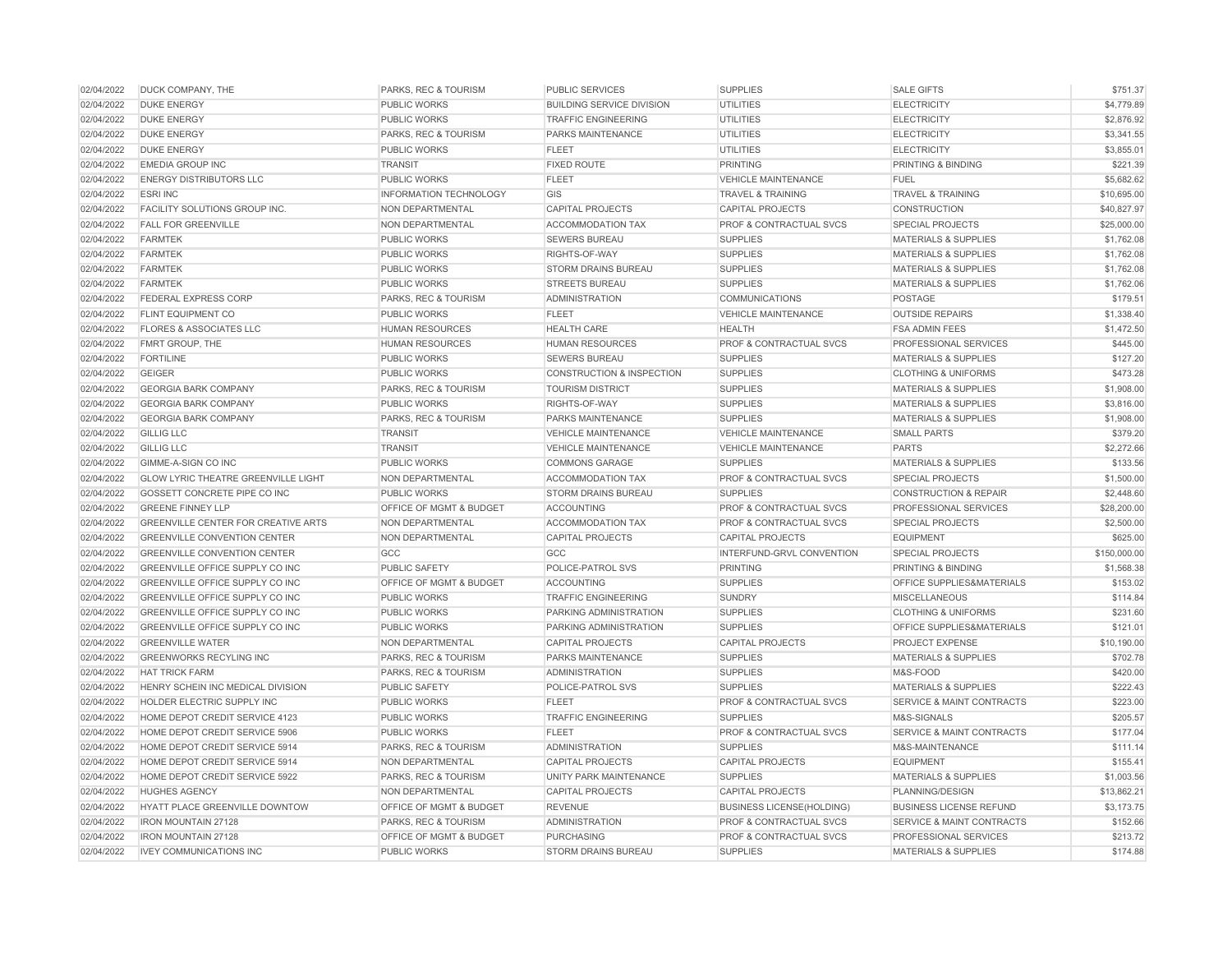| 02/04/2022 | <b>IVEY COMMUNICATIONS INC</b>       | <b>PUBLIC WORKS</b>           | <b>STREETS BUREAU</b>                | <b>SUPPLIES</b>                    | <b>MATERIALS &amp; SUPPLIES</b>      | \$174.89    |
|------------|--------------------------------------|-------------------------------|--------------------------------------|------------------------------------|--------------------------------------|-------------|
| 02/04/2022 | <b>IVEY COMMUNICATIONS INC</b>       | <b>INFORMATION TECHNOLOGY</b> | IT                                   | <b>REPAIR &amp; MAINT SVCS</b>     | <b>REPAIRS &amp; MAINTENANCE</b>     | \$1,249.55  |
| 02/04/2022 | <b>IVEY COMMUNICATIONS INC</b>       | <b>PUBLIC WORKS</b>           | <b>SEWERS BUREAU</b>                 | <b>SUPPLIES</b>                    | <b>MATERIALS &amp; SUPPLIES</b>      | \$174.88    |
| 02/04/2022 | <b>JAMES PATRICK TIMMS</b>           | PLANNING & DEV SERVICES       | <b>BUILDING &amp; PROPERTY MAINT</b> | <b>TRAVEL &amp; TRAINING</b>       | <b>LOCAL TRANSPORTATION</b>          | \$542.99    |
| 02/04/2022 | JENNINGS ENVIRONMENTAL LLC           | NON DEPARTMENTAL              | <b>CAPITAL PROJECTS</b>              | <b>CAPITAL PROJECTS</b>            | PLANNING/DESIGN                      | \$1,560.00  |
| 02/04/2022 | <b>JOEL PATTERSON</b>                | PLANNING & DEV SERVICES       | <b>BUILDING &amp; PROPERTY MAINT</b> | <b>TRAVEL &amp; TRAINING</b>       | <b>LOCAL TRANSPORTATION</b>          | \$459.23    |
| 02/04/2022 | JOHNSON CONTROLS SECURITY SOLUTIONS  | <b>TRANSIT</b>                | NON VEHICLE MAINTENANCE              | PROF & CONTRACTUAL SVCS            | <b>SERVICE &amp; MAINT CONTRACTS</b> | \$183.48    |
| 02/04/2022 | <b>KARA MCCONNELL</b>                | <b>HUMAN RESOURCES</b>        | <b>HUMAN RESOURCES</b>               | <b>SUNDRY</b>                      | <b>MISCELLANEOUS</b>                 | \$120.82    |
| 02/04/2022 | KAYLA ELLENWOOD                      | PARKS, REC & TOURISM          | <b>COMMUNITY CENTERS</b>             | <b>TRAVEL &amp; TRAINING</b>       | <b>TRAVEL &amp; TRAINING</b>         | \$330.47    |
| 02/04/2022 | KENTUCKY CHILD SUPPORT ENFORCEMENT   | OFFICE OF MGMT & BUDGET       | <b>ACCOUNTING</b>                    | PR-WH                              | <b>GARNISHMENTS</b>                  | \$177.69    |
| 02/04/2022 | <b>KENZIL KING</b>                   | PARKS, REC & TOURISM          | <b>PARKS MAINTENANCE</b>             | <b>SUPPLIES</b>                    | <b>CLOTHING &amp; UNIFORMS</b>       | \$153.69    |
| 02/04/2022 | <b>KEVIN HUGHES</b>                  | PLANNING & DEV SERVICES       | <b>BUILDING &amp; PROPERTY MAINT</b> | <b>TRAVEL &amp; TRAINING</b>       | <b>LOCAL TRANSPORTATION</b>          | \$236.93    |
| 02/04/2022 | KING ASPHALT INC                     | <b>PUBLIC WORKS</b>           | <b>SEWERS BUREAU</b>                 | <b>SUPPLIES</b>                    | <b>MATERIALS &amp; SUPPLIES</b>      | \$964.60    |
| 02/04/2022 | <b>KMIT SOLUTIONS LLC</b>            | PARKS, REC & TOURISM          | <b>PUBLIC SERVICES</b>               | <b>PROF &amp; CONTRACTUAL SVCS</b> | <b>SERVICE &amp; MAINT CONTRACTS</b> | \$12,746.00 |
| 02/04/2022 | <b>LANDS END BUSINESS OUTFITTERS</b> | PARKS, REC & TOURISM          | <b>PUBLIC SERVICES</b>               | <b>SUPPLIES</b>                    | <b>CLOTHING &amp; UNIFORMS</b>       | \$641.82    |
| 02/04/2022 | <b>LANDS END BUSINESS OUTFITTERS</b> | PARKS, REC & TOURISM          | <b>EDUCATION</b>                     | <b>SUPPLIES</b>                    | <b>CLOTHING &amp; UNIFORMS</b>       | \$146.91    |
| 02/04/2022 | <b>LANDSCAPERS SUPPLY</b>            | PARKS, REC & TOURISM          | <b>ADMINISTRATION</b>                | <b>SUPPLIES</b>                    | M&S-GROUNDS                          | \$162.18    |
| 02/04/2022 | <b>LANDSCAPERS SUPPLY</b>            | PARKS, REC & TOURISM          | PARKS MAINTENANCE                    | <b>SUPPLIES</b>                    | <b>MATERIALS &amp; SUPPLIES</b>      | \$245.58    |
| 02/04/2022 | <b>LATORIA MAYES</b>                 | <b>COUNCIL</b>                | <b>CITY COUNCIL</b>                  | <b>TRAVEL &amp; TRAINING</b>       | <b>TRAVEL &amp; TRAINING</b>         | \$355.99    |
| 02/04/2022 | M.H. CORBIN LLC                      | <b>PUBLIC WORKS</b>           | <b>TRAFFIC ENGINEERING</b>           | <b>SUPPLIES</b>                    | <b>M&amp;S-FIELD SUPPLIES</b>        | \$221.70    |
| 02/04/2022 | <b>MARATHON STAFFING INC</b>         | PARKS, REC & TOURISM          | <b>PARKS MAINTENANCE</b>             | <b>PROF &amp; CONTRACTUAL SVCS</b> | TEMP PERSONNEL SVCS                  | \$2,152.60  |
| 02/04/2022 | <b>MARATHON STAFFING INC</b>         | <b>PUBLIC WORKS</b>           | <b>SEWERS BUREAU</b>                 | PROF & CONTRACTUAL SVCS            | TEMP PERSONNEL SVCS                  | \$1,146.80  |
| 02/04/2022 | <b>MARATHON STAFFING INC</b>         | PUBLIC WORKS                  | RESIDENTIAL COLL BUREAU              | PROF & CONTRACTUAL SVCS            | TEMP PERSONNEL SVCS                  | \$1,729.90  |
| 02/04/2022 | <b>MARATHON STAFFING INC</b>         | <b>PUBLIC SAFETY</b>          | POLICE-DISPATCH BUREAU               | <b>PROF &amp; CONTRACTUAL SVCS</b> | <b>TEMP PERSONNEL SVCS</b>           | \$4,055.81  |
| 02/04/2022 | <b>MARATHON STAFFING INC</b>         | PARKS, REC & TOURISM          | <b>PUBLIC SERVICES</b>               | PROF & CONTRACTUAL SVCS            | TEMP PERSONNEL SVCS                  | \$1,382.88  |
| 02/04/2022 | <b>MARATHON STAFFING INC</b>         | <b>TRANSIT</b>                | <b>FIXED ROUTE</b>                   | <b>PROF &amp; CONTRACTUAL SVCS</b> | <b>TEMP PERSONNEL SVCS</b>           | \$1,213.28  |
| 02/04/2022 | MECO INC OF AUGUSTA                  | PUBLIC WORKS                  | <b>FLEET</b>                         | <b>REPAIR &amp; MAINT SVCS</b>     | <b>REPAIRS &amp; MAINTENANCE</b>     | \$229.45    |
| 02/04/2022 | METROPOLITAN ARTS COUNCIL            | NON DEPARTMENTAL              | <b>ACCOMMODATION TAX</b>             | <b>PROF &amp; CONTRACTUAL SVCS</b> | <b>SPECIAL PROJECTS</b>              | \$75,000.00 |
| 02/04/2022 | MICHAEL PANASKO                      | <b>ECONOMIC DEVELOPMENT</b>   | <b>ECONOMIC DEVELOPMENT</b>          | <b>TRAVEL &amp; TRAINING</b>       | <b>TRAVEL &amp; TRAINING</b>         | \$163.80    |
| 02/04/2022 | MIKE WILLIMON TOWING & RECOVERY INC  | <b>PUBLIC SAFETY</b>          | POLICE-PATROL SVS                    | <b>SUPPLIES</b>                    | <b>MATERIALS &amp; SUPPLIES</b>      | \$1,700.00  |
| 02/04/2022 | MIKE'S BODY SHOP & TOWING INC        | <b>PUBLIC WORKS</b>           | <b>FLEET</b>                         | <b>VEHICLE MAINTENANCE</b>         | <b>OUTSIDE REPAIRS</b>               | \$225.00    |
| 02/04/2022 | MIKE'S BODY SHOP & TOWING INC        | <b>PUBLIC SAFETY</b>          | POLICE-PATROL SVS                    | <b>SUPPLIES</b>                    | <b>MATERIALS &amp; SUPPLIES</b>      | \$140.00    |
| 02/04/2022 | MILLBROOK CRICKET FARM               | PARKS, REC & TOURISM          | <b>ADMINISTRATION</b>                | <b>SUPPLIES</b>                    | M&S-FOOD                             | \$103.00    |
| 02/04/2022 | <b>MINUTEMAN PRESS</b>               | <b>TRANSIT</b>                | <b>FIXED ROUTE</b>                   | <b>PRINTING</b>                    | PRINTING & BINDING                   | \$772.57    |
| 02/04/2022 | MULCH SOLUTIONS LLC                  | PARKS, REC & TOURISM          | <b>PARKS MAINTENANCE</b>             | PROF & CONTRACTUAL SVCS            | <b>SERVICE &amp; MAINT CONTRACTS</b> | \$12,438.51 |
| 02/04/2022 | MULCH SOLUTIONS LLC                  | PARKS, REC & TOURISM          | <b>TOURISM DISTRICT</b>              | PROF & CONTRACTUAL SVCS            | <b>SERVICE &amp; MAINT CONTRACTS</b> | \$35,000.49 |
| 02/04/2022 | MUNICIPAL ASSOC OF SC                | <b>CITY MANAGER</b>           | NON-DEPARTMENTAL                     | <b>SUNDRY</b>                      | <b>MISCELLANEOUS</b>                 | \$11,693.20 |
| 02/04/2022 | NAPA AUTO PARTS                      | <b>FIRE</b>                   | <b>FIRE SUPPRESSION</b>              | <b>VEHICLE MAINTENANCE</b>         | <b>PARTS</b>                         | \$1,535.62  |
| 02/04/2022 | NATIONAL FLOODPLAIN INSURANCE        | NON DEPARTMENTAL              | <b>CAPITAL PROJECTS</b>              | <b>CAPITAL PROJECTS</b>            | PLANNING/DESIGN                      | \$6,750.00  |
| 02/04/2022 | <b>NORTHERN TOOL &amp; EQUIPMENT</b> | <b>PUBLIC WORKS</b>           | <b>FLEET</b>                         | <b>SUPPLIES</b>                    | <b>MATERIALS &amp; SUPPLIES</b>      | \$990.04    |
| 02/04/2022 | OGLETREE DEAKINS NASH SMOAK & STEWA  | <b>HUMAN RESOURCES</b>        | <b>HUMAN RESOURCES</b>               | PROF & CONTRACTUAL SVCS            | PROFESSIONAL SERVICES                | \$2,236.50  |
| 02/04/2022 | PARRISH TIRE CO                      | <b>TRANSIT</b>                | <b>FIXED ROUTE</b>                   | <b>VEHICLE MAINTENANCE</b>         | <b>TIRES AND TUBES</b>               | \$225.00    |
| 02/04/2022 | <b>PATRICIA ERVIN</b>                | PLANNING & DEV SERVICES       | <b>BUILDING &amp; PROPERTY MAINT</b> | <b>TRAVEL &amp; TRAINING</b>       | <b>LOCAL TRANSPORTATION</b>          | \$465.08    |
| 02/04/2022 | PETERBILT STORE OF GREENVILLE, THE   | <b>TRANSIT</b>                | <b>VEHICLE MAINTENANCE</b>           | <b>VEHICLE MAINTENANCE</b>         | <b>PARTS</b>                         | \$475.74    |
| 02/04/2022 | PIEDMONT NATURAL GAS CO INC          | <b>PUBLIC WORKS</b>           | <b>BUILDING SERVICE DIVISION</b>     | <b>UTILITIES</b>                   | GAS                                  | \$1,251.35  |
| 02/04/2022 | PIEDMONT NATURAL GAS CO INC          | <b>PUBLIC WORKS</b>           | <b>FLEET</b>                         | <b>UTILITIES</b>                   | GAS                                  | \$1,504.13  |
| 02/04/2022 | PIEDMONT NATURAL GAS CO INC          | <b>FIRE</b>                   | <b>FIRE SERVICES</b>                 | <b>UTILITIES</b>                   | GAS                                  | \$872.53    |
| 02/04/2022 | PIEDMONT TECHNICAL COLLEGE           | <b>PUBLIC WORKS</b>           | <b>FLEET</b>                         | <b>TRAVEL &amp; TRAINING</b>       | <b>TRAVEL &amp; TRAINING</b>         | \$1,500.00  |
| 02/04/2022 | PIPELOGIX INC                        | <b>PUBLIC WORKS</b>           | <b>SEWERS BUREAU</b>                 | <b>REPAIR &amp; MAINT SVCS</b>     | <b>REPAIRS &amp; MAINTENANCE</b>     | \$2,500.00  |
| 02/04/2022 | PRESORT PLUS INC                     | OFFICE OF MGMT & BUDGET       | <b>PURCHASING</b>                    | COMMUNICATIONS                     | <b>POSTAGE</b>                       | \$5,548.18  |
| 02/04/2022 | PROFORMA RHINO GRAPHICS              | <b>TRANSIT</b>                | <b>FIXED ROUTE</b>                   | <b>PRINTING</b>                    | PRINTING & BINDING                   | \$470.00    |
| 02/04/2022 | PROFORMA RHINO GRAPHICS              | PLANNING & DEV SERVICES       | PLANNING AND ZONING                  | <b>SUPPLIES</b>                    | <b>MATERIALS &amp; SUPPLIES</b>      | \$116.42    |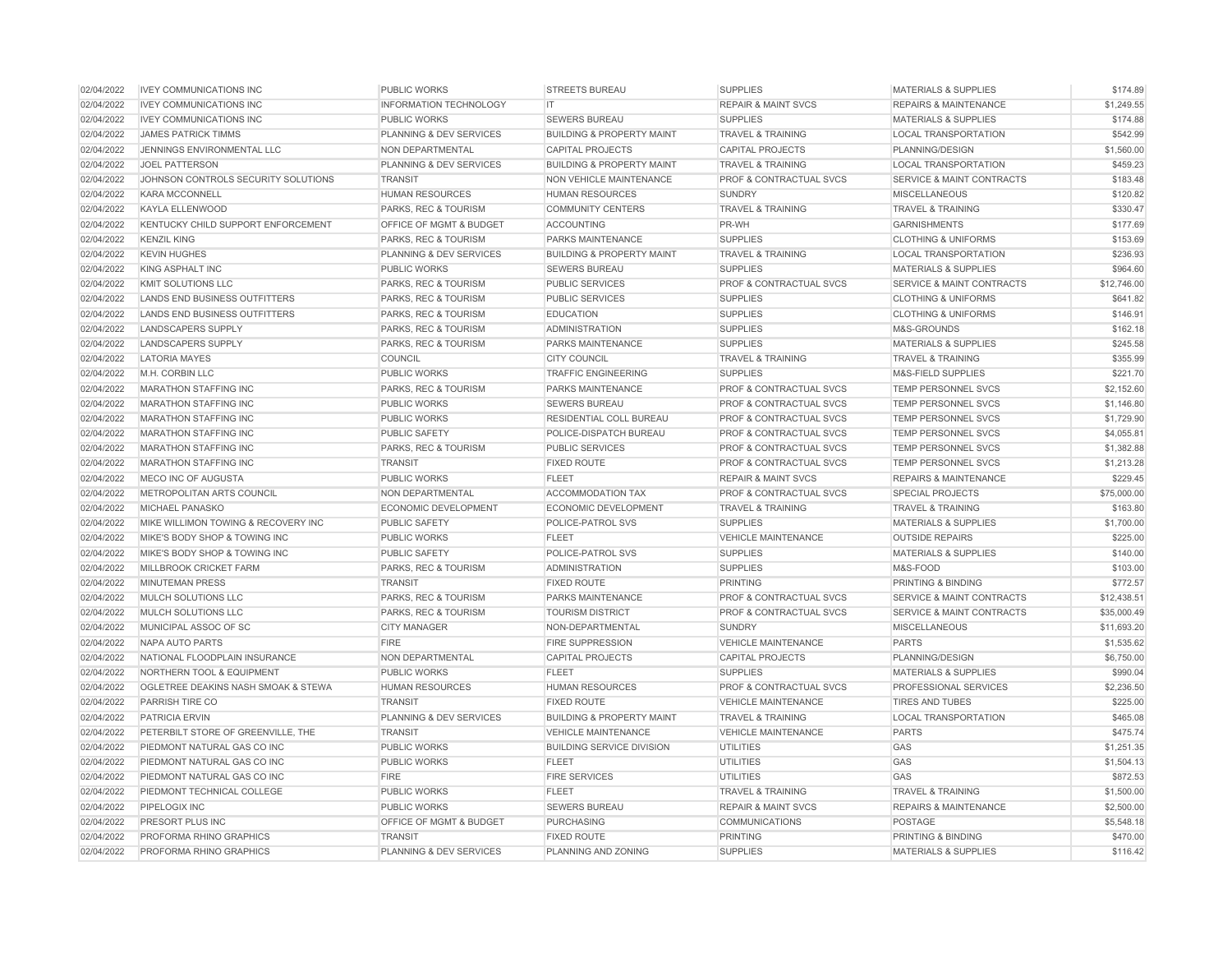| 02/04/2022 | PROFORMA RHINO GRAPHICS             | <b>PARKS, REC &amp; TOURISM</b> | <b>PUBLIC SERVICES</b>               | <b>SUPPLIES</b>                    | OTHER BOO IN THE ZOO                 | \$153.70     |
|------------|-------------------------------------|---------------------------------|--------------------------------------|------------------------------------|--------------------------------------|--------------|
| 02/04/2022 | PROSOURCE LLC                       | <b>PUBLIC WORKS</b>             | <b>BUILDING SERVICE DIVISION</b>     | <b>SUPPLIES</b>                    | <b>MATERIALS &amp; SUPPLIES</b>      | \$1,667.78   |
| 02/04/2022 | RAYCO FIRE PROTECTION               | <b>PUBLIC WORKS</b>             | RIVER STREET GARAGE                  | <b>REPAIR &amp; MAINT SVCS</b>     | <b>REPAIRS &amp; MAINTENANCE</b>     | \$400.00     |
| 02/04/2022 | <b>RED WING SHOE STORE</b>          | <b>FIRE</b>                     | <b>FIRE SUPPRESSION</b>              | <b>SUPPLIES</b>                    | <b>CLOTHING &amp; UNIFORMS</b>       | \$540.56     |
| 02/04/2022 | <b>REID ELECTRIC</b>                | PARKS, REC & TOURISM            | PARKS MAINTENANCE                    | <b>PROF &amp; CONTRACTUAL SVCS</b> | <b>SERVICE &amp; MAINT CONTRACTS</b> | \$151.45     |
| 02/04/2022 | ROBBINS TIRE SERVICE                | <b>TRANSIT</b>                  | <b>FIXED ROUTE</b>                   | <b>VEHICLE MAINTENANCE</b>         | <b>TIRES AND TUBES</b>               | \$748.10     |
| 02/04/2022 | ROGERS STEREO INC                   | <b>PUBLIC SAFETY</b>            | POLICE-PATROL SVS                    | <b>SUPPLIES</b>                    | <b>MATERIALS &amp; SUPPLIES</b>      | \$150.00     |
| 02/04/2022 | S C DEPARTMENT OF REVENUE           | OFFICE OF MGMT & BUDGET         | <b>ACCOUNTING</b>                    | PR-WH                              | <b>GARNISHMENTS</b>                  | \$335.06     |
| 02/04/2022 | S C FIRE ACADEMY                    | <b>FIRE</b>                     | FIRE SUPPRESSION                     | <b>TRAVEL &amp; TRAINING</b>       | <b>TRAVEL &amp; TRAINING</b>         | \$2,463.00   |
| 02/04/2022 | <b>S C RETIREMENT SYSTEM</b>        | OFFICE OF MGMT & BUDGET         | <b>ACCOUNTING</b>                    | PR-WH                              | <b>RETIREMENT SVS PURCHASE</b>       | \$1,962.83   |
| 02/04/2022 | <b>SAFE INDUSTRIES</b>              | <b>FIRE</b>                     | <b>FIRE SUPPRESSION</b>              | <b>SUPPLIES</b>                    | <b>MATERIALS &amp; SUPPLIES</b>      | \$1,489.30   |
| 02/04/2022 | <b>SAFETY KLEEN</b>                 | <b>TRANSIT</b>                  | <b>VEHICLE MAINTENANCE</b>           | PROF & CONTRACTUAL SVCS            | <b>SERVICE &amp; MAINT CONTRACTS</b> | \$180.00     |
| 02/04/2022 | SALUDA RIVER PET FOOD CENTER INC    | <b>PUBLIC SAFETY</b>            | POLICE-PATROL SVS                    | <b>SUPPLIES</b>                    | <b>MATERIALS &amp; SUPPLIES</b>      | \$659.05     |
| 02/04/2022 | <b>SC STATE DISBURSEMENT UNIT</b>   | OFFICE OF MGMT & BUDGET         | <b>ACCOUNTING</b>                    | PR-WH                              | <b>GARNISHMENTS</b>                  | \$2,953.85   |
| 02/04/2022 | <b>SEJ SERVICES LLC</b>             | <b>TRANSIT</b>                  | NON VEHICLE MAINTENANCE              | <b>PROF &amp; CONTRACTUAL SVCS</b> | <b>SERVICE &amp; MAINT CONTRACTS</b> | \$429.00     |
| 02/04/2022 | <b>SEJ SERVICES LLC</b>             | PLANNING & DEV SERVICES         | PLANNING AND ZONING                  | PROF & CONTRACTUAL SVCS            | <b>SERVICE &amp; MAINT CONTRACTS</b> | \$3,814.52   |
| 02/04/2022 | SEJ SERVICES LLC                    | PUBLIC WORKS                    | PARKING ADMINISTRATION               | PROF & CONTRACTUAL SVCS            | <b>SERVICE &amp; MAINT CONTRACTS</b> | \$600.00     |
| 02/04/2022 | SITE DESIGN INC                     | <b>NON DEPARTMENTAL</b>         | <b>CAPITAL PROJECTS</b>              | <b>CAPITAL PROJECTS</b>            | PLANNING/DESIGN                      | \$7,342.00   |
| 02/04/2022 | SITEIMPROVE INC                     | <b>INFORMATION TECHNOLOGY</b>   | IT.                                  | PROF & CONTRACTUAL SVCS            | <b>SERVICE &amp; MAINT CONTRACTS</b> | \$5,170.52   |
| 02/04/2022 | SITEONE LANDSCAPE SUPPLY LLC        | PARKS, REC & TOURISM            | <b>TOURISM DISTRICT</b>              | <b>SUPPLIES</b>                    | <b>MATERIALS &amp; SUPPLIES</b>      | \$1,841.60   |
| 02/04/2022 | SITEONE LANDSCAPE SUPPLY LLC        | PARKS, REC & TOURISM            | UNITY PARK MAINTENANCE               | <b>SUPPLIES</b>                    | <b>MATERIALS &amp; SUPPLIES</b>      | \$235.79     |
| 02/04/2022 | <b>SNIDER FLEET SOLUTIONS</b>       | PUBLIC WORKS                    | <b>FLEET</b>                         | <b>VEHICLE MAINTENANCE</b>         | <b>OUTSIDE REPAIRS</b>               | \$4,741.32   |
| 02/04/2022 | SOUTH CAROLINA ART EDUCATION ASSOCI | NON DEPARTMENTAL                | <b>ACCOMMODATION TAX</b>             | PROF & CONTRACTUAL SVCS            | <b>SPECIAL PROJECTS</b>              | \$4,500.00   |
| 02/04/2022 | SOUTHEASTERN PAPER GROUP            | PARKS, REC & TOURISM            | <b>TOURISM DISTRICT</b>              | <b>SUPPLIES</b>                    | <b>JANITORIAL SUPPLIES</b>           | \$571.49     |
| 02/04/2022 | SPARTAN FIRE & EMERGENCY APPARATUS  | <b>FIRE</b>                     | <b>FIRE SUPPRESSION</b>              | <b>VEHICLE MAINTENANCE</b>         | <b>PARTS</b>                         | \$3,601.02   |
| 02/04/2022 | <b>SPECFAB SERVICES INC</b>         | NON DEPARTMENTAL                | <b>CAPITAL PROJECTS</b>              | <b>CAPITAL PROJECTS</b>            | CONSTRUCTION                         | \$3,920.00   |
| 02/04/2022 | SPRUCE: SERVICES & SOLUTIONS        | PARKS, REC & TOURISM            | <b>PUBLIC SERVICES</b>               | <b>SUPPLIES</b>                    | OTHER HOLIDAY AT ZOO                 | \$2,165.52   |
| 02/04/2022 | <b>SWANA</b>                        | <b>PUBLIC WORKS</b>             | <b>RESIDENTIAL COLL BUREAU</b>       | <b>SUNDRY</b>                      | DUES.SUBSCRIPTN.PUBLICATN            | \$223.00     |
| 02/04/2022 | TALENT MANAGEMENT SOLUTIONS         | PUBLIC WORKS                    | <b>STORM DRAINS BUREAU</b>           | PROF & CONTRACTUAL SVCS            | <b>TEMP PERSONNEL SVCS</b>           | \$4,112.26   |
| 02/04/2022 | TALENT MANAGEMENT SOLUTIONS         | <b>TRANSIT</b>                  | <b>FIXED ROUTE</b>                   | PROF & CONTRACTUAL SVCS            | <b>TEMP PERSONNEL SVCS</b>           | \$2,020.28   |
| 02/04/2022 | <b>THOMAS &amp; HUTTON</b>          | NON DEPARTMENTAL                | <b>CAPITAL PROJECTS</b>              | <b>CAPITAL PROJECTS</b>            | PLANNING/DESIGN                      | \$900.00     |
| 02/04/2022 | THOMAS BROTHERS NURSERY & LANDSCAPI | PARKS, REC & TOURISM            | <b>TOURISM DISTRICT</b>              | <b>PROF &amp; CONTRACTUAL SVCS</b> | <b>SERVICE &amp; MAINT CONTRACTS</b> | \$3,540.00   |
| 02/04/2022 | <b>TIM COGGINS</b>                  | PLANNING & DEV SERVICES         | <b>BUILDING &amp; PROPERTY MAINT</b> | <b>TRAVEL &amp; TRAINING</b>       | <b>LOCAL TRANSPORTATION</b>          | \$353.34     |
| 02/04/2022 | TIME WARNER CABLE LLC               | <b>INFORMATION TECHNOLOGY</b>   | <b>IT</b>                            | <b>COMMUNICATIONS</b>              | TELECOMMUNICATIONS/WIRELE            | \$549.25     |
| 02/04/2022 | TMS SOUTH INC                       | PUBLIC WORKS                    | <b>BUILDING SERVICE DIVISION</b>     | <b>SUPPLIES</b>                    | <b>MATERIALS &amp; SUPPLIES</b>      | \$280.12     |
| 02/04/2022 | TRAYNHAM BROTHERS INC               | PARKS, REC & TOURISM            | TREE MAINTENANCE BUREAU              | <b>SUPPLIES</b>                    | <b>MATERIALS &amp; SUPPLIES</b>      | \$5,465.00   |
| 02/04/2022 | <b>TRUCKPRO LLC</b>                 | <b>FIRE</b>                     | <b>FIRE SUPPRESSION</b>              | <b>VEHICLE MAINTENANCE</b>         | <b>PARTS</b>                         | \$307.36     |
| 02/04/2022 | <b>ULINE INC</b>                    | PARKS, REC & TOURISM            | UNITY PARK MAINTENANCE               | <b>SUPPLIES</b>                    | <b>MATERIALS &amp; SUPPLIES</b>      | \$5,569.86   |
| 02/04/2022 | <b>ULINE INC</b>                    | PARKS, REC & TOURISM            | PARKS MAINTENANCE                    | <b>SUPPLIES</b>                    | <b>MATERIALS &amp; SUPPLIES</b>      | \$757.60     |
| 02/04/2022 | <b>ULINE INC</b>                    | PARKS, REC & TOURISM            | <b>TOURISM DISTRICT</b>              | <b>SUPPLIES</b>                    | <b>MATERIALS &amp; SUPPLIES</b>      | \$4,728.35   |
| 02/04/2022 | UNITED ELECTRICAL DISTRIBUTORS INC  | NON DEPARTMENTAL                | <b>CAPITAL PROJECTS</b>              | <b>CAPITAL PROJECTS</b>            | <b>EQUIPMENT</b>                     | \$778.38     |
| 02/04/2022 | UNITED ELECTRICAL DISTRIBUTORS INC  | <b>PUBLIC WORKS</b>             | <b>BUILDING SERVICE DIVISION</b>     | <b>SUPPLIES</b>                    | <b>MATERIALS &amp; SUPPLIES</b>      | \$2,466.02   |
| 02/04/2022 | UNITED ELECTRICAL DISTRIBUTORS INC  | <b>PUBLIC WORKS</b>             | <b>FLEET</b>                         | <b>PROF &amp; CONTRACTUAL SVCS</b> | <b>SERVICE &amp; MAINT CONTRACTS</b> | \$1,657.09   |
| 02/04/2022 | UNITED ELECTRICAL DISTRIBUTORS INC  | PUBLIC WORKS                    | N LAURENS ST GARAGE                  | <b>SUPPLIES</b>                    | <b>MATERIALS &amp; SUPPLIES</b>      | \$127.28     |
| 02/04/2022 | UNITED HOUSING CONNECTIONS          | C. D. DIVISION                  | <b>HOPWA</b>                         | <b>CD PROJECTS</b>                 | UNITED HOUSING CONNECTION            | \$10,207.14  |
| 02/04/2022 | UNITED WAY OF GREENVILLE COUNTY     | OFFICE OF MGMT & BUDGET         | ACCOUNTING                           | PR-WH                              | <b>UNITED WAY</b>                    | \$1,360.12   |
| 02/04/2022 | <b>UPSTATE MATERIALS INC</b>        | PARKS, REC & TOURISM            | <b>ADMINISTRATION</b>                | <b>SUPPLIES</b>                    | M&S-GROUNDS                          | \$454.74     |
| 02/04/2022 | <b>VISITGREENVILLESC</b>            | NON DEPARTMENTAL                | <b>ACCOMMODATION TAX</b>             | PROF & CONTRACTUAL SVCS            | <b>SPECIAL PROJECTS</b>              | \$200,000.00 |
| 02/04/2022 | <b>WELLS FARGO &amp; CO</b>         | PARKS, REC & TOURISM            | <b>TOURISM DISTRICT</b>              | PROF & CONTRACTUAL SVCS            | <b>SERVICE &amp; MAINT CONTRACTS</b> | \$100.00     |
| 02/04/2022 | <b>WILLIAM BOWEN</b>                | PLANNING & DEV SERVICES         | <b>BUILDING &amp; PROPERTY MAINT</b> | <b>TRAVEL &amp; TRAINING</b>       | <b>LOCAL TRANSPORTATION</b>          | \$434.07     |
| 02/04/2022 | <b>WILLIAMS FIRE APPARATUS</b>      | <b>FIRE</b>                     | <b>FIRE SUPPRESSION</b>              | <b>VEHICLE MAINTENANCE</b>         | <b>PARTS</b>                         | \$3,868.09   |
| 02/04/2022 | WILLIAMS SCOTSMAN INC               | <b>NON DEPARTMENTAL</b>         | <b>CAPITAL PROJECTS</b>              | <b>CAPITAL PROJECTS</b>            | PROJECT EXPENSE                      | \$1,961.74   |
|            |                                     |                                 |                                      |                                    |                                      |              |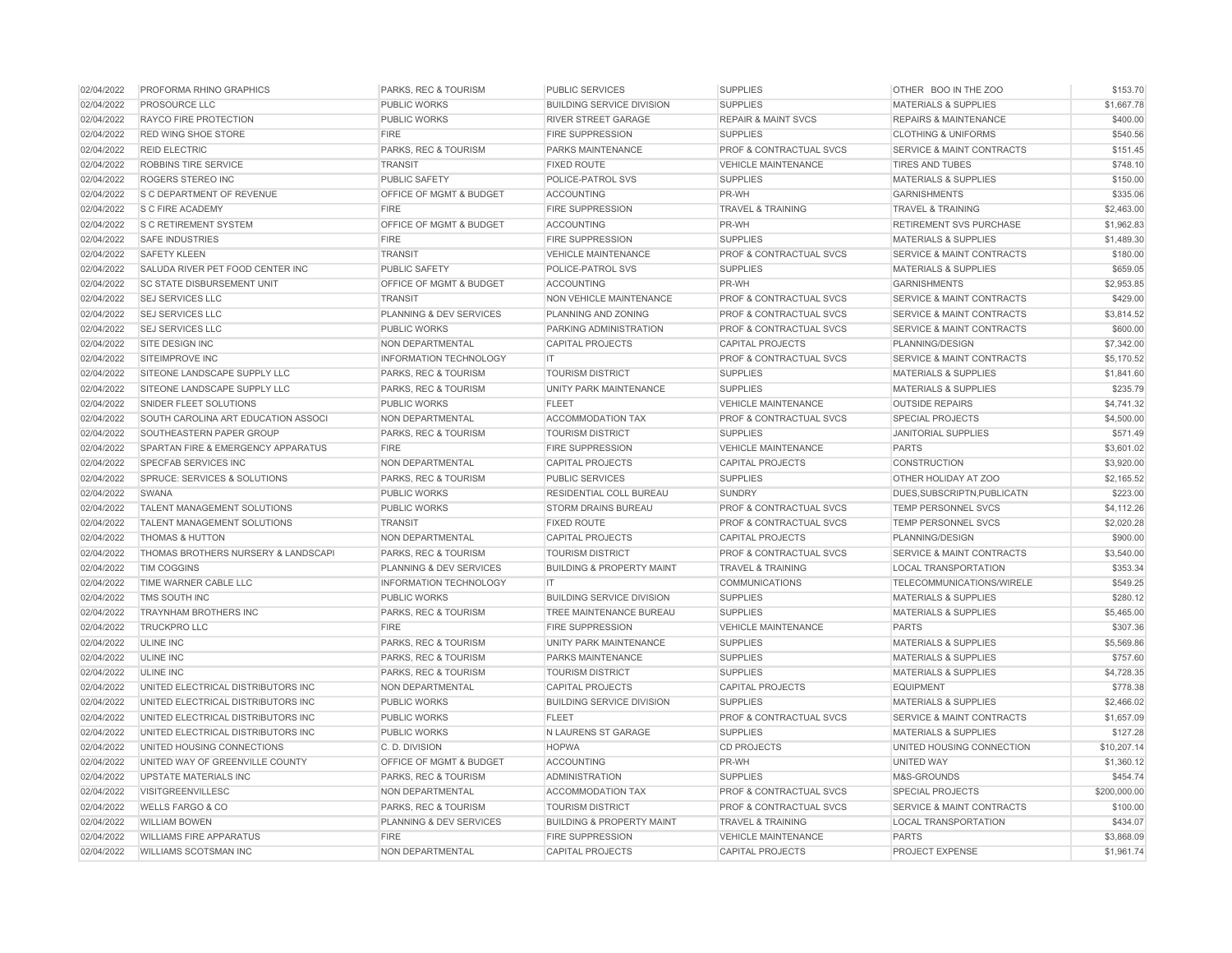| 02/04/2022 | <b>WITS END POETRY</b>              | NON DEPARTMENTAL              | <b>ACCOMMODATION TAX</b>             | PROF & CONTRACTUAL SVCS            | <b>SPECIAL PROJECTS</b>              | \$1,000.00   |
|------------|-------------------------------------|-------------------------------|--------------------------------------|------------------------------------|--------------------------------------|--------------|
| 02/11/2022 | A SERVICES GROUP LLC                | PARKS, REC & TOURISM          | <b>ADMINISTRATION</b>                | PROF & CONTRACTUAL SVCS            | <b>SERVICE &amp; MAINT CONTRACTS</b> | \$6,874.13   |
| 02/11/2022 | <b>ADVANCE AUTO PARTS</b>           | <b>TRANSIT</b>                | <b>VEHICLE MAINTENANCE</b>           | <b>VEHICLE MAINTENANCE</b>         | <b>PARTS</b>                         | \$120.05     |
| 02/11/2022 | ADVANCED SECURITY CONNECTIONS LLC   | NON DEPARTMENTAL              | <b>CAPITAL PROJECTS</b>              | <b>CAPITAL PROJECTS</b>            | <b>EQUIPMENT</b>                     | \$400.00     |
| 02/11/2022 | AMERICAN PUBLIC WORKS ASSOCIATION   | <b>PUBLIC WORKS</b>           | RESIDENTIAL COLL BUREAU              | <b>SUNDRY</b>                      | DUES, SUBSCRIPTN, PUBLICATN          | \$780.00     |
| 02/11/2022 | AMERICAN PUBLIC WORKS ASSOCIATION   | <b>PUBLIC WORKS</b>           | <b>TRAFFIC ENGINEERING</b>           | <b>SUNDRY</b>                      | DUES, SUBSCRIPTN, PUBLICATN          | \$195.00     |
| 02/11/2022 | AMERICAN PUBLIC WORKS ASSOCIATION   | <b>PUBLIC WORKS</b>           | <b>ENGINEERING</b>                   | <b>SUNDRY</b>                      | DUES, SUBSCRIPTN, PUBLICATN          | \$390.00     |
| 02/11/2022 | AMERICAN PUBLIC WORKS ASSOCIATION   | <b>PUBLIC WORKS</b>           | <b>PUBLIC WORKS</b>                  | <b>SUNDRY</b>                      | DUES, SUBSCRIPTN, PUBLICATN          | \$975.00     |
| 02/11/2022 | AMERICAN PUBLIC WORKS ASSOCIATION   | <b>PUBLIC WORKS</b>           | <b>CONSTRUCTION &amp; INSPECTION</b> | <b>SUNDRY</b>                      | DUES, SUBSCRIPTN, PUBLICATN          | \$195.00     |
| 02/11/2022 | AMERICAN PUBLIC WORKS ASSOCIATION   | <b>PUBLIC WORKS</b>           | <b>STREETS BUREAU</b>                | <b>SUNDRY</b>                      | DUES.SUBSCRIPTN.PUBLICATN            | \$975.00     |
| 02/11/2022 | AMERICAN PUBLIC WORKS ASSOCIATION   | <b>PUBLIC WORKS</b>           | <b>FLEET</b>                         | <b>SUNDRY</b>                      | DUES.SUBSCRIPTN.PUBLICATN            | \$585.00     |
| 02/11/2022 | AMERICAN PUBLIC WORKS ASSOCIATION   | <b>PUBLIC WORKS</b>           | <b>BEAUTIFICATION BUREAU</b>         | <b>SUNDRY</b>                      | DUES, SUBSCRIPTN, PUBLICATN          | \$195.00     |
| 02/11/2022 | AMERICAN PUBLIC WORKS ASSOCIATION   | <b>PUBLIC WORKS</b>           | <b>SEWERS BUREAU</b>                 | <b>SUNDRY</b>                      | DUES, SUBSCRIPTN, PUBLICATN          | \$780.00     |
| 02/11/2022 | AMERICAN PUBLIC WORKS ASSOCIATION   | <b>PUBLIC WORKS</b>           | <b>STORM DRAINS BUREAU</b>           | <b>SUNDRY</b>                      | DUES.SUBSCRIPTN.PUBLICATN            | \$585.00     |
| 02/11/2022 | <b>B &amp; H PHOTO</b>              | NON DEPARTMENTAL              | <b>CAPITAL PROJECTS</b>              | <b>CAPITAL PROJECTS</b>            | PLANNING/DESIGN                      | \$1,390.97   |
| 02/11/2022 | <b>B &amp; H PHOTO</b>              | NON DEPARTMENTAL              | <b>CAPITAL PROJECTS</b>              | <b>CAPITAL PROJECTS</b>            | <b>CONSTRUCTION</b>                  | \$3,367.45   |
| 02/11/2022 | <b>B &amp; H PHOTO</b>              | <b>HUMAN RESOURCES</b>        | <b>HUMAN RESOURCES</b>               | <b>SUPPLIES</b>                    | <b>MATERIALS &amp; SUPPLIES</b>      | \$781.49     |
| 02/11/2022 | BATTERY SPECIALISTS INC             | <b>TRANSIT</b>                | <b>VEHICLE MAINTENANCE</b>           | <b>VEHICLE MAINTENANCE</b>         | <b>PARTS</b>                         | \$170.06     |
| 02/11/2022 | <b>BMI</b>                          | PARKS, REC & TOURISM          | <b>SPECIAL EVENTS</b>                | <b>PROF &amp; CONTRACTUAL SVCS</b> | PROFESSIONAL SERVICES                | \$701.10     |
| 02/11/2022 | <b>BOUND TREE MEDICAL LLC</b>       | <b>FIRE</b>                   | <b>FIRE SUPPRESSION</b>              | <b>SUPPLIES</b>                    | OTHER MEDICAL SUPPLIES               | \$412.15     |
| 02/11/2022 | <b>BRAVO1 PROTECTION</b>            | <b>PUBLIC WORKS</b>           | PARKING ADMINISTRATION               | PROF & CONTRACTUAL SVCS            | <b>SERVICE &amp; MAINT CONTRACTS</b> | \$2,772.00   |
| 02/11/2022 | <b>BREATHING AIR SYSTEMS</b>        | <b>FIRE</b>                   | <b>FIRE SUPPRESSION</b>              | <b>REPAIR &amp; MAINT SVCS</b>     | <b>REPAIRS &amp; MAINTENANCE</b>     | \$1,317.48   |
| 02/11/2022 | <b>BRIAN EISEL</b>                  | PARKS, REC & TOURISM          | <b>ADMINISTRATION</b>                | <b>SUPPLIES</b>                    | <b>CLOTHING &amp; UNIFORMS</b>       | \$158.97     |
| 02/11/2022 | <b>CALE AMERICA INC</b>             | <b>PUBLIC WORKS</b>           | <b>PARKING LOTS</b>                  | MACHINERY AND EQUIPMENT            | MACHINERY AND EQUIPMENT              | \$5,976.00   |
| 02/11/2022 | <b>CAMILLA PITMAN</b>               | <b>CITY MANAGER</b>           | <b>CITY CLERK</b>                    | <b>TRAVEL &amp; TRAINING</b>       | <b>TRAVEL &amp; TRAINING</b>         | \$522.06     |
| 02/11/2022 | <b>CAPITAL ONE</b>                  | PARKS, REC & TOURISM          | <b>COMMUNITY CENTERS</b>             | <b>SUPPLIES</b>                    | SUPPLIES COMMUNITY CENTER            | \$596.65     |
| 02/11/2022 | CAPITOL CONSTRUCTION OF THE CAROLIN | NON DEPARTMENTAL              | <b>MISC GRANTS</b>                   | <b>CAPITAL PROJECTS</b>            | CONSTRUCTION                         | \$321,569.64 |
| 02/11/2022 | CAROLINA ARCHITECTURAL LIGHTING     | <b>PUBLIC WORKS</b>           | <b>BUILDING SERVICE DIVISION</b>     | <b>SUPPLIES</b>                    | <b>MATERIALS &amp; SUPPLIES</b>      | \$318.00     |
| 02/11/2022 | CARSON'S NUT-BOLT & TOOL CO INC     | PUBLIC WORKS                  | <b>BUILDING SERVICE DIVISION</b>     | <b>SUPPLIES</b>                    | <b>MATERIALS &amp; SUPPLIES</b>      | \$133.24     |
| 02/11/2022 | CDW/G                               | <b>PUBLIC WORKS</b>           | <b>BUILDING SERVICE DIVISION</b>     | <b>SUPPLIES</b>                    | <b>MATERIALS &amp; SUPPLIES</b>      | \$152.50     |
| 02/11/2022 | <b>CHASE BREEDEN</b>                | <b>PUBLIC SAFETY</b>          | POLICE-PATROL SVS                    | <b>SUPPLIES</b>                    | <b>CLOTHING &amp; UNIFORMS</b>       | \$212.00     |
| 02/11/2022 | <b>CINTAS</b>                       | <b>PUBLIC WORKS</b>           | <b>FLEET</b>                         | <b>SUPPLIES</b>                    | <b>CLOTHING &amp; UNIFORMS</b>       | \$267.26     |
| 02/11/2022 | <b>CITY WELDING SERVICE</b>         | PUBLIC WORKS                  | RIVERPLACE GARAGE                    | <b>REPAIR &amp; MAINT SVCS</b>     | <b>REPAIRS &amp; MAINTENANCE</b>     | \$487.50     |
| 02/11/2022 | COLONIAL FUEL & LUBRICANT SERVICES  | <b>PUBLIC WORKS</b>           | <b>FLEET</b>                         | <b>VEHICLE MAINTENANCE</b>         | <b>FUEL</b>                          | \$1,273.02   |
| 02/11/2022 | <b>COMMERCE CLUB</b>                | <b>CITY MANAGER</b>           | <b>CITY MANAGER</b>                  | <b>SUNDRY</b>                      | DUES, SUBSCRIPTN, PUBLICATN          | \$160.00     |
| 02/11/2022 | <b>CROMER'S P-NUTS LLC</b>          | PARKS, REC & TOURISM          | <b>PUBLIC SERVICES</b>               | <b>SUPPLIES</b>                    | <b>SALE CONCESSIONS</b>              | \$344.40     |
| 02/11/2022 | <b>CUMMINS SALES AND SERVICE</b>    | <b>FIRE</b>                   | <b>FIRE SUPPRESSION</b>              | <b>VEHICLE MAINTENANCE</b>         | <b>PARTS</b>                         | \$532.05     |
| 02/11/2022 | <b>D &amp; D MOTORS INC</b>         | <b>PUBLIC WORKS</b>           | <b>FLEET</b>                         | <b>VEHICLE MAINTENANCE</b>         | <b>OUTSIDE REPAIRS</b>               | \$100.00     |
| 02/11/2022 | <b>DELL MARKETING LP</b>            | <b>INFORMATION TECHNOLOGY</b> | $\mathsf{I}$                         | <b>PROF &amp; CONTRACTUAL SVCS</b> | <b>SERVICE &amp; MAINT CONTRACTS</b> | \$23,725.39  |
| 02/11/2022 | <b>DELL MARKETING LP</b>            | <b>INFORMATION TECHNOLOGY</b> | $\mathsf{I}$                         | <b>MIS PROJECTS</b>                | <b>PCS/UPGRADES</b>                  | \$9,725.67   |
| 02/11/2022 | <b>DESIGNLAB INC</b>                | PUBLIC SAFETY                 | POLICE-PATROL SVS                    | <b>SUPPLIES</b>                    | <b>CLOTHING &amp; UNIFORMS</b>       | \$259.58     |
| 02/11/2022 | <b>DESIGNLAB INC</b>                | <b>PUBLIC SAFETY</b>          | POLICE-PATROL SVS                    | <b>SUPPLIES</b>                    | <b>MATERIALS &amp; SUPPLIES</b>      | \$625.64     |
| 02/11/2022 | <b>DISYS SOLUTIONS INC</b>          | NON DEPARTMENTAL              | <b>CAPITAL PROJECTS</b>              | <b>CAPITAL PROJECTS</b>            | <b>EQUIPMENT</b>                     | \$14,849.37  |
| 02/11/2022 | <b>DOCUSIGN INC</b>                 | INFORMATION TECHNOLOGY        | IT.                                  | PROF & CONTRACTUAL SVCS            | <b>SERVICE &amp; MAINT CONTRACTS</b> | \$11,664.33  |
| 02/11/2022 | <b>DUKE ENERGY</b>                  | PARKS, REC & TOURISM          | PARKS MAINTENANCE                    | <b>UTILITIES</b>                   | <b>ELECTRICITY</b>                   | \$5,155.32   |
| 02/11/2022 | <b>DUKE ENERGY</b>                  | <b>FIRE</b>                   | <b>FIRE SERVICES</b>                 | <b>UTILITIES</b>                   | <b>ELECTRICITY</b>                   | \$2,574.01   |
| 02/11/2022 | <b>DUKE ENERGY</b>                  | <b>PUBLIC SAFETY</b>          | POLICE-PATROL SVS                    | <b>UTILITIES</b>                   | <b>ELECTRICITY</b>                   | \$467.83     |
| 02/11/2022 | <b>DUKE ENERGY</b>                  | <b>PUBLIC WORKS</b>           | <b>BUILDING SERVICE DIVISION</b>     | <b>UTILITIES</b>                   | <b>ELECTRICITY</b>                   | \$16,639.3   |
| 02/11/2022 | <b>DUKE ENERGY</b>                  | <b>PUBLIC WORKS</b>           | RIVERPLACE GARAGE                    | <b>UTILITIES</b>                   | <b>ELECTRICITY</b>                   | \$2,886.18   |
| 02/11/2022 | <b>DUKE ENERGY</b>                  | PARKS, REC & TOURISM          | <b>ADMINISTRATION</b>                | <b>UTILITIES</b>                   | <b>ELECTRICITY</b>                   | \$165.77     |
| 02/11/2022 | <b>DUKE ENERGY</b>                  | <b>PUBLIC WORKS</b>           | <b>SEWERS BUREAU</b>                 | <b>UTILITIES</b>                   | <b>ELECTRICITY</b>                   | \$354.29     |
| 02/11/2022 | <b>DUKE ENERGY</b>                  | PARKS, REC & TOURISM          | <b>COMMUNITY CENTERS</b>             | <b>UTILITIES</b>                   | <b>ELECTRICITY</b>                   | \$1,721.45   |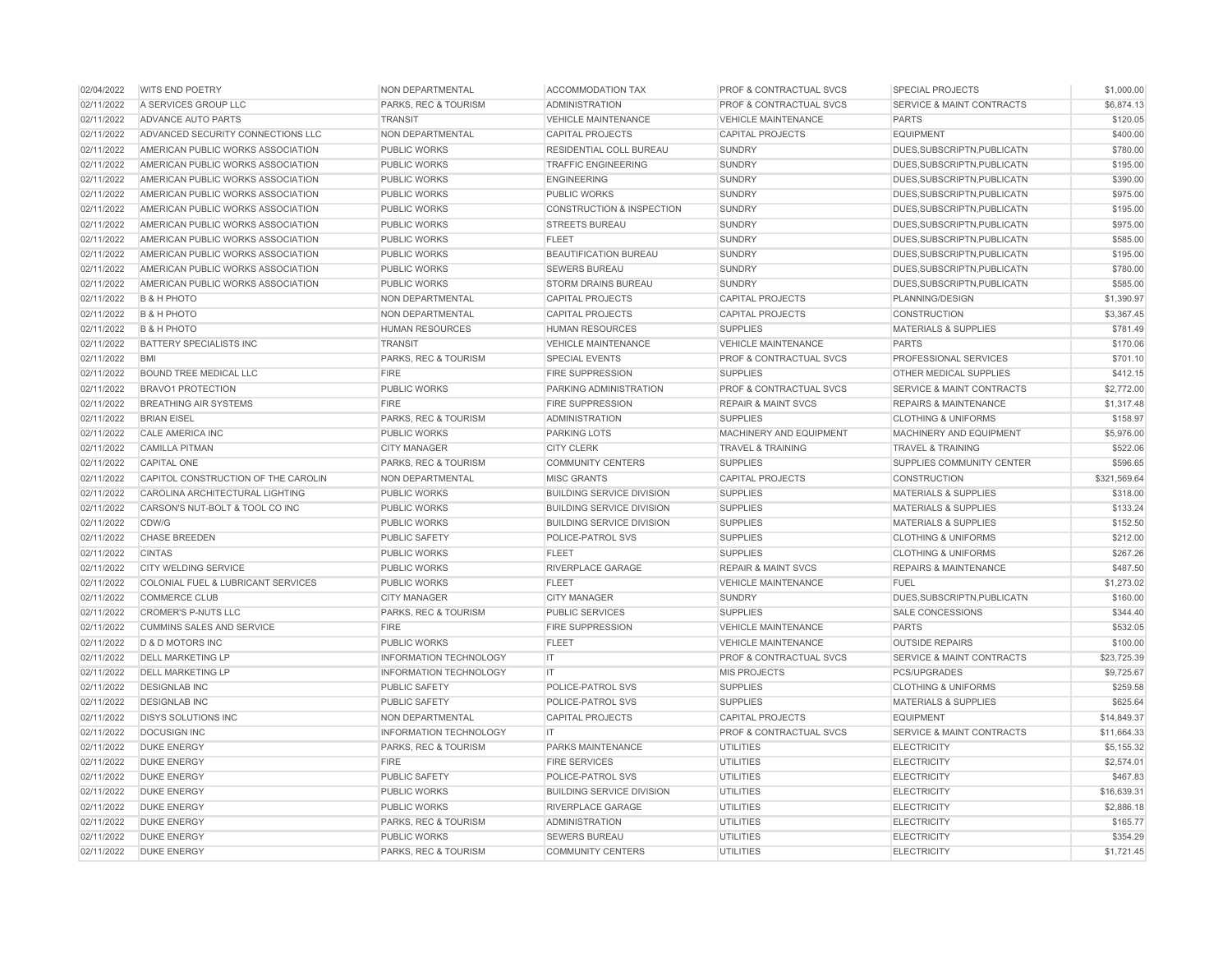| 02/11/2022 | <b>DUKE ENERGY</b>                                               | <b>PUBLIC WORKS</b>                | TRAFFIC ENGINEERING                                | <b>UTILITIES</b>                   | <b>ELECTRICITY</b>                                                  | \$1,082.22   |
|------------|------------------------------------------------------------------|------------------------------------|----------------------------------------------------|------------------------------------|---------------------------------------------------------------------|--------------|
| 02/11/2022 | <b>DUKE ENERGY CORP</b>                                          | <b>CITY MANAGER</b>                | UTILITY UNDERGROUNDING FU                          | <b>SUNDRY</b>                      | UNDERGROUNDING COMMERCIAL                                           | \$296,416.45 |
| 02/11/2022 | <b>DUNCANS</b>                                                   | <b>PUBLIC WORKS</b>                | RESIDENTIAL COLL BUREAU                            | <b>SUPPLIES</b>                    | <b>MATERIALS &amp; SUPPLIES</b>                                     | \$772.22     |
| 02/11/2022 | EAGLE EXPRESS OF SC                                              | PARKS, REC & TOURISM               | <b>ADMINISTRATION</b>                              | PROF & CONTRACTUAL SVCS            | <b>SERVICE &amp; MAINT CONTRACTS</b>                                | \$140.00     |
| 02/11/2022 | <b>ENERGY DISTRIBUTORS LLC</b>                                   | <b>TRANSIT</b>                     | <b>FIXED ROUTE</b>                                 | <b>VEHICLE MAINTENANCE</b>         | <b>LUBRICANTS</b>                                                   | \$285.88     |
| 02/11/2022 | ENVIRONMENTAL TESTING & MANAGEMENT                               | OFFICE OF MGMT & BUDGET            | <b>RISK MANAGEMENT</b>                             | PROF & CONTRACTUAL SVCS            | <b>PROFESSIONAL SERVICES</b>                                        | \$3,150.00   |
| 02/11/2022 | FBI-LEEDA INC                                                    | <b>PUBLIC SAFETY</b>               | POLICE-PATROL SVS                                  | <b>TRAVEL &amp; TRAINING</b>       | <b>TRAVEL &amp; TRAINING</b>                                        | \$695.00     |
| 02/11/2022 | FIRE SYSTEMS INC                                                 | <b>INFORMATION TECHNOLOGY</b>      | IT.                                                | PROF & CONTRACTUAL SVCS            | <b>SERVICE &amp; MAINT CONTRACTS</b>                                | \$650.00     |
| 02/11/2022 | <b>FLORES &amp; ASSOCIATES LLC</b>                               | <b>HUMAN RESOURCES</b>             | <b>HEALTH CARE</b>                                 | <b>HEALTH</b>                      | <b>FSA ADMIN FEES</b>                                               | \$1,427.50   |
| 02/11/2022 | FMRT GROUP, THE                                                  | <b>HUMAN RESOURCES</b>             | <b>HUMAN RESOURCES</b>                             | <b>PROF &amp; CONTRACTUAL SVCS</b> | PROFESSIONAL SERVICES                                               | \$445.00     |
| 02/11/2022 | <b>FRANKLIN TAFT HENDRICKS</b>                                   | PARKS, REC & TOURISM               | <b>TOURISM DISTRICT</b>                            | <b>TRAVEL &amp; TRAINING</b>       | <b>TRAVEL &amp; TRAINING</b>                                        | \$300.00     |
| 02/11/2022 | <b>FROG 911</b>                                                  | <b>FIRE</b>                        | FIRE SUPPRESSION                                   | <b>VEHICLE MAINTENANCE</b>         | <b>PARTS</b>                                                        | \$487.60     |
| 02/11/2022 | <b>GFOASC</b>                                                    | OFFICE OF MGMT & BUDGET            | <b>ADMINISTRATION</b>                              | <b>SUNDRY</b>                      | DUES.SUBSCRIPTN.PUBLICATN                                           | \$125.00     |
| 02/11/2022 | <b>GILLIG LLC</b>                                                | <b>TRANSIT</b>                     | <b>VEHICLE MAINTENANCE</b>                         | <b>VEHICLE MAINTENANCE</b>         | <b>PARTS</b>                                                        | \$2,553.40   |
| 02/11/2022 | <b>GLOBAL AEROSPACE INC</b>                                      | OFFICE OF MGMT & BUDGET            | <b>RISK MANAGEMENT</b>                             | <b>SERVICE FEES</b>                | PREMIUM GENERAL LIAB                                                | \$5,194.00   |
| 02/11/2022 | GRAINGER 803858935                                               | <b>PUBLIC WORKS</b>                | <b>CBD TIF CREW</b>                                | <b>REPAIR &amp; MAINT SVCS</b>     | <b>REPAIRS &amp; MAINTENANCE</b>                                    | \$4,816.64   |
| 02/11/2022 | GRAINGER 803858935                                               | <b>PUBLIC WORKS</b>                | BEAUTIFICATION BUREAU                              | <b>SUPPLIES</b>                    | <b>CLOTHING &amp; UNIFORMS</b>                                      | \$199.48     |
| 02/11/2022 | GRAINGER 803858935                                               | <b>PUBLIC WORKS</b>                | <b>BUILDING SERVICE DIVISION</b>                   | <b>SUPPLIES</b>                    | <b>MATERIALS &amp; SUPPLIES</b>                                     | \$397.10     |
| 02/11/2022 | GRAINGER 803858935                                               | <b>PUBLIC WORKS</b>                | <b>STORM DRAINS BUREAU</b>                         | <b>SUPPLIES</b>                    | <b>MATERIALS &amp; SUPPLIES</b>                                     | \$522.85     |
| 02/11/2022 | GRAINGER 803858935                                               | <b>PUBLIC WORKS</b>                | <b>BEAUTIFICATION BUREAU</b>                       | <b>SUPPLIES</b>                    | <b>MATERIALS &amp; SUPPLIES</b>                                     | \$104.85     |
| 02/11/2022 | GRAINGER 803858935                                               | <b>PUBLIC WORKS</b>                | <b>STREETS BUREAU</b>                              | <b>SUPPLIES</b>                    | <b>MATERIALS &amp; SUPPLIES</b>                                     | \$1,189.18   |
| 02/11/2022 | <b>GRAINGER 803858935</b>                                        | <b>PUBLIC WORKS</b>                | <b>BUILDING SERVICE DIVISION</b>                   | <b>REPAIR &amp; MAINT SVCS</b>     | <b>REPAIRS &amp; MAINTENANCE</b>                                    | \$948.34     |
| 02/11/2022 | <b>GREENVILLE COUNTY</b>                                         | <b>PUBLIC SAFETY</b>               | POLICE-PATROL SVS                                  | <b>PROF &amp; CONTRACTUAL SVCS</b> | <b>PROFESSIONAL SERVICES</b>                                        | \$6,118.00   |
| 02/11/2022 | <b>GREENVILLE COUNTY ANIMAL CARE SERV</b>                        | <b>PUBLIC SAFETY</b>               | POLICE-PATROL SVS                                  | <b>PROF &amp; CONTRACTUAL SVCS</b> | <b>SERVICE &amp; MAINT CONTRACTS</b>                                | \$850.00     |
| 02/11/2022 | <b>GREENVILLE COUNTY IT SYSTEMS</b>                              | <b>PUBLIC SAFETY</b>               | FED EQUITABLE SHAR DOJ                             | <b>MACHINERY AND EQUIPMENT</b>     | DATA PROCESSING EQUIPMENT                                           | \$8,300.00   |
| 02/11/2022 | <b>GREENVILLE FENCE SALES INC</b>                                | <b>PUBLIC WORKS</b>                | <b>BUILDING SERVICE DIVISION</b>                   | <b>REPAIR &amp; MAINT SVCS</b>     | <b>REPAIRS &amp; MAINTENANCE</b>                                    | \$125.00     |
| 02/11/2022 | <b>GREENVILLE NEWS</b>                                           | <b>PLANNING &amp; DEV SERVICES</b> | PLANNING AND ZONING                                | <b>PRINTING</b>                    | <b>OTHER</b>                                                        | \$244.40     |
| 02/11/2022 | <b>GREENVILLE OFFICE SUPPLY CO INC</b>                           | <b>OFFICE OF MGMT &amp; BUDGET</b> | <b>REVENUE</b>                                     | <b>SUPPLIES</b>                    | <b>OFFICE SUPPLIES&amp;MATERIALS</b>                                | \$129.38     |
| 02/11/2022 | GREENVILLE OFFICE SUPPLY CO INC                                  | <b>TRANSIT</b>                     | <b>FIXED ROUTE</b>                                 | <b>SUPPLIES</b>                    | <b>MATERIALS &amp; SUPPLIES</b>                                     | \$124.41     |
| 02/11/2022 | <b>GREENVILLE OFFICE SUPPLY CO INC</b>                           | <b>INFORMATION TECHNOLOGY</b>      | IT.                                                | <b>SUPPLIES</b>                    | <b>MATERIALS &amp; SUPPLIES</b>                                     | \$863.37     |
| 02/11/2022 | <b>GREENVILLE WATER</b>                                          | <b>TRANSIT</b>                     | NON VEHICLE MAINTENANCE                            | UTILITIES                          | <b>WATER/WASTEWATER</b>                                             | \$140.23     |
| 02/11/2022 | <b>GREENVILLE WATER</b>                                          | <b>PUBLIC WORKS</b>                | <b>BUILDING SERVICE DIVISION</b>                   | <b>UTILITIES</b>                   | <b>OTHER</b>                                                        | \$9,962.55   |
| 02/11/2022 | <b>HARRISON'S WORKWEAR</b>                                       | PARKS, REC & TOURISM               | <b>ADMINISTRATION</b>                              | <b>SUPPLIES</b>                    | <b>CLOTHING &amp; UNIFORMS</b>                                      | \$200.00     |
| 02/11/2022 | HAYWOOD ACE HARDWARE                                             | <b>PUBLIC WORKS</b>                | <b>STREETS BUREAU</b>                              | <b>SUPPLIES</b>                    | <b>MATERIALS &amp; SUPPLIES</b>                                     | \$2,191.90   |
| 02/11/2022 | HAYWOOD ACE HARDWARE                                             | <b>PUBLIC WORKS</b>                | RIVERPLACE GARAGE                                  | <b>REPAIR &amp; MAINT SVCS</b>     | <b>REPAIRS &amp; MAINTENANCE</b>                                    | \$1,550.43   |
| 02/11/2022 | HAYWOOD ACE HARDWARE                                             | <b>PUBLIC WORKS</b>                | <b>STORM DRAINS BUREAU</b>                         | <b>SUPPLIES</b>                    | <b>MATERIALS &amp; SUPPLIES</b>                                     | \$1,924.40   |
| 02/11/2022 | HERITAGE SYNTHETIC TURF LLC                                      | PARKS, REC & TOURISM               | <b>EVENTS MANAGEMENT</b>                           | PROF & CONTRACTUAL SVCS            | PROFESSIONAL SERVICES                                               | \$4,922.00   |
| 02/11/2022 | HOLDER ELECTRIC SUPPLY INC                                       | <b>FIRE</b>                        |                                                    | <b>SUPPLIES</b>                    | <b>MATERIALS &amp; SUPPLIES</b>                                     | \$374.92     |
| 02/11/2022 | HOLDER ELECTRIC SUPPLY INC                                       | <b>FIRE</b>                        | <b>FIRE SUPPRESSION</b><br><b>FIRE SUPPRESSION</b> | <b>VEHICLE MAINTENANCE</b>         | <b>PARTS</b>                                                        | \$110.30     |
| 02/11/2022 | HOME DEPOT CREDIT SERVICE 0978                                   | <b>TRANSIT</b>                     | NON VEHICLE MAINTENANCE                            | <b>SUPPLIES</b>                    | <b>MATERIALS &amp; SUPPLIES</b>                                     | \$219.44     |
|            |                                                                  |                                    |                                                    |                                    |                                                                     |              |
| 02/11/2022 | HOME DEPOT CREDIT SERVICE 0978<br>HOME DEPOT CREDIT SERVICE 3104 | <b>TRANSIT</b>                     | <b>TROLLEY</b>                                     | <b>SUPPLIES</b>                    | <b>MATERIALS &amp; SUPPLIES</b><br><b>REPAIRS &amp; MAINTENANCE</b> | \$699.00     |
| 02/11/2022 |                                                                  | PUBLIC WORKS                       | PARKING ADMINISTRATION                             | <b>REPAIR &amp; MAINT SVCS</b>     |                                                                     | \$221.75     |
| 02/11/2022 | HOME DEPOT CREDIT SERVICE 4123                                   | PUBLIC WORKS                       | <b>SEWERS BUREAU</b>                               | <b>SUPPLIES</b>                    | <b>MATERIALS &amp; SUPPLIES</b>                                     | \$210.52     |
| 02/11/2022 | HOME DEPOT CREDIT SERVICE 5906                                   | PUBLIC WORKS                       | <b>BUILDING SERVICE DIVISION</b>                   | <b>SUPPLIES</b>                    | <b>MATERIALS &amp; SUPPLIES</b>                                     | \$823.80     |
| 02/11/2022 | HOME DEPOT CREDIT SERVICE 5914                                   | PARKS, REC & TOURISM               | <b>PUBLIC SERVICES</b>                             | <b>SUPPLIES</b>                    | OTHER HOLIDAY AT ZOO                                                | \$317.79     |
| 02/11/2022 | HOME DEPOT CREDIT SERVICE 5922                                   | PARKS, REC & TOURISM               | <b>PARKS MAINTENANCE</b>                           | <b>SUPPLIES</b>                    | <b>MATERIALS &amp; SUPPLIES</b>                                     | \$614.59     |
| 02/11/2022 | <b>HOWARD THOMPSON</b>                                           | PARKS, REC & TOURISM               | <b>TOURISM DISTRICT</b>                            | TRAVEL & TRAINING                  | <b>TRAVEL &amp; TRAINING</b>                                        | \$131.04     |
| 02/11/2022 | HRH ENGINEERING SERVICES                                         | NON DEPARTMENTAL                   | <b>CAPITAL PROJECTS</b>                            | <b>CAPITAL PROJECTS</b>            | <b>CONSTRUCTION</b>                                                 | \$83,542.50  |
| 02/11/2022 | <b>IHEARTMEDIA</b>                                               | PARKS, REC & TOURISM               | <b>EVENTS MANAGEMENT</b>                           | PROF & CONTRACTUAL SVCS            | ADVERTISING EXPENSE                                                 | \$2,000.00   |
| 02/11/2022 | <b>IRON MOUNTAIN 27128</b>                                       | <b>PUBLIC SAFETY</b>               | POLICE-PATROL SVS                                  | PROF & CONTRACTUAL SVCS            | <b>SERVICE &amp; MAINT CONTRACTS</b>                                | \$612.80     |
| 02/11/2022 | <b>IVEY COMMUNICATIONS INC</b>                                   | PLANNING & DEV SERVICES            | <b>BUILDING &amp; PROPERTY MAINT</b>               | <b>SUPPLIES</b>                    | OFFICE SUPPLIES&MATERIALS                                           | \$555.00     |
| 02/11/2022 | <b>IVEY COMMUNICATIONS INC</b>                                   | <b>INFORMATION TECHNOLOGY</b>      | <b>IT</b>                                          | <b>REPAIR &amp; MAINT SVCS</b>     | <b>REPAIRS &amp; MAINTENANCE</b>                                    | \$1,272.10   |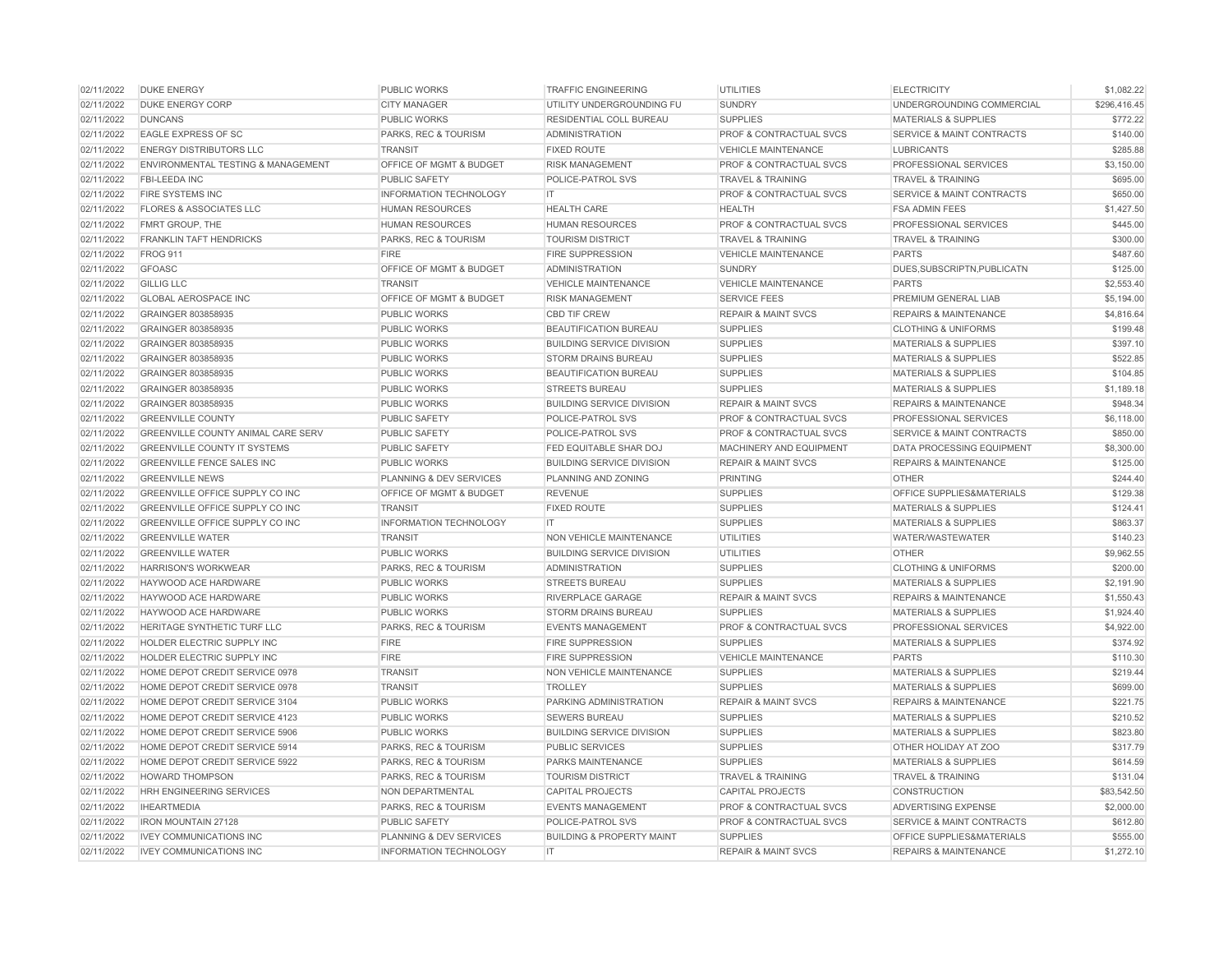| 02/11/2022 | <b>JESSIE GOSSETT</b>               | <b>MUNICIPAL COURT</b>          | MUNICIPAL COURT                      | <b>COURT LIABILITY</b>             | <b>COURT-RESTITUTION</b>             | \$200.00     |
|------------|-------------------------------------|---------------------------------|--------------------------------------|------------------------------------|--------------------------------------|--------------|
| 02/11/2022 | JOAQUIN LAWN & LANDSCAPING SERVICES | PLANNING & DEV SERVICES         | <b>BUILDING &amp; PROPERTY MAINT</b> | <b>PROF &amp; CONTRACTUAL SVCS</b> | <b>SERVICE &amp; MAINT CONTRACTS</b> | \$120.00     |
| 02/11/2022 | JOHNNY MUHAMMED                     | MUNICIPAL COURT                 | MUNICIPAL COURT                      | <b>COURT LIABILITY</b>             | <b>COURT-RESTITUTION</b>             | \$200.00     |
| 02/11/2022 | <b>JORDAN THORNTON</b>              | MUNICIPAL COURT                 | MUNICIPAL COURT                      | <b>COURT LIABILITY</b>             | <b>COURT-RESTITUTION</b>             | \$330.00     |
| 02/11/2022 | K & M INTERNATIONAL WILD REPUBLIC   | <b>PARKS, REC &amp; TOURISM</b> | <b>PUBLIC SERVICES</b>               | <b>SUPPLIES</b>                    | <b>SALE GIFTS</b>                    | \$835.04     |
| 02/11/2022 | <b>KAREN NOBLITT</b>                | <b>PUBLIC WORKS</b>             | PARKING ADMINISTRATION               | <b>RIVERPLACE GARAGE</b>           | <b>RIVERPLACE MONTH PARK</b>         | \$173.00     |
| 02/11/2022 | KEVIN WHITAKER CHEVROLET INC        | <b>FIRE</b>                     | <b>FIRE SUPPRESSION</b>              | <b>VEHICLE MAINTENANCE</b>         | <b>OUTSIDE REPAIRS</b>               | \$478.21     |
| 02/11/2022 | <b>KING ASPHALT INC</b>             | <b>PUBLIC WORKS</b>             | <b>STORM DRAINS BUREAU</b>           | <b>SUPPLIES</b>                    | <b>CONSTRUCTION &amp; REPAIR</b>     | \$356.68     |
| 02/11/2022 | <b>LAWMEN'S SAFETY SUPPLY</b>       | <b>PUBLIC SAFETY</b>            | POLICE-PATROL SVS                    | <b>SUPPLIES</b>                    | <b>MATERIALS &amp; SUPPLIES</b>      | \$251.18     |
| 02/11/2022 | LEXISNEXIS 1239194                  | <b>PUBLIC SAFETY</b>            | POLICE-PATROL SVS                    | <b>PROF &amp; CONTRACTUAL SVCS</b> | <b>PROFESSIONAL SERVICES</b>         | \$318.00     |
| 02/11/2022 | LEXISNEXIS 1403290                  | PLANNING & DEV SERVICES         | <b>BUILDING &amp; PROPERTY MAINT</b> | <b>SUNDRY</b>                      | DUES, SUBSCRIPTN, PUBLICATN          | \$156.35     |
| 02/11/2022 | MANSFIELD OIL COMPANY OF GAINESVILL | <b>PUBLIC WORKS</b>             | <b>FLEET</b>                         | <b>VEHICLE MAINTENANCE</b>         | <b>FUEL CARD</b>                     | \$41,131.79  |
| 02/11/2022 | MAPLOGIC CORP                       | INFORMATION TECHNOLOGY          | $ \mathsf{T} $                       | PROF & CONTRACTUAL SVCS            | <b>SERVICE &amp; MAINT CONTRACTS</b> | \$250.00     |
| 02/11/2022 | <b>MARATHON STAFFING INC</b>        | <b>FIRE</b>                     | <b>FIRE PREVENTION</b>               | <b>PROF &amp; CONTRACTUAL SVCS</b> | <b>TEMP PERSONNEL SVCS</b>           | \$211.56     |
| 02/11/2022 | <b>MARATHON STAFFING INC</b>        | <b>PUBLIC SAFETY</b>            | POLICE-DISPATCH BUREAU               | PROF & CONTRACTUAL SVCS            | <b>TEMP PERSONNEL SVCS</b>           | \$4,689.62   |
| 02/11/2022 | <b>MARATHON STAFFING INC</b>        | <b>PUBLIC WORKS</b>             | RESIDENTIAL COLL BUREAU              | <b>PROF &amp; CONTRACTUAL SVCS</b> | <b>TEMP PERSONNEL SVCS</b>           | \$1,864.40   |
| 02/11/2022 | <b>MARATHON STAFFING INC</b>        | <b>PUBLIC WORKS</b>             | <b>SEWERS BUREAU</b>                 | <b>PROF &amp; CONTRACTUAL SVCS</b> | <b>TEMP PERSONNEL SVCS</b>           | \$752.00     |
| 02/11/2022 | <b>MARATHON STAFFING INC</b>        | PARKS, REC & TOURISM            | <b>COMMUNITY CENTERS</b>             | <b>PROF &amp; CONTRACTUAL SVCS</b> | <b>TEMP PERSONNEL SVCS</b>           | \$417.96     |
| 02/11/2022 | <b>MARATHON STAFFING INC</b>        | <b>TRANSIT</b>                  | <b>FIXED ROUTE</b>                   | <b>PROF &amp; CONTRACTUAL SVCS</b> | <b>TEMP PERSONNEL SVCS</b>           | \$1,533,36   |
| 02/11/2022 | <b>MARATHON STAFFING INC</b>        | PARKS, REC & TOURISM            | <b>PUBLIC SERVICES</b>               | PROF & CONTRACTUAL SVCS            | <b>TEMP PERSONNEL SVCS</b>           | \$1,522.20   |
| 02/11/2022 | <b>MARATHON STAFFING INC</b>        | PARKS, REC & TOURISM            | <b>PARKS MAINTENANCE</b>             | <b>PROF &amp; CONTRACTUAL SVCS</b> | <b>TEMP PERSONNEL SVCS</b>           | \$1,466.40   |
| 02/11/2022 | MARCHANT PROPERTY MANAGEMENT LLC    | <b>PUBLIC WORKS</b>             | PARKING ADMINISTRATION               | <b>RIVER STREET GARAGE</b>         | <b>RIVER STREET MONTH PARK</b>       | \$216.00     |
| 02/11/2022 | <b>MCCLAM &amp; ASSOCIATES INC</b>  | <b>NON DEPARTMENTAL</b>         | <b>CAPITAL PROJECTS</b>              | <b>CAPITAL PROJECTS</b>            | <b>CONSTRUCTION</b>                  | \$289,117,32 |
| 02/11/2022 | METROPOLITAN SEWER SUB-DISTRIC      | <b>PUBLIC WORKS</b>             | <b>SEWERS BUREAU</b>                 | PROF & CONTRACTUAL SVCS            | <b>INTERGOVT AGREEMENTS</b>          | \$14,454.71  |
| 02/11/2022 | MIKE'S BODY SHOP & TOWING INC       | <b>PUBLIC WORKS</b>             | <b>FLEET</b>                         | <b>VEHICLE MAINTENANCE</b>         | <b>OUTSIDE REPAIRS</b>               | \$375.00     |
| 02/11/2022 | <b>MOP &amp; BUCKET LLC</b>         | PARKS, REC & TOURISM            | <b>ADMINISTRATION</b>                | PROF & CONTRACTUAL SVCS            | <b>SERVICE &amp; MAINT CONTRACTS</b> | \$480.00     |
| 02/11/2022 | <b>MORRIS BUSINESS SOLUTIONS</b>    | <b>INFORMATION TECHNOLOGY</b>   | IT                                   | <b>PROF &amp; CONTRACTUAL SVCS</b> | <b>EQUIPMENT RENTAL</b>              | \$4,643.99   |
| 02/11/2022 | MORRIS BUSINESS SOLUTIONS           | NON DEPARTMENTAL                | <b>CAPITAL PROJECTS</b>              | <b>CAPITAL PROJECTS</b>            | <b>EQUIPMENT</b>                     | \$7,491.02   |
| 02/11/2022 | MORRIS BUSINESS SOLUTIONS           | <b>TRANSIT</b>                  | <b>FIXED ROUTE</b>                   | <b>SUPPLIES</b>                    | <b>MATERIALS &amp; SUPPLIES</b>      | \$669.00     |
| 02/11/2022 | MOTOROLA SOLUTIONS INC              | PUBLIC SAFETY                   | POLICE-DISPATCH BUREAU               | <b>REPAIR &amp; MAINT SVCS</b>     | RADIO MAINTENANCE                    | \$17,658.70  |
| 02/11/2022 | MOTOROLA-PALMETTO 800               | <b>TRANSIT</b>                  | <b>FIXED ROUTE</b>                   | <b>COMMUNICATIONS</b>              | <b>OTHER</b>                         | \$1,172.91   |
| 02/11/2022 | <b>NAPA AUTO PARTS</b>              | <b>FIRE</b>                     | <b>FIRE SUPPRESSION</b>              | <b>VEHICLE MAINTENANCE</b>         | <b>PARTS</b>                         | \$1,444.77   |
| 02/11/2022 | NATIONAL AUTO FLEET GROUP           | <b>PUBLIC WORKS</b>             | PARKING ADMINISTRATION               | <b>VEHICLES</b>                    | <b>VEHICLE</b>                       | \$27,518.38  |
| 02/11/2022 | NIAIA NATIONAL INTERNAL AFFAIRS INV | <b>PUBLIC SAFETY</b>            | POLICE-PATROL SVS                    | <b>SUNDRY</b>                      | DUES, SUBSCRIPTN, PUBLICATN          | \$100.00     |
| 02/11/2022 | NORRIS SUPPLY CO                    | <b>PUBLIC WORKS</b>             | <b>STORM DRAINS BUREAU</b>           | <b>SUPPLIES</b>                    | <b>CONSTRUCTION &amp; REPAIR</b>     | \$859.13     |
| 02/11/2022 | OZONE COLLISION CENTER LLC          | <b>PUBLIC WORKS</b>             | <b>FLEET</b>                         | <b>VEHICLE MAINTENANCE</b>         | <b>OUTSIDE REPAIRS</b>               | \$1,850.00   |
| 02/11/2022 | PALMETTO INFRASTRUCTURE INC         | NON DEPARTMENTAL                | <b>CAPITAL PROJECTS</b>              | <b>CAPITAL PROJECTS</b>            | <b>CONSTRUCTION</b>                  | \$442,942.05 |
| 02/11/2022 | PALMETTO UTILITY PROTECTION INC     | <b>PUBLIC WORKS</b>             | <b>SEWERS BUREAU</b>                 | <b>PROF &amp; CONTRACTUAL SVCS</b> | <b>PROFESSIONAL SERVICES</b>         | \$1,442.47   |
| 02/11/2022 | PANAGAKOS ASPHALT INC               | <b>PUBLIC WORKS</b>             | <b>STREETS BUREAU</b>                | <b>SUPPLIES</b>                    | <b>MATERIALS &amp; SUPPLIES</b>      | \$101.76     |
| 02/11/2022 | PANAGAKOS ASPHALT INC               | <b>PUBLIC WORKS</b>             | <b>SEWERS BUREAU</b>                 | <b>SUPPLIES</b>                    | <b>MATERIALS &amp; SUPPLIES</b>      | \$101.76     |
| 02/11/2022 | PANAGAKOS ASPHALT INC               | <b>PUBLIC WORKS</b>             | <b>STORM DRAINS BUREAU</b>           | <b>SUPPLIES</b>                    | <b>MATERIALS &amp; SUPPLIES</b>      | \$101.76     |
| 02/11/2022 | PEPSI-COLA BOTTLING CO              | PARKS, REC & TOURISM            | <b>PUBLIC SERVICES</b>               | <b>SUPPLIES</b>                    | <b>SALE CONCESSIONS</b>              | \$474.93     |
| 02/11/2022 | PETERBILT STORE OF GREENVILLE, THE  | <b>TRANSIT</b>                  | <b>VEHICLE MAINTENANCE</b>           | <b>VEHICLE MAINTENANCE</b>         | <b>PARTS</b>                         | \$2,109.49   |
| 02/11/2022 | PRESORT PLUS INC                    | PARKS, REC & TOURISM            | PUBLIC SERVICES                      | <b>PRINTING</b>                    | <b>PRINTING &amp; BINDING</b>        | \$1,062.74   |
| 02/11/2022 | PRESORT PLUS INC                    | OFFICE OF MGMT & BUDGET         | <b>PURCHASING</b>                    | <b>COMMUNICATIONS</b>              | POSTAGE                              | \$3,648.87   |
| 02/11/2022 | PROTERRA INC                        | <b>TRANSIT</b>                  | <b>VEHICLE MAINTENANCE</b>           | <b>VEHICLE MAINTENANCE</b>         | <b>PARTS</b>                         | \$121.29     |
| 02/11/2022 | PROVIDENT LIFE & ACCIDENT INS CO    | <b>HUMAN RESOURCES</b>          | <b>HEALTH CARE</b>                   | <b>OTHER INSURANCE</b>             | <b>LIFE INSURANCE</b>                | \$775.86     |
| 02/11/2022 | R J SHIRLEY INC                     | PARKS, REC & TOURISM            | <b>EVENTS MANAGEMENT</b>             | <b>PROF &amp; CONTRACTUAL SVCS</b> | <b>EQUIPMENT RENTAL</b>              | \$500.00     |
| 02/11/2022 | R J THOMAS MFG CO INC               | <b>CITY MANAGER</b>             | <b>DONATIONS</b>                     | CONTRIBUTIONS/DONATIONS            | <b>LEGACY PARK</b>                   | \$3,827.00   |
| 02/11/2022 | <b>READ'S UNIFORMS INC</b>          | <b>FIRE</b>                     | <b>FIRE SUPPRESSION</b>              | <b>SUPPLIES</b>                    | <b>CLOTHING &amp; UNIFORMS</b>       | \$2,796.23   |
| 02/11/2022 | <b>RICHARD HEBERT</b>               | MUNICIPAL COURT                 | MUNICIPAL COURT                      | <b>COURT LIABILITY</b>             | <b>COURT-RESTITUTION</b>             | \$100.00     |
| 02/11/2022 | ROADWAY ASSET SERVICES LLC          | NON DEPARTMENTAL                | <b>CAPITAL PROJECTS</b>              | <b>CAPITAL PROJECTS</b>            | PLANNING/DESIGN                      | \$35,267.60  |
|            |                                     |                                 |                                      |                                    |                                      |              |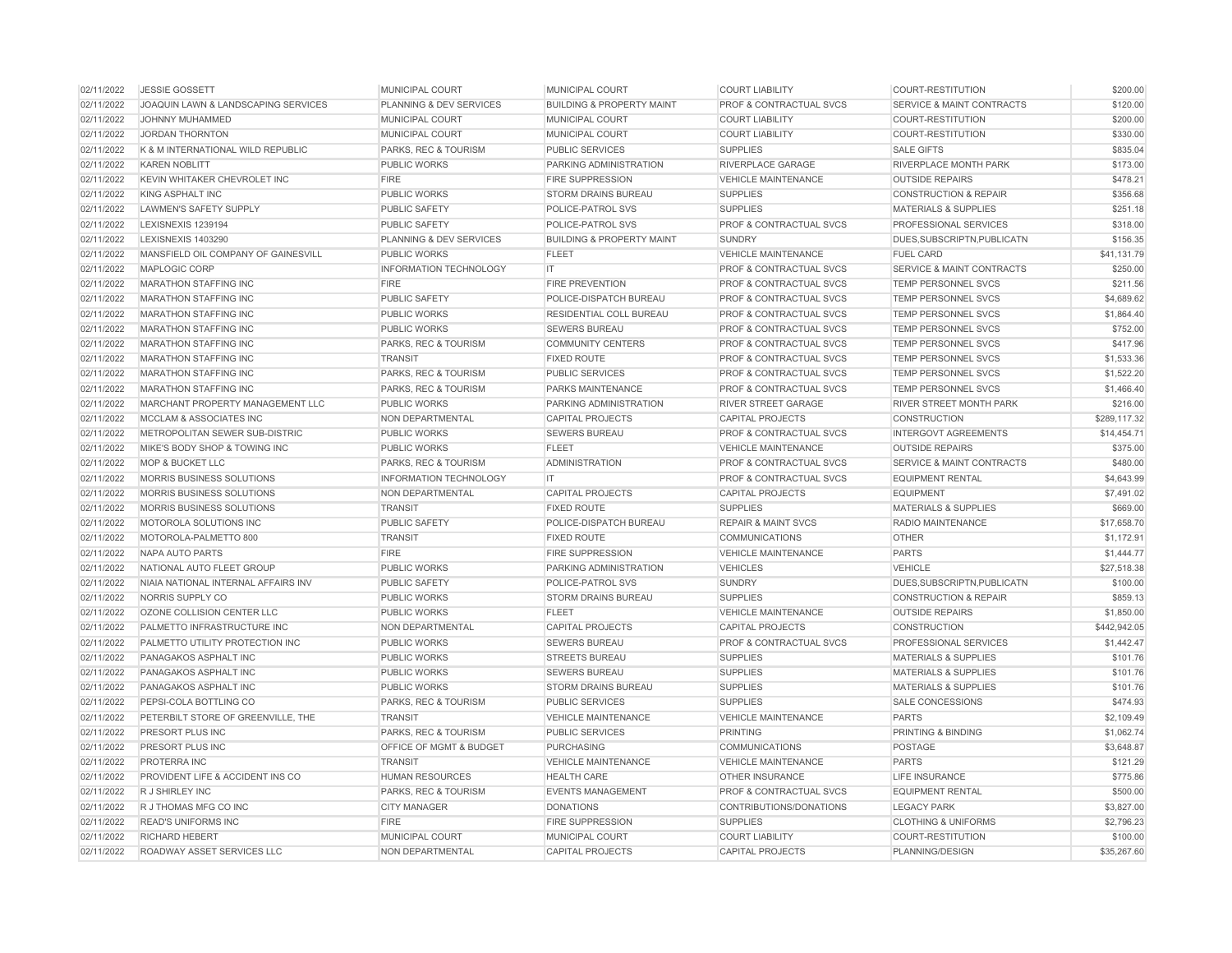| 02/11/2022 | ROBBINS TIRE SERVICE            | <b>TRANSIT</b>                     | <b>FIXED ROUTE</b>                   | <b>VEHICLE MAINTENANCE</b>         | <b>TIRES AND TUBES</b>               | \$358.58    |
|------------|---------------------------------|------------------------------------|--------------------------------------|------------------------------------|--------------------------------------|-------------|
| 02/11/2022 | RODENT PRO.COM LLC              | PARKS, REC & TOURISM               | <b>ADMINISTRATION</b>                | <b>SUPPLIES</b>                    | M&S-FOOD                             | \$1,840.22  |
| 02/11/2022 | ROGERS & CALLCOTT ENVIRONMENTAL | <b>PUBLIC WORKS</b>                | <b>GARBAGE DISPOSAL BUREAU</b>       | <b>PROF &amp; CONTRACTUAL SVCS</b> | PROFESSIONAL SERVICES                | \$225.00    |
| 02/11/2022 | S C DEPARTMENT OF REVENUE       | PARKS, REC & TOURISM               | PUBLIC SERVICES                      | <b>TAX LIABILITIES</b>             | <b>ADMISSION TAXES</b>               | \$1,774.90  |
| 02/11/2022 | S C DEPARTMENT OF REVENUE       | PARKS, REC & TOURISM               | <b>PUBLIC SERVICES</b>               | <b>TAX LIABILITIES</b>             | <b>SALES TAXES</b>                   | \$851.32    |
| 02/11/2022 | SAFARILAND LLC                  | <b>PUBLIC SAFETY</b>               | POLICE-PATROL SVS                    | <b>SUPPLIES</b>                    | <b>MATERIALS &amp; SUPPLIES</b>      | \$1,252.50  |
| 02/11/2022 | <b>SAFE INDUSTRIES</b>          | <b>FIRE</b>                        | <b>FIRE SUPPRESSION</b>              | <b>SUPPLIES</b>                    | <b>MATERIALS &amp; SUPPLIES</b>      | \$3,369.74  |
| 02/11/2022 | <b>SAM'S CLUB</b>               | PARKS, REC & TOURISM               | <b>PUBLIC SERVICES</b>               | <b>SUPPLIES</b>                    | SALE CONCESSIONS                     | \$309.95    |
| 02/11/2022 | SANTEE AUTOMOTIVE LLC           | <b>PUBLIC SAFETY</b>               | POLICE-PATROL SVS                    | <b>VEHICLES</b>                    | <b>VEHICLE</b>                       | \$83,650.08 |
| 02/11/2022 | <b>SCOOTERBUG INC</b>           | PARKS, REC & TOURISM               | <b>PUBLIC SERVICES</b>               | <b>SUNDRY</b>                      | MOBILITY EQUIP RENTALS               | \$205.00    |
| 02/11/2022 | <b>SESITE LLC</b>               | <b>PUBLIC WORKS</b>                | <b>ENGINEERING</b>                   | <b>PROF &amp; CONTRACTUAL SVCS</b> | PROFESSIONAL SERVICES                | \$868.00    |
| 02/11/2022 | <b>SHERWIN WILLIAMS</b>         | PARKS, REC & TOURISM               | <b>ADMINISTRATION</b>                | <b>SUPPLIES</b>                    | M&S-MAINTENANCE                      | \$232.69    |
| 02/11/2022 | SINQUETTA SULLIVAN              | MUNICIPAL COURT                    | <b>MUNICIPAL COURT</b>               | <b>COURT LIABILITY</b>             | COURT-RESTITUTION                    | \$100.00    |
| 02/11/2022 | SNIDER FLEET SOLUTIONS          | <b>PUBLIC WORKS</b>                | <b>FLEET</b>                         | <b>VEHICLE MAINTENANCE</b>         | <b>OUTSIDE REPAIRS</b>               | \$1,849.86  |
| 02/11/2022 | SOUTHEASTERN PAPER GROUP        | PARKS, REC & TOURISM               | <b>TOURISM DISTRICT</b>              | <b>SUPPLIES</b>                    | <b>JANITORIAL SUPPLIES</b>           | \$692.82    |
| 02/11/2022 | SOUTHEASTERN PAPER GROUP        | <b>PUBLIC WORKS</b>                | <b>BUILDING SERVICE DIVISION</b>     | <b>SUPPLIES</b>                    | <b>JANITORIAL SUPPLIES</b>           | \$2,148.08  |
| 02/11/2022 | <b>STAPLES ADVANTAGE</b>        | PLANNING & DEV SERVICES            | PLANNING AND ZONING                  | <b>SUPPLIES</b>                    | MATERIALS & SUPPLIES                 | \$342.91    |
| 02/11/2022 | <b>STATE TREASURER</b>          | MUNICIPAL COURT                    | MUNICIPAL COURT                      | <b>COURT LIABILITY</b>             | <b>DUS HWY PATROL</b>                | \$990.00    |
| 02/11/2022 | <b>STATE TREASURER</b>          | MUNICIPAL COURT                    | MUNICIPAL COURT                      | <b>COURT LIABILITY</b>             | <b>COURT-DRUG SURCHARGE</b>          | \$913.95    |
| 02/11/2022 | <b>STATE TREASURER</b>          | MUNICIPAL COURT                    | MUNICIPAL COURT                      | <b>COURT LIABILITY</b>             | COURT-TRAFFIC SURCHARGE              | \$4,276.05  |
| 02/11/2022 | <b>STATE TREASURER</b>          | <b>MUNICIPAL COURT</b>             | <b>MUNICIPAL COURT</b>               | <b>COURT LIABILITY</b>             | COURT-DUI HWY PATRL SURCH            | \$518.61    |
| 02/11/2022 | <b>STATE TREASURER</b>          | MUNICIPAL COURT                    | MUNICIPAL COURT                      | <b>COURT LIABILITY</b>             | <b>COURT-STATE ASSESSMENT</b>        | \$14,279.28 |
| 02/11/2022 | <b>STATE TREASURER</b>          | <b>MUNICIPAL COURT</b>             | MUNICIPAL COURT                      | <b>COURT LIABILITY</b>             | COURT-DUI SPINAL CORD SUR            | \$518.58    |
| 02/11/2022 | <b>STATE TREASURER</b>          | MUNICIPAL COURT                    | <b>MUNICIPAL COURT</b>               | <b>COURT LIABILITY</b>             | <b>DUI/DUAC BRTHLZR TST SLED</b>     | \$129.63    |
| 02/11/2022 | <b>STEPHANIE D'ABLEMONT</b>     | <b>ECONOMIC DEVELOPMENT</b>        | <b>ECONOMIC DEVELOPMENT</b>          | <b>SUNDRY</b>                      | <b>MISCELLANEOUS</b>                 | \$126.00    |
| 02/11/2022 | STONE AVE NURSERY LLC           | PARKS, REC & TOURISM               | <b>PARKS MAINTENANCE</b>             | <b>SUPPLIES</b>                    | <b>MATERIALS &amp; SUPPLIES</b>      | \$413.00    |
| 02/11/2022 | TALENT MANAGEMENT SOLUTIONS     | <b>TRANSIT</b>                     | <b>FIXED ROUTE</b>                   | PROF & CONTRACTUAL SVCS            | <b>TEMP PERSONNEL SVCS</b>           | \$1,857.84  |
| 02/11/2022 | TALENT MANAGEMENT SOLUTIONS     | PUBLIC WORKS                       | <b>STORM DRAINS BUREAU</b>           | PROF & CONTRACTUAL SVCS            | <b>TEMP PERSONNEL SVCS</b>           | \$2,801.40  |
| 02/11/2022 | <b>TD CARD SERVICES</b>         | <b>TRANSIT</b>                     | <b>ADMINISTRATION</b>                | <b>SUPPLIES</b>                    | <b>MATERIALS &amp; SUPPLIES</b>      | \$624.02    |
| 02/11/2022 | TD CARD SERVICES                | <b>FIRE</b>                        | <b>FIRE SERVICES</b>                 | <b>TRAVEL &amp; TRAINING</b>       | <b>TRAVEL &amp; TRAINING</b>         | \$890.04    |
| 02/11/2022 | <b>TD CARD SERVICES</b>         | <b>INFORMATION TECHNOLOGY</b>      | IT.                                  | PROF & CONTRACTUAL SVCS            | <b>SERVICE &amp; MAINT CONTRACTS</b> | \$478.00    |
| 02/11/2022 | TD CARD SERVICES                | <b>TRANSIT</b>                     | <b>FIXED ROUTE</b>                   | <b>SUPPLIES</b>                    | <b>MATERIALS &amp; SUPPLIES</b>      | \$216.68    |
| 02/11/2022 | TD CARD SERVICES                | PLANNING & DEV SERVICES            | <b>BUILDING &amp; PROPERTY MAINT</b> | <b>TRAVEL &amp; TRAINING</b>       | <b>TRAVEL &amp; TRAINING</b>         | \$801.95    |
| 02/11/2022 | TD CARD SERVICES                | PLANNING & DEV SERVICES            | PLANNING AND ZONING                  | <b>SUNDRY</b>                      | DUES, SUBSCRIPTN, PUBLICATN          | \$585.59    |
| 02/11/2022 | TD CARD SERVICES                | COUNCIL                            | <b>CITY COUNCIL</b>                  | <b>SUNDRY</b>                      | <b>MISCELLANEOUS</b>                 | \$111.23    |
| 02/11/2022 | TD CARD SERVICES                | <b>FIRE</b>                        | <b>FIRE SERVICES</b>                 | <b>SUPPLIES</b>                    | <b>MATERIALS &amp; SUPPLIES</b>      | \$200.00    |
| 02/11/2022 | TD CARD SERVICES                | <b>FIRE</b>                        | <b>FIRE SUPPRESSION</b>              | <b>VEHICLE MAINTENANCE</b>         | <b>PARTS</b>                         | \$2,593.08  |
| 02/11/2022 | TD CARD SERVICES                | <b>FIRE</b>                        | <b>FIRE SERVICES</b>                 | <b>REPAIR &amp; MAINT SVCS</b>     | <b>RADIO MAINTENANCE</b>             | \$394.15    |
| 02/11/2022 | TD CARD SERVICES                | <b>PLANNING &amp; DEV SERVICES</b> | <b>BUILDING &amp; PROPERTY MAINT</b> | <b>SUPPLIES</b>                    | OFFICE SUPPLIES&MATERIALS            | \$402.76    |
| 02/11/2022 | TD CARD SERVICES                | NON DEPARTMENTAL                   | <b>CAPITAL PROJECTS</b>              | <b>CAPITAL PROJECTS</b>            | <b>EQUIPMENT</b>                     | \$148.38    |
| 02/11/2022 | TD CARD SERVICES                | <b>FIRE</b>                        | <b>FIRE PREVENTION</b>               | <b>TRAVEL &amp; TRAINING</b>       | <b>TRAVEL &amp; TRAINING</b>         | \$203.72    |
| 02/11/2022 | TD CARD SERVICES                | <b>FIRE</b>                        | <b>FIRE PREVENTION</b>               | <b>SUPPLIES</b>                    | <b>MATERIALS &amp; SUPPLIES</b>      | \$117.56    |
| 02/11/2022 | <b>TD CARD SERVICES</b>         | NON DEPARTMENTAL                   | <b>CAPITAL PROJECTS</b>              | <b>CAPITAL PROJECTS</b>            | <b>CONSTRUCTION</b>                  | \$495.96    |
| 02/11/2022 | TD CARD SERVICES                | <b>TRANSIT</b>                     | <b>ADMINISTRATION</b>                | <b>TRAVEL &amp; TRAINING</b>       | <b>TRAVEL &amp; TRAINING</b>         | \$1,100.00  |
| 02/11/2022 | TD CARD SERVICES                | <b>FIRE</b>                        | <b>FIRE SUPPRESSION</b>              | <b>SUPPLIES</b>                    | <b>MATERIALS &amp; SUPPLIES</b>      | \$1,111.41  |
| 02/11/2022 | TD CARD SERVICES                | <b>FIRE</b>                        | FIRE SUPPRESSION                     | <b>SUNDRY</b>                      | DUES, SUBSCRIPTN, PUBLICATN          | \$399.00    |
| 02/11/2022 | <b>TD CARD SERVICES</b>         | <b>TRANSIT</b>                     | NON VEHICLE MAINTENANCE              | <b>SUPPLIES</b>                    | <b>MATERIALS &amp; SUPPLIES</b>      | \$124.21    |
| 02/11/2022 | TD CARD SERVICES                | PLANNING & DEV SERVICES            | <b>BUILDING &amp; PROPERTY MAINT</b> | <b>SUNDRY</b>                      | DUES, SUBSCRIPTN, PUBLICATN          | \$137.00    |
| 02/11/2022 | TD CARD SERVICES                | PLANNING & DEV SERVICES            | PLANNING AND ZONING                  | <b>SUPPLIES</b>                    | <b>MATERIALS &amp; SUPPLIES</b>      | \$440.31    |
| 02/11/2022 | TD CARD SERVICES                | <b>FIRE</b>                        | <b>FIRE PREVENTION</b>               | <b>SUNDRY</b>                      | DUES, SUBSCRIPTN, PUBLICATN          | \$184.12    |
| 02/11/2022 | TERRACON CONSULTANTS INC        | NON DEPARTMENTAL                   | <b>MISC GRANTS</b>                   | <b>CAPITAL PROJECTS</b>            | <b>PROJECT EXPENSE</b>               | \$7,275.00  |
| 02/11/2022 | THE CHEMICAL CONNECTION INC     | <b>PUBLIC WORKS</b>                | <b>FLEET</b>                         | PROF & CONTRACTUAL SVCS            | <b>SERVICE &amp; MAINT CONTRACTS</b> | \$1,098.92  |
|            |                                 |                                    |                                      |                                    |                                      |             |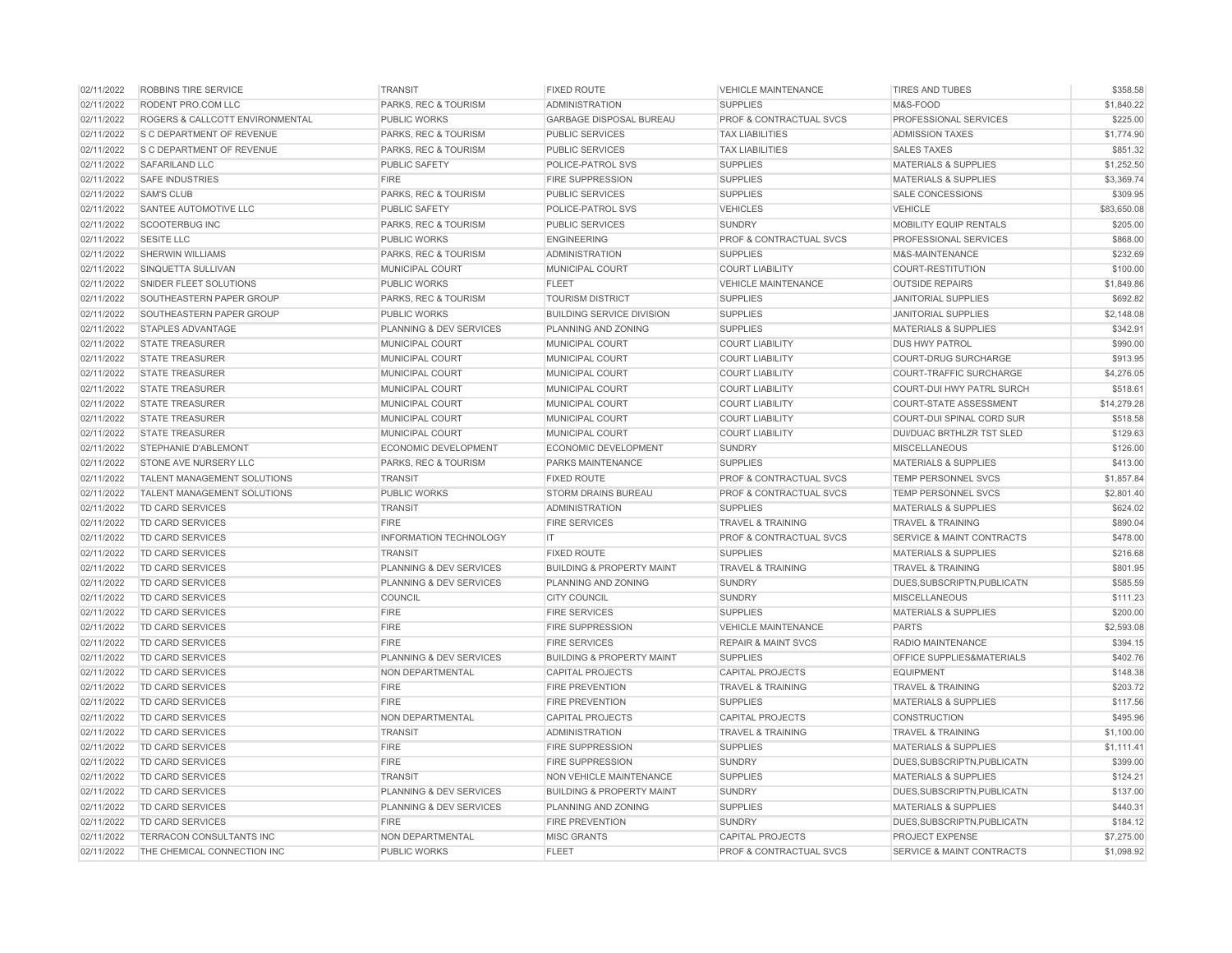| 02/11/2022 | <b>THOMAS &amp; HUTTON</b>          | NON DEPARTMENTAL                   | <b>CAPITAL PROJECTS</b>              | <b>CAPITAL PROJECTS</b>            | PLANNING/DESIGN                      | \$8,907.50   |
|------------|-------------------------------------|------------------------------------|--------------------------------------|------------------------------------|--------------------------------------|--------------|
| 02/11/2022 | THOMSON REUTERS - WEST              | <b>PUBLIC SAFETY</b>               | POLICE-PATROL SVS                    | PROF & CONTRACTUAL SVCS            | PROFESSIONAL SERVICES                | \$447.60     |
| 02/11/2022 | <b>THOMSON REUTERS - WEST</b>       | <b>CITY ATTORNEY</b>               | <b>CITY ATTORNEY</b>                 | <b>SUNDRY</b>                      | DUES.SUBSCRIPTN.PUBLICATN            | \$2,751.32   |
| 02/11/2022 | TRAFFIC LOGIX CORPORATION           | <b>PUBLIC WORKS</b>                | <b>STREETS BUREAU</b>                | <b>SUPPLIES</b>                    | M&S-TRAFFIC CALMING                  | \$90,168.86  |
| 02/11/2022 | <b>TRUCKPRO LLC</b>                 | <b>TRANSIT</b>                     | <b>VEHICLE MAINTENANCE</b>           | <b>VEHICLE MAINTENANCE</b>         | <b>SMALL PARTS</b>                   | \$751.48     |
| 02/11/2022 | UMDC DEPARTMENT OF PATHOLOGY        | PARKS, REC & TOURISM               | <b>ADMINISTRATION</b>                | PROF & CONTRACTUAL SVCS            | PROFESSIONAL SERVICES                | \$579.00     |
| 02/11/2022 | <b>UNIFIRST</b>                     | <b>TRANSIT</b>                     | <b>VEHICLE MAINTENANCE</b>           | <b>SUPPLIES</b>                    | <b>CLOTHING &amp; UNIFORMS</b>       | \$149.91     |
| 02/11/2022 | UNITED ELECTRICAL DISTRIBUTORS INC  | <b>PUBLIC WORKS</b>                | <b>BUILDING SERVICE DIVISION</b>     | <b>SUPPLIES</b>                    | <b>MATERIALS &amp; SUPPLIES</b>      | \$2,081.95   |
| 02/11/2022 | <b>UPSTATE MATERIALS INC</b>        | PARKS, REC & TOURISM               | <b>ADMINISTRATION</b>                | <b>SUPPLIES</b>                    | M&S-GROUNDS                          | \$608.18     |
| 02/11/2022 | <b>VERIZON WIRELESS</b>             | <b>TRANSIT</b>                     | <b>FIXED ROUTE</b>                   | <b>COMMUNICATIONS</b>              | CABLE TELEVISION/INTERNET            | \$1,293.09   |
| 02/11/2022 | <b>VERIZON WIRELESS</b>             | <b>PUBLIC SAFETY</b>               | POLICE-PATROL SVS                    | <b>SUNDRY</b>                      | <b>MISCELLANEOUS</b>                 | \$190.05     |
| 02/11/2022 | VIC BAILEY FORD INC                 | <b>FIRE</b>                        | <b>FIRE SERVICES</b>                 | <b>VEHICLES</b>                    | <b>VEHICLE</b>                       | \$32,369.00  |
| 02/11/2022 | VISIONS INTERNATIONAL LLC           | <b>HUMAN RESOURCES</b>             | <b>HUMAN RESOURCES</b>               | PROF & CONTRACTUAL SVCS            | PROFESSIONAL SERVICES                | \$120.00     |
| 02/11/2022 | WALMART COMMUNITY/RFCSLLC           | <b>PUBLIC SAFETY</b>               | POLICE-PATROL SVS                    | <b>SUPPLIES</b>                    | <b>MATERIALS &amp; SUPPLIES</b>      | \$179.14     |
| 02/11/2022 | <b>WERNICK &amp; CO, PLLC</b>       | <b>CITY MANAGER</b>                | <b>CITY MANAGER</b>                  | PROF & CONTRACTUAL SVCS            | PROFESSIONAL SERVICES                | \$1,090.00   |
| 02/11/2022 | <b>WOOLPERT INC</b>                 | <b>PUBLIC WORKS</b>                | STORMWATER MANAGEMENT                | <b>PROF &amp; CONTRACTUAL SVCS</b> | <b>PROFESSIONAL SERVICES</b>         | \$5,839.67   |
| 02/11/2022 | WOOLPERT INC                        | <b>PUBLIC WORKS</b>                | <b>SEWERS BUREAU</b>                 | PROF & CONTRACTUAL SVCS            | PROFESSIONAL SERVICES                | \$3,893.11   |
| 02/11/2022 | <b>ZACKERY KIM</b>                  | <b>PUBLIC SAFETY</b>               | POLICE-PATROL SVS                    | <b>SUPPLIES</b>                    | <b>CLOTHING &amp; UNIFORMS</b>       | \$190.75     |
| 02/18/2022 | AID UPSTATE INC                     | C. D. DIVISION                     | <b>HOPWA</b>                         | <b>CD PROJECTS</b>                 | <b>HOUSING PLACEMNT-AID UPST</b>     | \$4,159.68   |
| 02/18/2022 | AID UPSTATE INC                     | C. D. DIVISION                     | <b>HOPWA</b>                         | <b>CD PROJECTS</b>                 | SUPPORTING SVC-AID UPSTAT            | \$5,940.97   |
| 02/18/2022 | AID UPSTATE INC                     | C.D. DIVISION                      | <b>HOPWA</b>                         | <b>CD PROJECTS</b>                 | S-T RENT, MORT, UTIL-AID UP          | \$45,499.89  |
| 02/18/2022 | AID UPSTATE INC                     | C.D. DIVISION                      | <b>HOPWA</b>                         | <b>CD PROJECTS</b>                 | TENANT RENT ASSIST-AID UP            | \$4,614.08   |
| 02/18/2022 | AID UPSTATE INC                     | C.D. DIVISION                      | <b>HOPWA</b>                         | <b>CD PROJECTS</b>                 | PROJ CARE OP COST-AID UPS            | \$2,500.00   |
| 02/18/2022 | ALDRIDGE FAMILY PRODUCE             | PARKS, REC & TOURISM               | <b>ADMINISTRATION</b>                | <b>SUPPLIES</b>                    | M&S-FOOD                             | \$1,176.86   |
| 02/18/2022 | ANDERSON STAMP & ENGRAVING          | <b>PUBLIC WORKS</b>                | BEAUTIFICATION BUREAU                | <b>SUPPLIES</b>                    | <b>MATERIALS &amp; SUPPLIES</b>      | \$121.90     |
| 02/18/2022 | ANGELIA LOCKE                       | OFFICE OF MGMT & BUDGET            | <b>REVENUE</b>                       | <b>SUPPLIES</b>                    | OFFICE SUPPLIES&MATERIALS            | \$130.40     |
| 02/18/2022 | <b>ARC</b>                          | PARKS, REC & TOURISM               | PARKS AND RECREATION                 | <b>SUPPLIES</b>                    | OFFICE SUPPLIES&MATERIALS            | \$294.15     |
| 02/18/2022 | <b>B &amp; H PHOTO</b>              | NON DEPARTMENTAL                   | <b>CAPITAL PROJECTS</b>              | <b>CAPITAL PROJECTS</b>            | <b>PROJECT EXPENSE</b>               | \$14,523.78  |
| 02/18/2022 | <b>B &amp; H PHOTO</b>              | NON DEPARTMENTAL                   | CAPITAL PROJECTS                     | <b>CAPITAL PROJECTS</b>            | <b>CONSTRUCTION</b>                  | \$106.42     |
| 02/18/2022 | <b>B &amp; H PHOTO</b>              | <b>INFORMATION TECHNOLOGY</b>      | IT                                   | <b>SUPPLIES</b>                    | <b>MATERIALS &amp; SUPPLIES</b>      | \$491.26     |
| 02/18/2022 | B C CANNON CO INC                   | <b>PUBLIC WORKS</b>                | <b>TRAFFIC ENGINEERING</b>           | PROF & CONTRACTUAL SVCS            | <b>EQUIPMENT RENTAL</b>              | \$3,392.00   |
| 02/18/2022 | <b>BACKWATER ENVIRONMENTAL</b>      | NON DEPARTMENTAL                   | <b>CAPITAL PROJECTS</b>              | <b>CAPITAL PROJECTS</b>            | <b>CONSTRUCTION</b>                  | \$121,248.52 |
| 02/18/2022 | <b>BENNETT WESTON</b>               | <b>CITY MANAGER</b>                | UTILITY UNDERGROUNDING FU            | <b>SUNDRY</b>                      | METER BOX CONVERSIONS                | \$600.00     |
| 02/18/2022 | <b>BOASC</b>                        | PLANNING & DEV SERVICES            | <b>BUILDING &amp; PROPERTY MAINT</b> | <b>TRAVEL &amp; TRAINING</b>       | <b>TRAVEL &amp; TRAINING</b>         | \$500.00     |
| 02/18/2022 | BORDER STATES INDUSTRIES INC        | PUBLIC WORKS                       | <b>TRAFFIC ENGINEERING</b>           | <b>SUPPLIES</b>                    | M&S-SIGNALS                          | \$2,394.15   |
| 02/18/2022 | <b>BOUND TREE MEDICAL LLC</b>       | <b>FIRE</b>                        | <b>FIRE SUPPRESSION</b>              | <b>SUPPLIES</b>                    | OTHER MEDICAL SUPPLIES               | \$1,000.89   |
| 02/18/2022 | <b>BRAGG WASTE SERVICES INC</b>     | PARKS, REC & TOURISM               | UNITY PARK MAINTENANCE               | <b>SUPPLIES</b>                    | <b>MATERIALS &amp; SUPPLIES</b>      | \$748.48     |
| 02/18/2022 | <b>BRAVO1 PROTECTION</b>            | <b>PUBLIC WORKS</b>                | PARKING ADMINISTRATION               | PROF & CONTRACTUAL SVCS            | <b>SERVICE &amp; MAINT CONTRACTS</b> | \$3,105.96   |
| 02/18/2022 | <b>BRIAN EISEL</b>                  | PARKS, REC & TOURISM               | <b>ADMINISTRATION</b>                | <b>SUPPLIES</b>                    | M&S-EXHIBITS                         | \$128.41     |
| 02/18/2022 | <b>BRITTNEY PENROD</b>              | <b>PUBLIC SAFETY</b>               | POLICE-PATROL SVS                    | <b>TRAVEL &amp; TRAINING</b>       | <b>TRAVEL &amp; TRAINING</b>         | \$118.00     |
| 02/18/2022 | CALEA                               | <b>PUBLIC SAFETY</b>               | POLICE-PATROL SVS                    | PROF & CONTRACTUAL SVCS            | <b>SERVICE &amp; MAINT CONTRACTS</b> | \$5,450.00   |
| 02/18/2022 | CARSON'S NUT-BOLT & TOOL CO INC     | <b>FIRE</b>                        | <b>FIRE SUPPRESSION</b>              | <b>VEHICLE MAINTENANCE</b>         | <b>PARTS</b>                         | \$107.93     |
| 02/18/2022 | <b>CC&amp;I SERVICES LLC</b>        | PLANNING & DEV SERVICES            | <b>BUILDING &amp; PROPERTY MAINT</b> | PROF & CONTRACTUAL SVCS            | <b>TEMP PERSONNEL SVCS</b>           | \$4,420.00   |
| 02/18/2022 | CDW/G                               | <b>INFORMATION TECHNOLOGY</b>      | IT.                                  | <b>SUPPLIES</b>                    | <b>MATERIALS &amp; SUPPLIES</b>      | \$273.25     |
| 02/18/2022 | CDW/G                               | <b>OFFICE OF MGMT &amp; BUDGET</b> | <b>REVENUE</b>                       | <b>SUPPLIES</b>                    | OFFICE SUPPLIES&MATERIALS            | \$574.91     |
| 02/18/2022 | CDW/G                               | <b>INFORMATION TECHNOLOGY</b>      | IT                                   | <b>PROF &amp; CONTRACTUAL SVCS</b> | <b>SERVICE &amp; MAINT CONTRACTS</b> | \$42,267.50  |
| 02/18/2022 | CENTER FOR PUBLIC SAFETY EXCELLENCE | <b>FIRE</b>                        | <b>FIRE</b>                          | PROF & CONTRACTUAL SVCS            | PROFESSIONAL SERVICES                | \$5,040.00   |
| 02/18/2022 | <b>CHAD THOMPSON</b>                | <b>PUBLIC WORKS</b>                | SEWERS BUREAU                        | <b>TRAVEL &amp; TRAINING</b>       | <b>TRAVEL &amp; TRAINING</b>         | \$163.00     |
| 02/18/2022 | CHARTER COMMUNICATIONS              | <b>INFORMATION TECHNOLOGY</b>      | IT.                                  | <b>COMMUNICATIONS</b>              | <b>CABLE TELEVISION/INTERNET</b>     | \$20,972.58  |
| 02/18/2022 | CHRISTINE DEAR                      | PARKS, REC & TOURISM               | <b>ADMINISTRATION</b>                | <b>TRAVEL &amp; TRAINING</b>       | <b>TRAVEL &amp; TRAINING</b>         | \$295.00     |
| 02/18/2022 | CHRISTINE DEAR                      | PARKS, REC & TOURISM               | <b>ADMINISTRATION</b>                | <b>SUPPLIES</b>                    | <b>CLOTHING &amp; UNIFORMS</b>       | \$185.45     |
| 02/18/2022 | <b>CINTAS</b>                       | PUBLIC SAFETY                      | POLICE-PATROL SVS                    | <b>SUPPLIES</b>                    | <b>MATERIALS &amp; SUPPLIES</b>      | \$237.64     |
|            |                                     |                                    |                                      |                                    |                                      |              |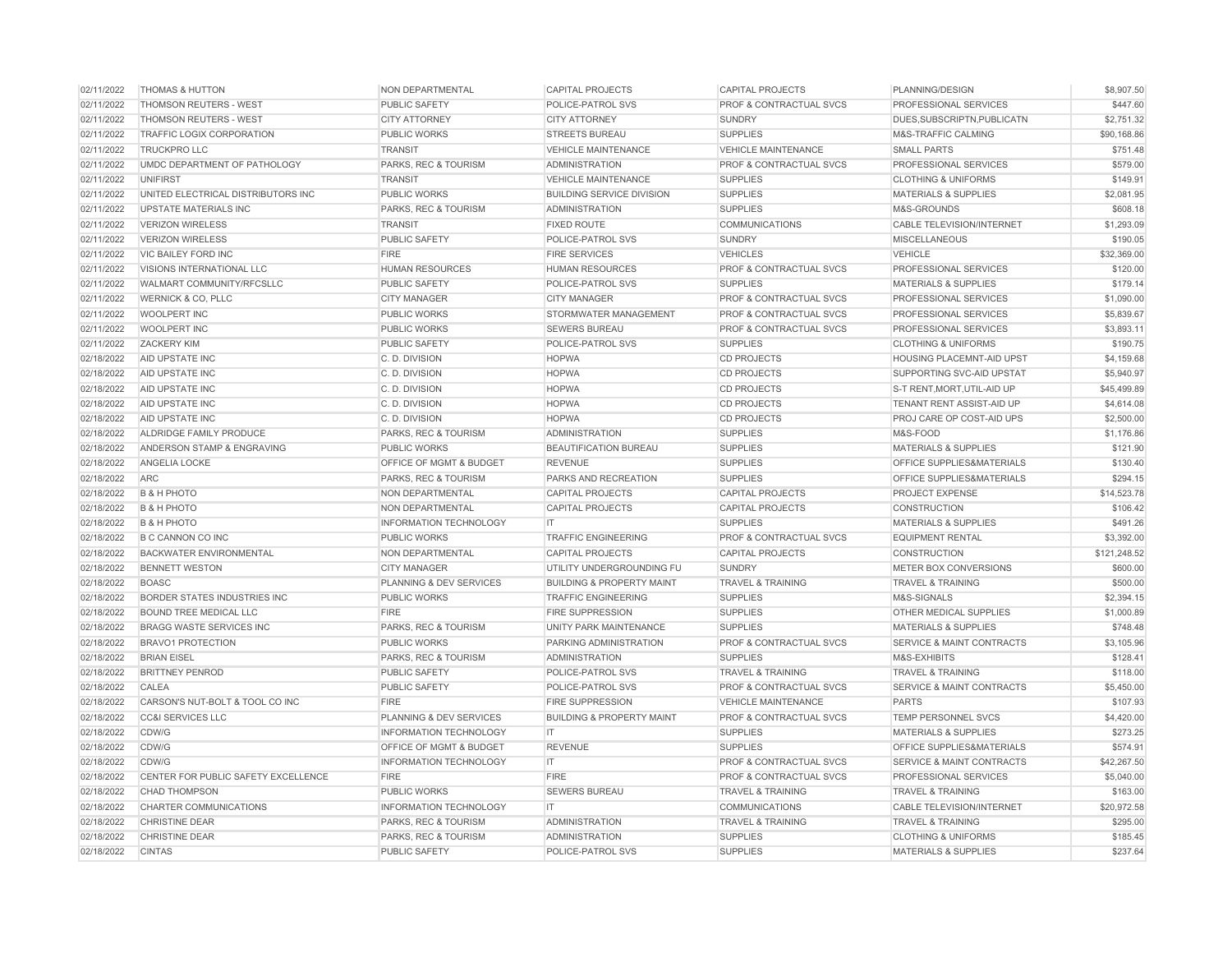| 02/18/2022 | <b>CITY OF SIMPSONVILLE</b>                   | <b>COUNCIL</b>                | <b>CITY COUNCIL</b>              | <b>SUNDRY</b>                    | <b>MISCELLANEOUS</b>             | \$1,001.43   |
|------------|-----------------------------------------------|-------------------------------|----------------------------------|----------------------------------|----------------------------------|--------------|
| 02/18/2022 | <b>CLAIRE SEYMOUR</b>                         | <b>CITY MANAGER</b>           | UTILITY UNDERGROUNDING FU        | <b>SUNDRY</b>                    | METER BOX CONVERSIONS            | \$300.00     |
| 02/18/2022 | <b>CLINT MOORE</b>                            | <b>PUBLIC WORKS</b>           | <b>STORM DRAINS BUREAU</b>       | <b>TRAVEL &amp; TRAINING</b>     | <b>TRAVEL &amp; TRAINING</b>     | \$143.00     |
| 02/18/2022 | <b>CMI</b>                                    | PARKS, REC & TOURISM          | <b>ADMINISTRATION</b>            | <b>SUPPLIES</b>                  | <b>JANITORIAL SUPPLIES</b>       | \$728.36     |
| 02/18/2022 | COAST PROFESSIONAL INC                        | OFFICE OF MGMT & BUDGET       | <b>ACCOUNTING</b>                | PR-WH                            | <b>GARNISHMENTS</b>              | \$145.35     |
| 02/18/2022 | CONCRETE SUPPLY COMPANY LLC                   | PUBLIC WORKS                  | <b>STREETS BUREAU</b>            | <b>SUPPLIES</b>                  | <b>MATERIALS &amp; SUPPLIES</b>  | \$3,456.93   |
| 02/18/2022 | <b>COVETRUS NORTH AMERICA</b>                 | PARKS, REC & TOURISM          | <b>ADMINISTRATION</b>            | <b>SUPPLIES</b>                  | M&S-MEDICINE                     | \$236.09     |
| 02/18/2022 | <b>COVETRUS NORTH AMERICA</b>                 | PARKS, REC & TOURISM          | <b>ADMINISTRATION</b>            | <b>SUPPLIES</b>                  | M&S-VETERINARY                   | \$1,793.74   |
| 02/18/2022 | <b>CROMER'S P-NUTS LLC</b>                    | PARKS, REC & TOURISM          | <b>PUBLIC SERVICES</b>           | <b>SUPPLIES</b>                  | SALE CONCESSIONS                 | \$593.98     |
| 02/18/2022 | <b>CUMMINS SALES AND SERVICE</b>              | <b>FIRE</b>                   | <b>FIRE SUPPRESSION</b>          | <b>VEHICLE MAINTENANCE</b>       | <b>PARTS</b>                     | \$907.98     |
| 02/18/2022 | <b>DANA SAFETY SUPPLY INC</b>                 | <b>FIRE</b>                   | <b>FIRE SUPPRESSION</b>          | <b>VEHICLE MAINTENANCE</b>       | <b>PARTS</b>                     | \$1,109.08   |
| 02/18/2022 | DANA SAFETY SUPPLY INC                        | <b>PUBLIC SAFETY</b>          | POLICE-PATROL SVS                | <b>SUPPLIES</b>                  | <b>MATERIALS &amp; SUPPLIES</b>  | \$9,275.00   |
| 02/18/2022 | <b>DERRICK HUSKAMP</b>                        | <b>FIRE</b>                   | <b>FIRE SUPPRESSION</b>          | <b>SUPPLIES</b>                  | <b>MATERIALS &amp; SUPPLIES</b>  | \$607.77     |
| 02/18/2022 | <b>DESIGNLAB INC</b>                          | PUBLIC SAFETY                 | POLICE-PATROL SVS                | <b>SUPPLIES</b>                  | <b>CLOTHING &amp; UNIFORMS</b>   | \$626.22     |
| 02/18/2022 | <b>DESIGNLAB INC</b>                          | PUBLIC SAFETY                 | POLICE-PATROL SVS                | <b>SUPPLIES</b>                  | <b>MATERIALS &amp; SUPPLIES</b>  | \$625.64     |
| 02/18/2022 | <b>DESIGNLAB INC</b>                          | <b>FIRE</b>                   | <b>FIRE SUPPRESSION</b>          | <b>SUPPLIES</b>                  | <b>CLOTHING &amp; UNIFORMS</b>   | \$3,735.71   |
| 02/18/2022 | <b>DIRECTV</b>                                | <b>FIRE</b>                   | <b>FIRE SERVICES</b>             | PROF & CONTRACTUAL SVCS          | SERVICE & MAINT CONTRACTS        | \$117.64     |
| 02/18/2022 | <b>DISYS SOLUTIONS INC</b>                    | NON DEPARTMENTAL              | <b>CAPITAL PROJECTS</b>          | <b>CAPITAL PROJECTS</b>          | PROJECT EXPENSE                  | \$2,501.58   |
| 02/18/2022 | <b>DISYS SOLUTIONS INC</b>                    | NON DEPARTMENTAL              | <b>CAPITAL PROJECTS</b>          | <b>CAPITAL PROJECTS</b>          | CONSTRUCTION                     | \$10,037.78  |
| 02/18/2022 | <b>DOROTHY DOWE</b>                           | COUNCIL                       | <b>CITY COUNCIL</b>              | <b>TRAVEL &amp; TRAINING</b>     | <b>TRAVEL &amp; TRAINING</b>     | \$121.68     |
| 02/18/2022 | <b>DUKE ENERGY</b>                            | <b>PUBLIC WORKS</b>           | <b>CHURCH STREET GARAGE</b>      | <b>UTILITIES</b>                 | <b>ELECTRICITY</b>               | \$2,127.80   |
| 02/18/2022 | <b>DUKE ENERGY</b>                            | <b>TRANSIT</b>                | MAULDIN SIMPSONVILLE             | <b>UTILITIES</b>                 | <b>ELECTRICITY</b>               | \$1,487.09   |
| 02/18/2022 | <b>DUKE ENERGY</b>                            | PUBLIC WORKS                  | ONE GARAGE                       | <b>UTILITIES</b>                 | <b>ELECTRICITY</b>               | \$1,861.14   |
| 02/18/2022 | <b>DUKE ENERGY</b>                            | <b>PUBLIC WORKS</b>           | RIVER STREET GARAGE              | <b>UTILITIES</b>                 | <b>ELECTRICITY</b>               | \$1,224.39   |
| 02/18/2022 | <b>DUKE ENERGY</b>                            | <b>PUBLIC WORKS</b>           | <b>LIBERTY SQUARE GARAGE</b>     | <b>UTILITIES</b>                 | <b>ELECTRICITY</b>               | \$1,805.22   |
| 02/18/2022 | <b>DUKE ENERGY</b>                            | <b>PUBLIC WORKS</b>           | <b>BROAD STREET GARAGE</b>       | <b>UTILITIES</b>                 | <b>ELECTRICITY</b>               | \$678.55     |
| 02/18/2022 | <b>DUKE ENERGY</b>                            | PUBLIC WORKS                  | N LAURENS ST GARAGE              | <b>UTILITIES</b>                 | <b>ELECTRICITY</b>               | \$476.17     |
| 02/18/2022 | <b>DUKE ENERGY</b>                            | PARKS, REC & TOURISM          | <b>ADMINISTRATION</b>            | <b>UTILITIES</b>                 | <b>ELECTRICITY</b>               | \$5,597.54   |
| 02/18/2022 | <b>DUKE ENERGY</b>                            | <b>PUBLIC WORKS</b>           | <b>COMMONS GARAGE</b>            | <b>UTILITIES</b>                 | <b>ELECTRICITY</b>               | \$1,558.58   |
| 02/18/2022 | <b>DUKE ENERGY</b>                            | <b>PUBLIC WORKS</b>           | S. SPRING STREET GARAGE          | <b>UTILITIES</b>                 | <b>ELECTRICITY</b>               | \$2,486.66   |
| 02/18/2022 | <b>DUKE ENERGY</b>                            | <b>PUBLIC WORKS</b>           | <b>PUBLIC WORKS</b>              | <b>UTILITIES</b>                 | <b>ELECTRICITY</b>               | \$133.77     |
| 02/18/2022 | <b>DUKE ENERGY</b>                            | <b>PUBLIC WORKS</b>           | RICHARDSON STREET GARAGE         | <b>UTILITIES</b>                 | <b>ELECTRICITY</b>               | \$3,065.86   |
| 02/18/2022 | <b>DUKE ENERGY</b>                            | <b>PUBLIC WORKS</b>           | PARKING ADMINISTRATION           | <b>UTILITIES</b>                 | <b>ELECTRICITY</b>               | \$601.51     |
| 02/18/2022 | <b>DUKE ENERGY</b>                            | PARKS, REC & TOURISM          | <b>COMMUNITY CENTERS</b>         | <b>UTILITIES</b>                 | <b>ELECTRICITY</b>               | \$2,259.11   |
| 02/18/2022 | <b>DUKE ENERGY</b>                            | C. D. DIVISION                | <b>CDBG PROJECTS</b>             | <b>CD PROJECTS</b>               | PUBLIC SERVICES (GENERAL)        | \$131.10     |
| 02/18/2022 | <b>DUKE ENERGY</b>                            | <b>PUBLIC SAFETY</b>          | POLICE-PATROL SVS                | <b>UTILITIES</b>                 | <b>ELECTRICITY</b>               | \$1,555.35   |
| 02/18/2022 | <b>DUKE ENERGY</b>                            | <b>PUBLIC WORKS</b>           | <b>BUILDING SERVICE DIVISION</b> | <b>UTILITIES</b>                 | <b>ELECTRICITY</b>               | \$451.19     |
| 02/18/2022 | <b>DUKE ENERGY</b>                            | <b>PUBLIC WORKS</b>           | <b>SEWERS BUREAU</b>             | <b>UTILITIES</b>                 | <b>ELECTRICITY</b>               | \$377.65     |
| 02/18/2022 | <b>DUKE ENERGY</b>                            | PUBLIC WORKS                  | POINSETT GARAGE                  | <b>UTILITIES</b>                 | <b>ELECTRICITY</b>               | \$2,104.96   |
| 02/18/2022 | <b>DUKE ENERGY</b>                            | <b>FIRE</b>                   | <b>FIRE SERVICES</b>             | <b>UTILITIES</b>                 | <b>ELECTRICITY</b>               | \$435.98     |
| 02/18/2022 | <b>DUKE ENERGY</b>                            | PARKS, REC & TOURISM          | PARKS MAINTENANCE                | <b>UTILITIES</b>                 | <b>ELECTRICITY</b>               | \$17,728.96  |
| 02/18/2022 | <b>DUKE ENERGY</b>                            | MUNICIPAL COURT               | MUNICIPAL COURT                  | <b>UTILITIES</b>                 | <b>ELECTRICITY</b>               | \$1,555.36   |
| 02/18/2022 | <b>DUKE ENERGY</b>                            | <b>TRANSIT</b>                | NON VEHICLE MAINTENANCE          | <b>UTILITIES</b>                 | <b>ELECTRICITY</b>               | \$3,197.45   |
| 02/18/2022 | <b>DUKE ENERGY</b>                            | PUBLIC WORKS                  | <b>TRAFFIC ENGINEERING</b>       | UTILITIES                        | <b>ELECTRICITY</b>               | \$200,995.12 |
| 02/18/2022 | <b>DUKE ENERGY</b>                            | <b>TRANSIT</b>                | <b>FIXED ROUTE</b>               | <b>UTILITIES</b>                 | <b>ELECTRICITY</b>               | \$1,487.09   |
| 02/18/2022 | EAGLE EXPRESS OF SC                           | PARKS, REC & TOURISM          | <b>ADMINISTRATION</b>            | <b>COMMUNICATIONS</b>            | <b>POSTAGE</b>                   | \$140.00     |
| 02/18/2022 | EASTMAN KODAK COMPANY                         | OFFICE OF MGMT & BUDGET       | <b>REVENUE</b>                   | <b>BUSINESS LICENSE(HOLDING)</b> | <b>BUSINESS LICENSE REFUND</b>   | \$108.33     |
| 02/18/2022 | <b>EFAX CORPORATE</b>                         | <b>INFORMATION TECHNOLOGY</b> | IT                               | COMMUNICATIONS                   | TELECOMMUNICATIONS/WIRELE        | \$620.00     |
| 02/18/2022 | <b>ENVIROAWMING</b>                           | <b>FIRE</b>                   | <b>FIRE SUPPRESSION</b>          | <b>VEHICLE MAINTENANCE</b>       | <b>PARTS</b>                     | \$375.00     |
| 02/18/2022 | <b>ENVIRONMENTAL TESTING &amp; MANAGEMENT</b> | PARKS, REC & TOURISM          | <b>ADMINISTRATION</b>            | <b>REPAIR &amp; MAINT SVCS</b>   | <b>REPAIRS &amp; MAINTENANCE</b> | \$855.00     |
| 02/18/2022 | EVER DIXIE EMS SUPPLY CO                      | <b>FIRE</b>                   | <b>FIRE SUPPRESSION</b>          | <b>SUPPLIES</b>                  | <b>OTHER MEDICAL SUPPLIES</b>    | \$325.00     |
| 02/18/2022 | <b>FAIRWAY FORD INC</b>                       | <b>FIRE</b>                   | FIRE SUPPRESSION                 | <b>VEHICLE MAINTENANCE</b>       | <b>PARTS</b>                     | \$456.30     |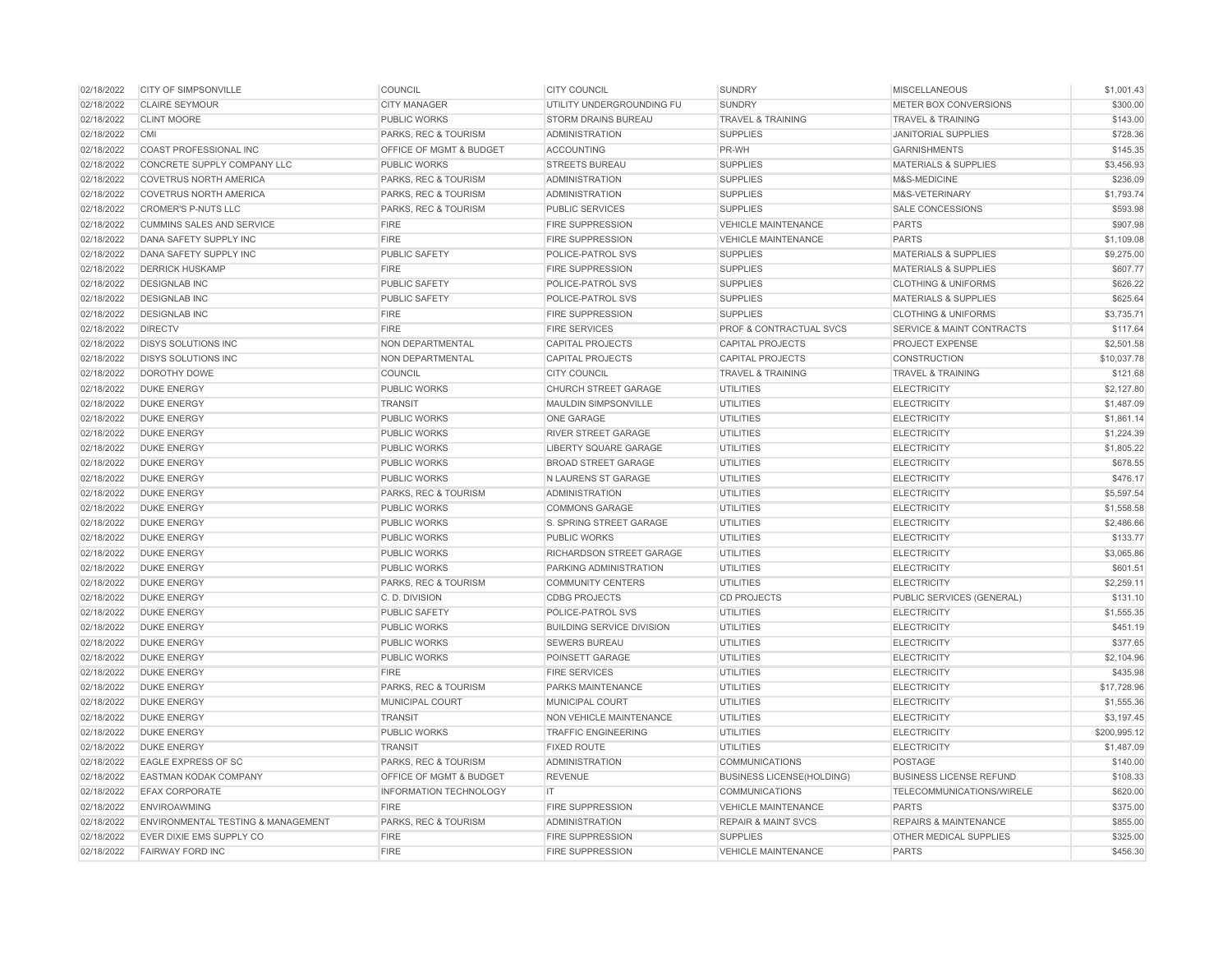| 02/18/2022 | FLORIDA DISCOUNT DRUGS INC                 | PARKS, REC & TOURISM    | <b>ADMINISTRATION</b>                | <b>SUPPLIES</b>                    | M&S-MEDICINE                         | \$237.00       |
|------------|--------------------------------------------|-------------------------|--------------------------------------|------------------------------------|--------------------------------------|----------------|
| 02/18/2022 | FMRT GROUP, THE                            | <b>HUMAN RESOURCES</b>  | <b>HUMAN RESOURCES</b>               | PROF & CONTRACTUAL SVCS            | PROFESSIONAL SERVICES                | \$445.00       |
| 02/18/2022 | <b>FORMS &amp; SUPPLY INC</b>              | <b>CITY ATTORNEY</b>    | <b>CITY ATTORNEY</b>                 | <b>SUPPLIES</b>                    | <b>MATERIALS &amp; SUPPLIES</b>      | \$144.26       |
| 02/18/2022 | <b>FORTILINE</b>                           | PUBLIC WORKS            | STORM DRAINS BUREAU                  | <b>SUPPLIES</b>                    | <b>CONSTRUCTION &amp; REPAIR</b>     | \$325.41       |
| 02/18/2022 | <b>G &amp; W EQUIPMENT INC</b>             | <b>TRANSIT</b>          | <b>VEHICLE MAINTENANCE</b>           | PROF & CONTRACTUAL SVCS            | <b>SERVICE &amp; MAINT CONTRACTS</b> | \$133.48       |
| 02/18/2022 | <b>GARDEN ARCH, THE</b>                    | OFFICE OF MGMT & BUDGET | <b>REVENUE</b>                       | <b>BUSINESS LICENSE(HOLDING)</b>   | <b>BUSINESS LICENSE REFUND</b>       | \$257.60       |
| 02/18/2022 | <b>GEORGIA BARK COMPANY</b>                | PARKS, REC & TOURISM    | <b>TOURISM DISTRICT</b>              | <b>SUPPLIES</b>                    | <b>MATERIALS &amp; SUPPLIES</b>      | \$1,272.00     |
| 02/18/2022 | <b>GEORGIA BARK COMPANY</b>                | <b>PUBLIC WORKS</b>     | RIGHTS-OF-WAY                        | <b>SUPPLIES</b>                    | <b>MATERIALS &amp; SUPPLIES</b>      | \$2,544.00     |
| 02/18/2022 | <b>GEORGIA BARK COMPANY</b>                | PARKS, REC & TOURISM    | PARKS MAINTENANCE                    | <b>SUPPLIES</b>                    | MATERIALS & SUPPLIES                 | \$1,272.00     |
| 02/18/2022 | <b>GILLIG LLC</b>                          | <b>TRANSIT</b>          | <b>VEHICLE MAINTENANCE</b>           | <b>VEHICLE MAINTENANCE</b>         | <b>PARTS</b>                         | \$3,547.26     |
| 02/18/2022 | GRAINGER 803858620                         | <b>TRANSIT</b>          | <b>NON VEHICLE MAINTENANCE</b>       | <b>REPAIR &amp; MAINT SVCS</b>     | <b>REPAIRS &amp; MAINTENANCE</b>     | \$174.77       |
| 02/18/2022 | GREENVILLE AREA DEVELOPMENT CORP           | ECONOMIC DEVELOPMENT    | <b>ECONOMIC DEVELOPMENT</b>          | <b>PROF &amp; CONTRACTUAL SVCS</b> | PROFESSIONAL SERVICES                | \$1,500.00     |
| 02/18/2022 | <b>GREENVILLE COUNTY</b>                   | <b>MUNICIPAL COURT</b>  | MUNICIPAL COURT                      | PROF & CONTRACTUAL SVCS            | PROFESSIONAL SERVICES                | \$22,197.26    |
| 02/18/2022 | <b>GREENVILLE NEWS</b>                     | PLANNING & DEV SERVICES | PLANNING AND ZONING                  | <b>PRINTING</b>                    | <b>PRINTING &amp; BINDING</b>        | \$249.35       |
| 02/18/2022 | GREENVILLE OFFICE SUPPLY CO INC            | PARKS, REC & TOURISM    | PARKS MAINTENANCE                    | <b>SUPPLIES</b>                    | OFFICE SUPPLIES&MATERIALS            | \$100.10       |
| 02/18/2022 | GREENVILLE OFFICE SUPPLY CO INC            | OFFICE OF MGMT & BUDGET | <b>REVENUE</b>                       | <b>SUPPLIES</b>                    | OFFICE SUPPLIES&MATERIALS            | \$115.74       |
| 02/18/2022 | <b>GREENVILLE WATER</b>                    | PARKS, REC & TOURISM    | <b>TOURISM DISTRICT</b>              | <b>UTILITIES</b>                   | <b>OTHER</b>                         | \$359.81       |
| 02/18/2022 | <b>GREENVILLE WATER</b>                    | PUBLIC WORKS            | <b>BUILDING SERVICE DIVISION</b>     | <b>UTILITIES</b>                   | <b>OTHER</b>                         | \$719.85       |
| 02/18/2022 | <b>GREENWORKS RECYLING INC</b>             | <b>PUBLIC WORKS</b>     | <b>BEAUTIFICATION BUREAU</b>         | <b>SUPPLIES</b>                    | <b>MATERIALS &amp; SUPPLIES</b>      | \$2,432.70     |
| 02/18/2022 | <b>HARPER CORPORATION</b>                  | NON DEPARTMENTAL        | <b>CAPITAL PROJECTS</b>              | <b>CAPITAL PROJECTS</b>            | <b>CONSTRUCTION</b>                  | \$1,310,740,34 |
| 02/18/2022 | <b>HDR INC</b>                             | NON DEPARTMENTAL        | <b>CAPITAL PROJECTS</b>              | <b>CAPITAL PROJECTS</b>            | PLANNING/DESIGN                      | \$14,725.60    |
| 02/18/2022 | <b>HEAVY DUTY LIFT &amp; EQUIPMENT INC</b> | <b>TRANSIT</b>          | <b>VEHICLE MAINTENANCE</b>           | <b>SUPPLIES</b>                    | <b>MATERIALS &amp; SUPPLIES</b>      | \$1,325.00     |
| 02/18/2022 | HENRY SCHEIN INC MEDICAL DIVISION          | <b>FIRE</b>             | <b>FIRE SUPPRESSION</b>              | <b>SUPPLIES</b>                    | <b>DRUG SUPPLIES</b>                 | \$126.22       |
| 02/18/2022 | HOME DEPOT CREDIT SERVICE 0978             | <b>TRANSIT</b>          | <b>NON VEHICLE MAINTENANCE</b>       | <b>SUPPLIES</b>                    | <b>MATERIALS &amp; SUPPLIES</b>      | \$332.74       |
| 02/18/2022 | HOME DEPOT CREDIT SERVICE 4123             | PUBLIC WORKS            | <b>SEWERS BUREAU</b>                 | <b>SUPPLIES</b>                    | <b>MATERIALS &amp; SUPPLIES</b>      | \$103.84       |
| 02/18/2022 | HOME DEPOT CREDIT SERVICE 5898             | <b>FIRE</b>             | <b>FIRE SUPPRESSION</b>              | <b>SUPPLIES</b>                    | <b>MATERIALS &amp; SUPPLIES</b>      | \$544.54       |
| 02/18/2022 | HOME DEPOT CREDIT SERVICE 5906             | PUBLIC WORKS            | <b>BUILDING SERVICE DIVISION</b>     | <b>SUPPLIES</b>                    | <b>MATERIALS &amp; SUPPLIES</b>      | \$109.14       |
| 02/18/2022 | HOME DEPOT CREDIT SERVICE 5914             | PARKS, REC & TOURISM    | <b>ADMINISTRATION</b>                | <b>SUPPLIES</b>                    | <b>JANITORIAL SUPPLIES</b>           | \$101.63       |
| 02/18/2022 | HOME DEPOT CREDIT SERVICE 5914             | NON DEPARTMENTAL        | <b>CAPITAL PROJECTS</b>              | <b>CAPITAL PROJECTS</b>            | <b>EQUIPMENT</b>                     | \$436.55       |
| 02/18/2022 | HOME DEPOT CREDIT SERVICE 5914             | PARKS, REC & TOURISM    | <b>ADMINISTRATION</b>                | <b>SUPPLIES</b>                    | M&S-MAINTENANCE                      | \$229.16       |
| 02/18/2022 | HOME DEPOT CREDIT SERVICE 5922             | PARKS, REC & TOURISM    | <b>TOURISM DISTRICT</b>              | <b>SUPPLIES</b>                    | <b>MATERIALS &amp; SUPPLIES</b>      | \$236.27       |
| 02/18/2022 | HOME DEPOT CREDIT SERVICE 5922             | PARKS, REC & TOURISM    | UNITY PARK MAINTENANCE               | <b>SUPPLIES</b>                    | <b>MATERIALS &amp; SUPPLIES</b>      | \$707.33       |
| 02/18/2022 | <b>IDEXX LABORATORIES</b>                  | PARKS, REC & TOURISM    | <b>ADMINISTRATION</b>                | PROF & CONTRACTUAL SVCS            | PROFESSIONAL SERVICES                | \$1,309.65     |
| 02/18/2022 | INTERNATIONAL CODE COUNCIL INC             | PLANNING & DEV SERVICES | <b>BUILDING &amp; PROPERTY MAINT</b> | <b>SUPPLIES</b>                    | OFFICE SUPPLIES&MATERIALS            | \$384.67       |
| 02/18/2022 | INTERNATIONAL TRANS INNOVATION CTR         | <b>PUBLIC SAFETY</b>    | POLICE-PATROL SVS                    | <b>TRAVEL &amp; TRAINING</b>       | <b>TRAVEL &amp; TRAINING</b>         | \$1,250.00     |
| 02/18/2022 | <b>JENNIFER FAIR</b>                       | PARKS, REC & TOURISM    | <b>ADMINISTRATION</b>                | <b>SUPPLIES</b>                    | <b>CLOTHING &amp; UNIFORMS</b>       | \$127.19       |
| 02/18/2022 | <b>JEREMY ROBERTS</b>                      | <b>PUBLIC SAFETY</b>    | POLICE-PATROL SVS                    | <b>SUPPLIES</b>                    | <b>CLOTHING &amp; UNIFORMS</b>       | \$106.00       |
| 02/18/2022 | KENTUCKY CHILD SUPPORT ENFORCEMENT         | OFFICE OF MGMT & BUDGET | <b>ACCOUNTING</b>                    | PR-WH                              | <b>GARNISHMENTS</b>                  | \$177.69       |
| 02/18/2022 | KEVIN WHITAKER CHEVROLET INC               | <b>TRANSIT</b>          | <b>VEHICLE MAINTENANCE</b>           | <b>VEHICLE MAINTENANCE</b>         | <b>OUTSIDE REPAIRS</b>               | \$444.00       |
| 02/18/2022 | LABORATORY CORPORATION OF AMERICA          | <b>HUMAN RESOURCES</b>  | <b>OCCUPATIONAL HEALTH</b>           | PROF & CONTRACTUAL SVCS            | PROFESSIONAL SERVICES                | \$3,008.51     |
| 02/18/2022 | <b>LAMAR ADVERTISING</b>                   | PARKS, REC & TOURISM    | <b>PUBLIC SERVICES</b>               | <b>SUPPLIES</b>                    | SUPPLIES PROMOTIONS                  | \$1,620.00     |
| 02/18/2022 | <b>LANDSCAPERS SUPPLY</b>                  | PARKS, REC & TOURISM    | <b>PARKS MAINTENANCE</b>             | <b>SUPPLIES</b>                    | <b>MATERIALS &amp; SUPPLIES</b>      | \$1,760.88     |
| 02/18/2022 | <b>LAWMEN'S SAFETY SUPPLY</b>              | <b>PUBLIC SAFETY</b>    | POLICE-PATROL SVS                    | <b>SUPPLIES</b>                    | <b>AMMUNITION</b>                    | \$4,227.07     |
| 02/18/2022 | LESCO RESTORATIONS INC                     | NON DEPARTMENTAL        | <b>CAPITAL PROJECTS</b>              | <b>CAPITAL PROJECTS</b>            | <b>CONSTRUCTION</b>                  | \$238,879.85   |
| 02/18/2022 | <b>LIBERTY WORKS LLC</b>                   | PARKS, REC & TOURISM    | <b>PUBLIC SERVICES</b>               | <b>SUPPLIES</b>                    | <b>SALE GIFTS</b>                    | \$2,567.28     |
| 02/18/2022 | <b>LILLIAN B. FLEMMING</b>                 | COUNCIL                 | <b>CITY COUNCIL</b>                  | <b>TRAVEL &amp; TRAINING</b>       | <b>TRAVEL &amp; TRAINING</b>         | \$121.68       |
| 02/18/2022 | LOWES                                      | <b>FIRE</b>             | <b>FIRE SUPPRESSION</b>              | <b>SUPPLIES</b>                    | <b>MATERIALS &amp; SUPPLIES</b>      | \$1.081.03     |
| 02/18/2022 | LOWES                                      | <b>PUBLIC WORKS</b>     | <b>STORM DRAINS BUREAU</b>           | <b>SUPPLIES</b>                    | <b>CONSTRUCTION &amp; REPAIR</b>     | \$3,317.51     |
| 02/18/2022 | MACK PEST SOLUTIONS INC                    | <b>PUBLIC WORKS</b>     | <b>BUILDING SERVICE DIVISION</b>     | PROF & CONTRACTUAL SVCS            | <b>SERVICE &amp; MAINT CONTRACTS</b> | \$302.00       |
| 02/18/2022 | <b>MARATHON STAFFING INC</b>               | <b>PUBLIC WORKS</b>     | <b>STREETS BUREAU</b>                | PROF & CONTRACTUAL SVCS            | TEMP PERSONNEL SVCS                  | \$959.00       |
| 02/18/2022 | <b>MARATHON STAFFING INC</b>               | PARKS, REC & TOURISM    | <b>PUBLIC SERVICES</b>               | <b>PROF &amp; CONTRACTUAL SVCS</b> | <b>TEMP PERSONNEL SVCS</b>           | \$1,522.20     |
| 02/18/2022 | <b>MARATHON STAFFING INC</b>               | PARKS, REC & TOURISM    | <b>COMMUNITY CENTERS</b>             | PROF & CONTRACTUAL SVCS            | <b>TEMP PERSONNEL SVCS</b>           | \$495.36       |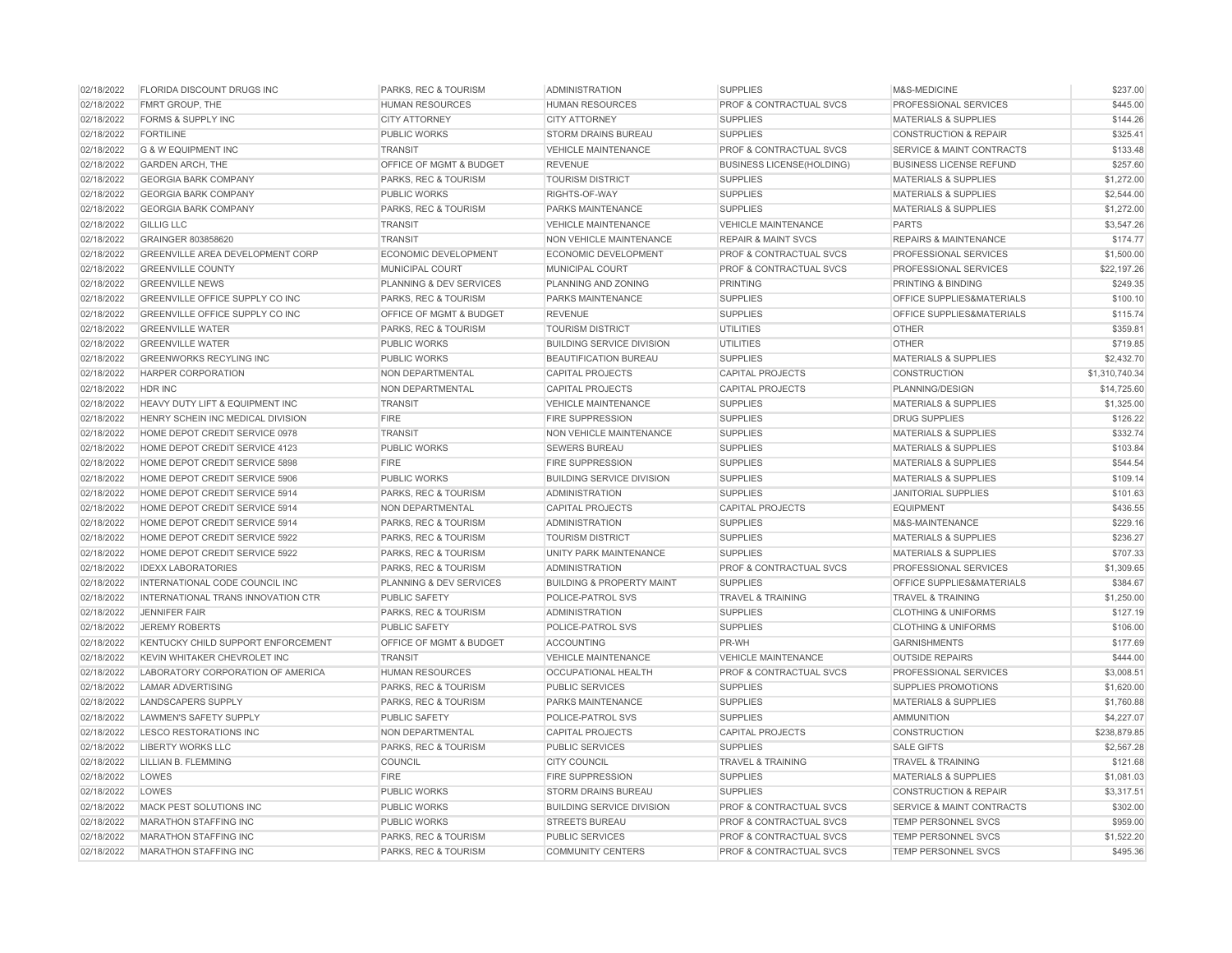| 02/18/2022 | <b>MARATHON STAFFING INC</b>        | <b>PUBLIC WORKS</b>           | <b>SEWERS BUREAU</b>                 | <b>PROF &amp; CONTRACTUAL SVCS</b> | <b>TEMP PERSONNEL SVCS</b>       | \$752.00    |
|------------|-------------------------------------|-------------------------------|--------------------------------------|------------------------------------|----------------------------------|-------------|
| 02/18/2022 | <b>MARATHON STAFFING INC</b>        | <b>PUBLIC WORKS</b>           | STORM DRAINS BUREAU                  | PROF & CONTRACTUAL SVCS            | <b>TEMP PERSONNEL SVCS</b>       | \$1,106.40  |
| 02/18/2022 | <b>MARATHON STAFFING INC</b>        | NON DEPARTMENTAL              | <b>CAPITAL PROJECTS</b>              | <b>CAPITAL PROJECTS</b>            | PLANNING/DESIGN                  | \$433.44    |
| 02/18/2022 | <b>MARATHON STAFFING INC</b>        | PUBLIC SAFETY                 | POLICE-DISPATCH BUREAU               | <b>PROF &amp; CONTRACTUAL SVCS</b> | <b>TEMP PERSONNEL SVCS</b>       | \$4,731.62  |
| 02/18/2022 | <b>MARATHON STAFFING INC</b>        | PARKS, REC & TOURISM          | PARKS MAINTENANCE                    | PROF & CONTRACTUAL SVCS            | <b>TEMP PERSONNEL SVCS</b>       | \$1,372.40  |
| 02/18/2022 | <b>MARATHON STAFFING INC</b>        | <b>TRANSIT</b>                | <b>FIXED ROUTE</b>                   | <b>PROF &amp; CONTRACTUAL SVCS</b> | <b>TEMP PERSONNEL SVCS</b>       | \$1,468.84  |
| 02/18/2022 | <b>MARATHON STAFFING INC</b>        | PUBLIC WORKS                  | RESIDENTIAL COLL BUREAU              | PROF & CONTRACTUAL SVCS            | <b>TEMP PERSONNEL SVCS</b>       | \$1,864.40  |
| 02/18/2022 | MCKINNEY LUMBER & HARDWARE LLC      | PARKS, REC & TOURISM          | PARKS MAINTENANCE                    | <b>SUPPLIES</b>                    | <b>MATERIALS &amp; SUPPLIES</b>  | \$161.04    |
| 02/18/2022 | <b>MINUTEMAN PRESS</b>              | <b>TRANSIT</b>                | <b>FIXED ROUTE</b>                   | <b>PRINTING</b>                    | PRINTING & BINDING               | \$220.22    |
| 02/18/2022 | <b>MITCH BIANCO</b>                 | PARKS, REC & TOURISM          | <b>TOURISM DISTRICT</b>              | <b>TRAVEL &amp; TRAINING</b>       | <b>TRAVEL &amp; TRAINING</b>     | \$143.07    |
| 02/18/2022 | MORRIS & MCDANIEL INC               | <b>PUBLIC SAFETY</b>          | POLICE-PATROL SVS                    | PROF & CONTRACTUAL SVCS            | PROFESSIONAL SERVICES            | \$29,090.00 |
| 02/18/2022 | NAPA AUTO PARTS                     | <b>FIRE</b>                   | <b>FIRE SUPPRESSION</b>              | <b>VEHICLE MAINTENANCE</b>         | <b>PARTS</b>                     | \$2,733.99  |
| 02/18/2022 | NATIONAL AUTO FLEET GROUP           | <b>PUBLIC WORKS</b>           | <b>RESIDENTIAL COLL BUREAU</b>       | <b>VEHICLES</b>                    | <b>VEHICLE</b>                   | \$28,965.72 |
| 02/18/2022 | <b>NEXT UPSTATE LLC</b>             | NON DEPARTMENTAL              | <b>CAPITAL PROJECTS</b>              | <b>CAPITAL PROJECTS</b>            | PLANNING/DESIGN                  | \$62,500.00 |
| 02/18/2022 | <b>NICOLE MCADEN</b>                | <b>TRANSIT</b>                | <b>ADMINISTRATION</b>                | <b>SUNDRY</b>                      | <b>MISCELLANEOUS</b>             | \$375.05    |
| 02/18/2022 | NIGP NATIONAL INSTITUTE OF GOVERNME | OFFICE OF MGMT & BUDGET       | <b>PURCHASING</b>                    | <b>SUNDRY</b>                      | DUES, SUBSCRIPTN, PUBLICATN      | \$370.00    |
| 02/18/2022 | NITELITES OF GREENVILLE             | PARKS, REC & TOURISM          | <b>TOURISM DISTRICT</b>              | <b>REPAIR &amp; MAINT SVCS</b>     | <b>REPAIRS &amp; MAINTENANCE</b> | \$542.80    |
| 02/18/2022 | NORTH GREENVILLE FITNESS            | <b>HUMAN RESOURCES</b>        | <b>OCCUPATIONAL HEALTH</b>           | PROF & CONTRACTUAL SVCS            | PROFESSIONAL SERVICES            | \$4,094.00  |
| 02/18/2022 | PANAGAKOS ASPHALT INC               | <b>PUBLIC WORKS</b>           | <b>STORM DRAINS BUREAU</b>           | <b>SUPPLIES</b>                    | <b>MATERIALS &amp; SUPPLIES</b>  | \$228.96    |
| 02/18/2022 | PANAGAKOS ASPHALT INC               | PUBLIC WORKS                  | <b>SEWERS BUREAU</b>                 | <b>SUPPLIES</b>                    | <b>MATERIALS &amp; SUPPLIES</b>  | \$228.96    |
| 02/18/2022 | PANAGAKOS ASPHALT INC               | <b>PUBLIC WORKS</b>           | <b>STREETS BUREAU</b>                | <b>SUPPLIES</b>                    | <b>MATERIALS &amp; SUPPLIES</b>  | \$457.92    |
| 02/18/2022 | PEACE CENTER                        | <b>CITY MANAGER</b>           | <b>CITY MANAGER</b>                  | <b>SUNDRY</b>                      | <b>MISCELLANEOUS</b>             | \$890.07    |
| 02/18/2022 | PEPSI-COLA BOTTLING CO              | PARKS, REC & TOURISM          | <b>PUBLIC SERVICES</b>               | <b>SUPPLIES</b>                    | <b>SALE CONCESSIONS</b>          | \$231.23    |
| 02/18/2022 | PIEDMONT NATURAL GAS CO INC         | <b>PUBLIC WORKS</b>           | <b>TRAFFIC ENGINEERING</b>           | <b>UTILITIES</b>                   | GAS                              | \$626.27    |
| 02/18/2022 | PIEDMONT NATURAL GAS CO INC         | PARKS, REC & TOURISM          | PARKS MAINTENANCE                    | <b>UTILITIES</b>                   | GAS                              | \$750.41    |
| 02/18/2022 | PIEDMONT NATURAL GAS CO INC         | PARKS, REC & TOURISM          | <b>ADMINISTRATION</b>                | <b>UTILITIES</b>                   | GAS                              | \$530.96    |
| 02/18/2022 | PIEDMONT NATURAL GAS CO INC         | <b>FIRE</b>                   | <b>FIRE SERVICES</b>                 | <b>UTILITIES</b>                   | GAS                              | \$1,736.98  |
| 02/18/2022 | PIEDMONT NATURAL GAS CO INC         | <b>TRANSIT</b>                | <b>NON VEHICLE MAINTENANCE</b>       | <b>UTILITIES</b>                   | GAS                              | \$4,078.53  |
| 02/18/2022 | PIEDMONT NATURAL GAS CO INC         | PARKS, REC & TOURISM          | <b>COMMUNITY CENTERS</b>             | <b>UTILITIES</b>                   | GAS                              | \$2,804.03  |
| 02/18/2022 | PIEDMONT NATURAL GAS CO INC         | <b>PUBLIC WORKS</b>           | <b>BUILDING SERVICE DIVISION</b>     | <b>UTILITIES</b>                   | GAS                              | \$710.51    |
| 02/18/2022 | PRINT SPECIALTY INC/EAGLE PRINTING/ | <b>FIRE</b>                   | FIRE SUPPRESSION                     | <b>SUPPLIES</b>                    | <b>CLOTHING &amp; UNIFORMS</b>   | \$4,902.50  |
| 02/18/2022 | PROFESSIONAL PARTY RENTALS INC      | PARKS, REC & TOURISM          | <b>SPECIAL EVENTS</b>                | PROF & CONTRACTUAL SVCS            | <b>EQUIPMENT RENTAL</b>          | \$841.43    |
| 02/18/2022 | PROFORMA RHINO GRAPHICS             | PARKS, REC & TOURISM          | <b>COMMUNITY CENTERS</b>             | <b>PRINTING</b>                    | <b>PRINTING &amp; BINDING</b>    | \$555.44    |
| 02/18/2022 | PROSOURCE LLC                       | PUBLIC WORKS                  | <b>BUILDING SERVICE DIVISION</b>     | <b>SUPPLIES</b>                    | <b>MATERIALS &amp; SUPPLIES</b>  | \$757.06    |
| 02/18/2022 | R J THOMAS MFG CO INC               | <b>CITY MANAGER</b>           | <b>DONATIONS</b>                     | CONTRIBUTIONS/DONATIONS            | PARKS & RECREATION PROJS         | \$1,995.00  |
| 02/18/2022 | RILEY POPE & LANEY, LLC             | <b>CITY MANAGER</b>           | <b>CITY MANAGER</b>                  | PROF & CONTRACTUAL SVCS            | PROFESSIONAL SERVICES            | \$6,612.50  |
| 02/18/2022 | S C DEPARTMENT OF REVENUE           | <b>CITY MANAGER</b>           | NON-DEPARTMENTAL                     | <b>SUNDRY</b>                      | <b>TAXES</b>                     | \$1,124.74  |
| 02/18/2022 | S C DEPARTMENT OF REVENUE           | OFFICE OF MGMT & BUDGET       | <b>ACCOUNTING</b>                    | PR-WH                              | <b>GARNISHMENTS</b>              | \$141.12    |
| 02/18/2022 | S C DEPARTMENT OF REVENUE           | PARKS, REC & TOURISM          | <b>EVENTS MANAGEMENT</b>             | <b>TAX LIABILITIES</b>             | <b>ADMISSION TAXES</b>           | \$1,211.08  |
| 02/18/2022 | S C RETIREMENT SYSTEM               | OFFICE OF MGMT & BUDGET       | ACCOUNTING                           | PR-WH                              | RETIREMENT SVS PURCHASE          | \$1,962.83  |
| 02/18/2022 | <b>SAFE INDUSTRIES</b>              | <b>FIRE</b>                   | <b>FIRE SUPPRESSION</b>              | <b>SUPPLIES</b>                    | <b>MATERIALS &amp; SUPPLIES</b>  | \$1,940.62  |
| 02/18/2022 | <b>SAFE INDUSTRIES</b>              | <b>FIRE</b>                   | <b>FIRE SUPPRESSION</b>              | <b>SUPPLIES</b>                    | <b>CLOTHING &amp; UNIFORMS</b>   | \$2.039.44  |
| 02/18/2022 | <b>SAFE INDUSTRIES</b>              | <b>FIRE</b>                   | <b>FIRE SERVICES</b>                 | <b>SUPPLIES</b>                    | <b>CLOTHING &amp; UNIFORMS</b>   | \$206.70    |
| 02/18/2022 | <b>SAFEWARE INC</b>                 | <b>FIRE</b>                   | <b>FIRE SUPPRESSION</b>              | <b>SUPPLIES</b>                    | <b>MATERIALS &amp; SUPPLIES</b>  | \$214.26    |
| 02/18/2022 | <b>SAM'S CLUB</b>                   | <b>FIRE</b>                   | <b>FIRE SERVICES</b>                 | <b>SUPPLIES</b>                    | <b>MATERIALS &amp; SUPPLIES</b>  | \$639.60    |
| 02/18/2022 | <b>SAM'S CLUB</b>                   | FIRE                          | <b>FIRE SUPPRESSION</b>              | <b>SUPPLIES</b>                    | <b>MATERIALS &amp; SUPPLIES</b>  | \$1,645.69  |
| 02/18/2022 | SC STATE DISBURSEMENT UNIT          | OFFICE OF MGMT & BUDGET       | <b>ACCOUNTING</b>                    | PR-WH                              | <b>GARNISHMENTS</b>              | \$2,953.85  |
| 02/18/2022 | SCPTA S C PERMIT TECHNICIANS ASSOC  | PLANNING & DEV SERVICES       | <b>BUILDING &amp; PROPERTY MAINT</b> | <b>TRAVEL &amp; TRAINING</b>       | <b>TRAVEL &amp; TRAINING</b>     | \$400.00    |
| 02/18/2022 | SEEGARS FENCE COMPANY INC OF SPARTA | NON DEPARTMENTAL              | <b>CAPITAL PROJECTS</b>              | <b>CAPITAL PROJECTS</b>            | PROJECT EXPENSE                  | \$8,370.00  |
| 02/18/2022 | SIB FIXED COST REDUCTION CO LLC     | <b>INFORMATION TECHNOLOGY</b> | IT.                                  | COMMUNICATIONS                     | TELECOMMUNICATIONS/WIRELE        | \$1,146.09  |
| 02/18/2022 | SIERRA JIMENEZ                      | <b>PUBLIC SAFETY</b>          | POLICE-PATROL SVS                    | <b>SUPPLIES</b>                    | <b>MATERIALS &amp; SUPPLIES</b>  | \$1,099.99  |
| 02/18/2022 | SIGNATURES COMPANY LLC              | PARKS, REC & TOURISM          | <b>TOURISM DISTRICT</b>              | <b>SUPPLIES</b>                    | <b>CLOTHING &amp; UNIFORMS</b>   | \$169.81    |
|            |                                     |                               |                                      |                                    |                                  |             |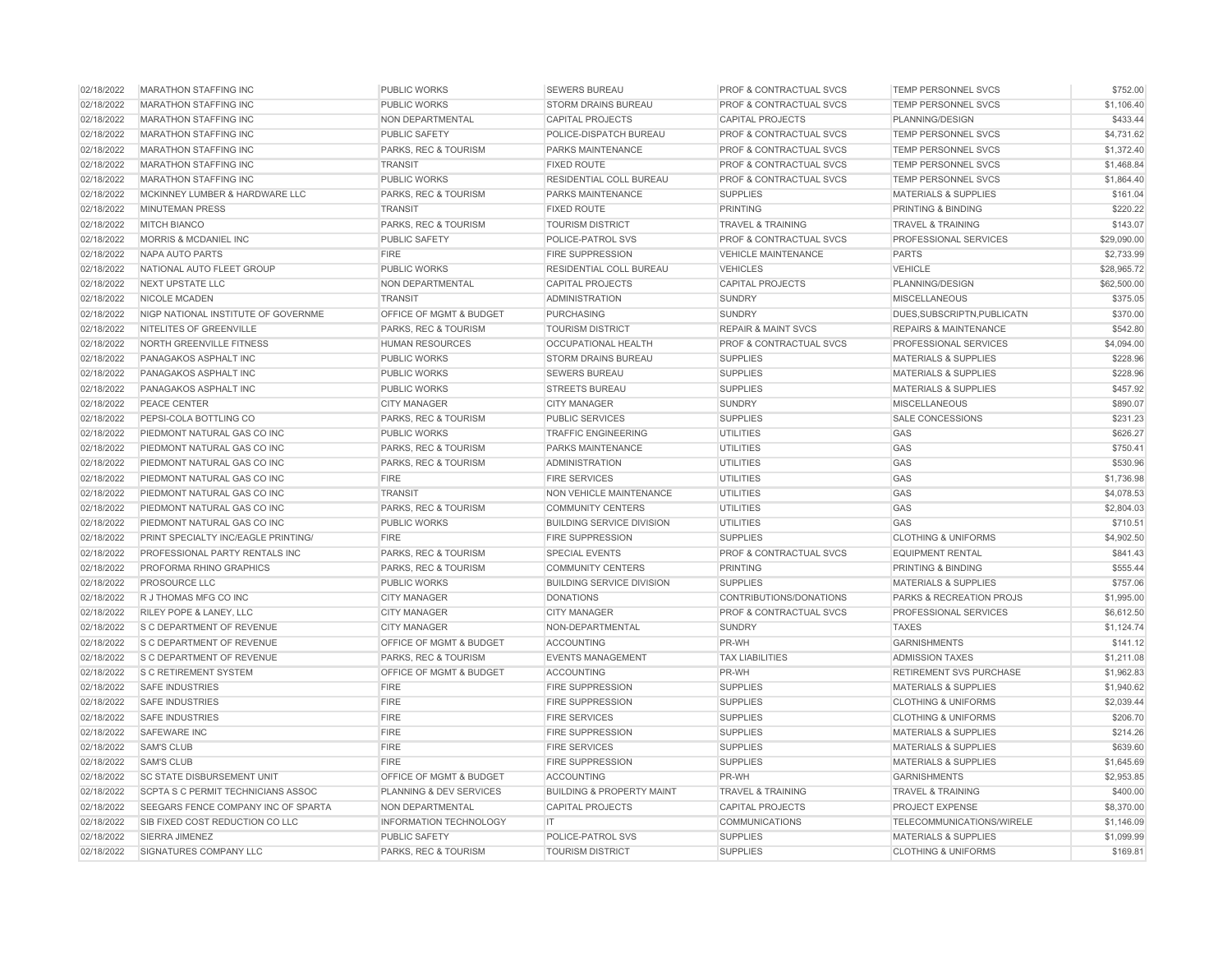| 02/18/2022 | SOFTWAREONE INC                    | <b>INFORMATION TECHNOLOGY</b> | IT                                   | <b>SUPPLIES</b>                    | <b>MATERIALS &amp; SUPPLIES</b>      | \$1,186.40 |
|------------|------------------------------------|-------------------------------|--------------------------------------|------------------------------------|--------------------------------------|------------|
| 02/18/2022 | SOFTWAREONE INC                    | NON DEPARTMENTAL              | <b>CAPITAL PROJECTS</b>              | <b>CAPITAL PROJECTS</b>            | <b>EQUIPMENT</b>                     | \$254.37   |
| 02/18/2022 | SPARTAN FIRE & EMERGENCY APPARATUS | <b>FIRE</b>                   | <b>FIRE SUPPRESSION</b>              | <b>VEHICLE MAINTENANCE</b>         | <b>PARTS</b>                         | \$117.29   |
| 02/18/2022 | <b>SQUIRE PATTON BOGGS LLP</b>     | <b>CITY MANAGER</b>           | <b>CITY MANAGER</b>                  | PROF & CONTRACTUAL SVCS            | PROFESSIONAL SERVICES                | \$5,000.00 |
| 02/18/2022 | SWAD RESTAURANT AND STORES         | OFFICE OF MGMT & BUDGET       | <b>REVENUE</b>                       | <b>BUSINESS LICENSE(HOLDING)</b>   | <b>BUSINESS LICENSE REFUND</b>       | \$206.97   |
| 02/18/2022 | <b>TALENT MANAGEMENT SOLUTIONS</b> | <b>PUBLIC WORKS</b>           | <b>STORM DRAINS BUREAU</b>           | <b>PROF &amp; CONTRACTUAL SVCS</b> | <b>TEMP PERSONNEL SVCS</b>           | \$3,411.71 |
| 02/18/2022 | TALENT MANAGEMENT SOLUTIONS        | <b>TRANSIT</b>                | <b>FIXED ROUTE</b>                   | PROF & CONTRACTUAL SVCS            | TEMP PERSONNEL SVCS                  | \$2,111.72 |
| 02/18/2022 | <b>TD CARD SERVICES</b>            | <b>TRANSIT</b>                | <b>VEHICLE MAINTENANCE</b>           | <b>VEHICLE MAINTENANCE</b>         | <b>PARTS</b>                         | \$912.90   |
| 02/18/2022 | <b>TD CARD SERVICES</b>            | PARKS, REC & TOURISM          | <b>ADMINISTRATION</b>                | <b>SUPPLIES</b>                    | M&S-EXHIBITS                         | \$399.16   |
| 02/18/2022 | <b>TD CARD SERVICES</b>            | <b>HUMAN RESOURCES</b>        | <b>HUMAN RESOURCES</b>               | <b>SUNDRY</b>                      | DUES, SUBSCRIPTN, PUBLICATN          | \$100.00   |
| 02/18/2022 | <b>TD CARD SERVICES</b>            | <b>COMMUNICATION</b>          | COMMUNICATION                        | <b>SUNDRY</b>                      | DUES, SUBSCRIPTN, PUBLICATN          | \$641.90   |
| 02/18/2022 | <b>TD CARD SERVICES</b>            | C. D. DIVISION                | <b>CDBG PROJECTS</b>                 | <b>SUNDRY</b>                      | <b>MISCELLANEOUS</b>                 | \$506.08   |
| 02/18/2022 | TD CARD SERVICES                   | PARKS, REC & TOURISM          | <b>SPECIAL EVENTS</b>                | <b>SUNDRY</b>                      | <b>MISCELLANEOUS</b>                 | \$200.00   |
| 02/18/2022 | <b>TD CARD SERVICES</b>            | <b>HUMAN RESOURCES</b>        | <b>HUMAN RESOURCES</b>               | <b>TRAVEL &amp; TRAINING</b>       | <b>TRAVEL &amp; TRAINING</b>         | \$906.00   |
| 02/18/2022 | <b>TD CARD SERVICES</b>            | <b>PUBLIC WORKS</b>           | RESIDENTIAL COLL BUREAU              | <b>SUNDRY</b>                      | <b>MISCELLANEOUS</b>                 | \$599.67   |
| 02/18/2022 | <b>TD CARD SERVICES</b>            | <b>NON DEPARTMENTAL</b>       | <b>CAPITAL PROJECTS</b>              | <b>CAPITAL PROJECTS</b>            | PLANNING/DESIGN                      | \$853.00   |
| 02/18/2022 | TD CARD SERVICES                   | PUBLIC WORKS                  | <b>STREETS BUREAU</b>                | <b>SUNDRY</b>                      | <b>MISCELLANEOUS</b>                 | \$114.10   |
| 02/18/2022 | TD CARD SERVICES                   | ECONOMIC DEVELOPMENT          | ECONOMIC DEVELOPMENT                 | <b>SUNDRY</b>                      | <b>MISCELLANEOUS</b>                 | \$819.43   |
| 02/18/2022 | <b>TD CARD SERVICES</b>            | PARKS, REC & TOURISM          | <b>ADMINISTRATION</b>                | <b>SUPPLIES</b>                    | M&S-GROUNDS                          | \$285.60   |
| 02/18/2022 | <b>TD CARD SERVICES</b>            | PUBLIC WORKS                  | <b>SEWERS BUREAU</b>                 | <b>TRAVEL &amp; TRAINING</b>       | <b>TRAVEL &amp; TRAINING</b>         | \$380.00   |
| 02/18/2022 | <b>TD CARD SERVICES</b>            | <b>PUBLIC WORKS</b>           | <b>ENGINEERING</b>                   | <b>SUPPLIES</b>                    | <b>MATERIALS &amp; SUPPLIES</b>      | \$205.93   |
| 02/18/2022 | TD CARD SERVICES                   | PARKS, REC & TOURISM          | <b>ADMINISTRATION</b>                | <b>SUPPLIES</b>                    | M&S-CURATORIAL                       | \$141.36   |
| 02/18/2022 | TD CARD SERVICES                   | <b>COMMUNICATION</b>          | <b>COMMUNICATION</b>                 | PROF & CONTRACTUAL SVCS            | ADVERTISING EXPENSE                  | \$520.00   |
| 02/18/2022 | <b>TD CARD SERVICES</b>            | <b>CITY MANAGER</b>           | <b>DONATIONS</b>                     | CONTRIBUTIONS/DONATIONS            | <b>GNVL CNTY COMMISSION ADA</b>      | \$716.10   |
| 02/18/2022 | TD CARD SERVICES                   | PARKS, REC & TOURISM          | TREE MAINTENANCE BUREAU              | <b>SUPPLIES</b>                    | <b>MATERIALS &amp; SUPPLIES</b>      | \$341.38   |
| 02/18/2022 | <b>TD CARD SERVICES</b>            | <b>PUBLIC WORKS</b>           | STORMWATER MANAGEMENT                | <b>TRAVEL &amp; TRAINING</b>       | <b>TRAVEL &amp; TRAINING</b>         | \$201.69   |
| 02/18/2022 | TD CARD SERVICES                   | <b>HUMAN RESOURCES</b>        | <b>HEALTH CARE</b>                   | <b>SUNDRY</b>                      | <b>WELLNESS ACTIVITIES</b>           | \$1,010.18 |
| 02/18/2022 | TD CARD SERVICES                   | PARKS, REC & TOURISM          | PARKS AND RECREATION                 | <b>SUPPLIES</b>                    | OFFICE SUPPLIES&MATERIALS            | \$215.97   |
| 02/18/2022 | TD CARD SERVICES                   | <b>HUMAN RESOURCES</b>        | <b>OCCUPATIONAL HEALTH</b>           | <b>SUPPLIES</b>                    | <b>MATERIALS &amp; SUPPLIES</b>      | \$174.50   |
| 02/18/2022 | <b>TD CARD SERVICES</b>            | PLANNING & DEV SERVICES       | <b>BUILDING &amp; PROPERTY MAINT</b> | <b>SUPPLIES</b>                    | <b>CLOTHING &amp; UNIFORMS</b>       | \$108.96   |
| 02/18/2022 | TD CARD SERVICES                   | <b>CITY MANAGER</b>           | <b>CITY CLERK</b>                    | <b>TRAVEL &amp; TRAINING</b>       | <b>TRAVEL &amp; TRAINING</b>         | \$1,033.39 |
| 02/18/2022 | TD CARD SERVICES                   | PLANNING & DEV SERVICES       | <b>BUILDING &amp; PROPERTY MAINT</b> | <b>TRAVEL &amp; TRAINING</b>       | <b>TRAVEL &amp; TRAINING</b>         | \$201.48   |
| 02/18/2022 | TD CARD SERVICES                   | <b>MAYOR</b>                  | <b>MAYOR</b>                         | <b>SUNDRY</b>                      | DUES, SUBSCRIPTN, PUBLICATN          | \$100.02   |
| 02/18/2022 | <b>TD CARD SERVICES</b>            | PARKS, REC & TOURISM          | <b>EVENTS MANAGEMENT</b>             | <b>SUPPLIES</b>                    | <b>MATERIALS &amp; SUPPLIES</b>      | \$303.41   |
| 02/18/2022 | <b>TD CARD SERVICES</b>            | <b>TRANSIT</b>                | <b>VEHICLE MAINTENANCE</b>           | <b>PROF &amp; CONTRACTUAL SVCS</b> | <b>SERVICE &amp; MAINT CONTRACTS</b> | \$127.62   |
| 02/18/2022 | <b>TD CARD SERVICES</b>            | <b>PUBLIC WORKS</b>           | <b>STORM DRAINS BUREAU</b>           | <b>TRAVEL &amp; TRAINING</b>       | <b>TRAVEL &amp; TRAINING</b>         | \$943.19   |
| 02/18/2022 | TD CARD SERVICES                   | PUBLIC WORKS                  | <b>FLEET</b>                         | <b>SUPPLIES</b>                    | MATERIALS & SUPPLIES                 | \$787.96   |
| 02/18/2022 | TD CARD SERVICES                   | PUBLIC WORKS                  | PUBLIC WORKS                         | <b>SUNDRY</b>                      | <b>MISCELLANEOUS</b>                 | \$312.85   |
| 02/18/2022 | <b>TD CARD SERVICES</b>            | PARKS, REC & TOURISM          | PARKS MAINTENANCE                    | <b>TRAVEL &amp; TRAINING</b>       | <b>TRAVEL &amp; TRAINING</b>         | \$1,147.12 |
| 02/18/2022 | <b>TD CARD SERVICES</b>            | <b>TRANSIT</b>                | <b>ADMINISTRATION</b>                | <b>SUPPLIES</b>                    | <b>MATERIALS &amp; SUPPLIES</b>      | \$288.23   |
| 02/18/2022 | TD CARD SERVICES                   | <b>TRANSIT</b>                | <b>FIXED ROUTE</b>                   | <b>SUPPLIES</b>                    | <b>MATERIALS &amp; SUPPLIES</b>      | \$258.16   |
| 02/18/2022 | TD CARD SERVICES                   | PARKS, REC & TOURISM          | PUBLIC SERVICES                      | <b>SUPPLIES</b>                    | OFFICE SUPPLIES&MATERIALS            | \$790.77   |
| 02/18/2022 | <b>TD CARD SERVICES</b>            | PUBLIC WORKS                  | STORMWATER MANAGEMENT                | <b>SUNDRY</b>                      | <b>MISCELLANEOUS</b>                 | \$109.61   |
| 02/18/2022 | <b>TD CARD SERVICES</b>            | PARKS, REC & TOURISM          | <b>EVENTS MANAGEMENT</b>             | <b>SUNDRY</b>                      | <b>MISCELLANEOUS</b>                 | \$214.20   |
| 02/18/2022 | <b>TD CARD SERVICES</b>            | <b>CITY MANAGER</b>           | <b>DONATIONS</b>                     | CONTRIBUTIONS/DONATIONS            | K9 PROGRAM                           | \$1,000.00 |
| 02/18/2022 | <b>TD CARD SERVICES</b>            | PARKS, REC & TOURISM          | PARKS AND RECREATION                 | <b>TRAVEL &amp; TRAINING</b>       | <b>TRAVEL &amp; TRAINING</b>         | \$559.38   |
| 02/18/2022 | TD CARD SERVICES                   | ECONOMIC DEVELOPMENT          | ECONOMIC DEVELOPMENT                 | <b>SUPPLIES</b>                    | <b>MATERIALS &amp; SUPPLIES</b>      | \$418.70   |
| 02/18/2022 | <b>TD CARD SERVICES</b>            | <b>ECONOMIC DEVELOPMENT</b>   | <b>ECONOMIC DEVELOPMENT</b>          | <b>TRAVEL &amp; TRAINING</b>       | <b>TRAVEL &amp; TRAINING</b>         | \$140.00   |
| 02/18/2022 | <b>TD CARD SERVICES</b>            | PUBLIC WORKS                  | <b>FLEET</b>                         | <b>SUNDRY</b>                      | DUES, SUBSCRIPTN, PUBLICATN          | \$2,016.20 |
| 02/18/2022 | <b>TD CARD SERVICES</b>            | <b>PUBLIC WORKS</b>           | PARKING ADMINISTRATION               | <b>TRAVEL &amp; TRAINING</b>       | <b>TRAVEL &amp; TRAINING</b>         | \$388.68   |
| 02/18/2022 | TD CARD SERVICES                   | <b>TRANSIT</b>                | <b>VEHICLE MAINTENANCE</b>           | <b>SUPPLIES</b>                    | <b>MATERIALS &amp; SUPPLIES</b>      | \$665.34   |
| 02/18/2022 | <b>TD CARD SERVICES</b>            | PUBLIC WORKS                  | STORMWATER MANAGEMENT                | <b>SUPPLIES</b>                    | OFFICE SUPPLIES&MATERIALS            | \$460.08   |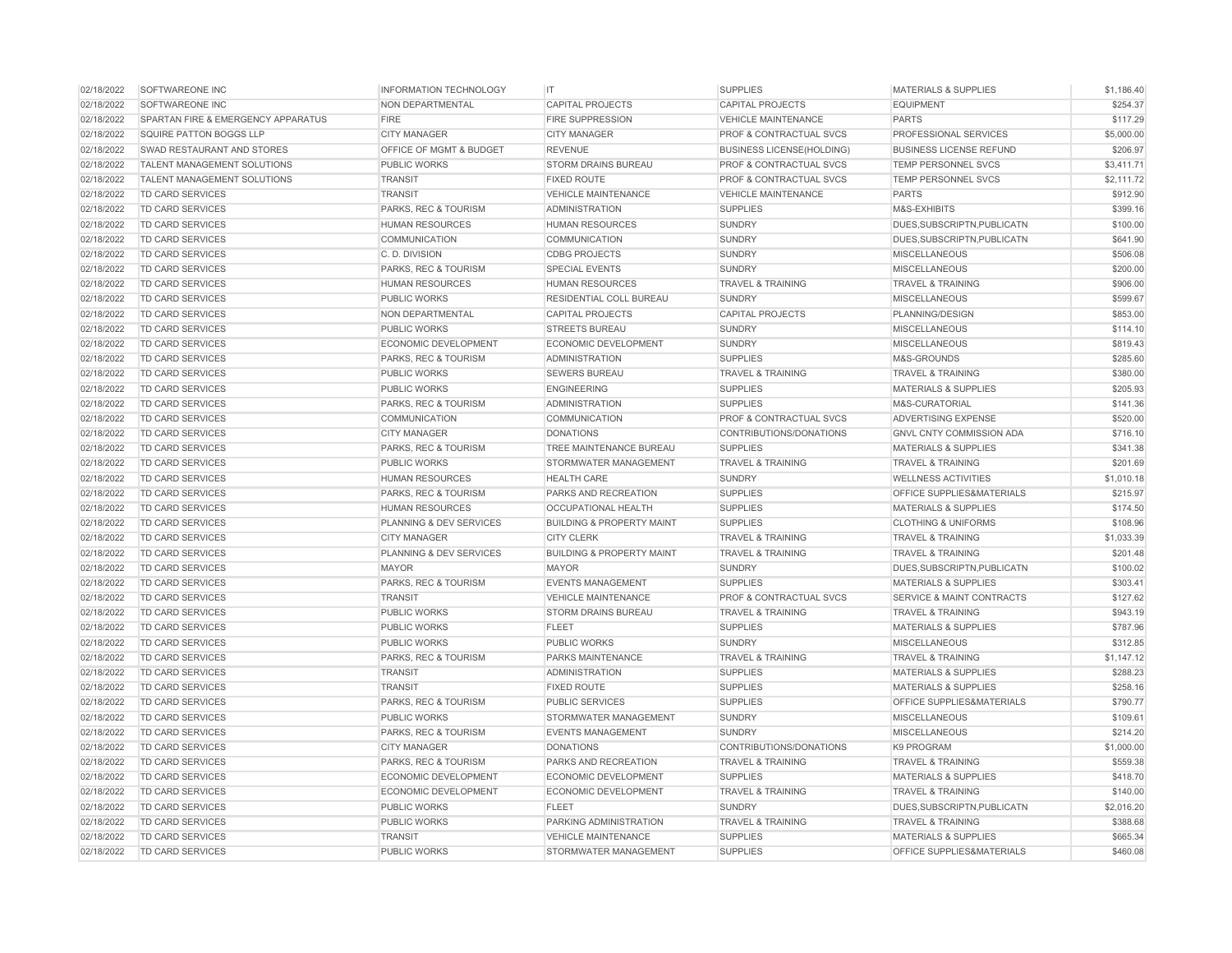| 02/18/2022 | <b>TD CARD SERVICES</b>            | PARKS, REC & TOURISM                   | <b>ADMINISTRATION</b>                | <b>SUPPLIES</b>                    | M&S-FOOD                        | \$183.79    |
|------------|------------------------------------|----------------------------------------|--------------------------------------|------------------------------------|---------------------------------|-------------|
| 02/18/2022 | TD CARD SERVICES                   | COUNCIL                                | <b>CITY COUNCIL</b>                  | <b>TRAVEL &amp; TRAINING</b>       | <b>TRAVEL &amp; TRAINING</b>    | \$376.86    |
| 02/18/2022 | <b>TD CARD SERVICES</b>            | PARKS, REC & TOURISM                   | UNITY PARK MAINTENANCE               | <b>SUPPLIES</b>                    | <b>MATERIALS &amp; SUPPLIES</b> | \$1,172.66  |
| 02/18/2022 | TD CARD SERVICES                   | COUNCIL                                | <b>CITY COUNCIL</b>                  | <b>SUNDRY</b>                      | <b>MISCELLANEOUS</b>            | \$423.85    |
| 02/18/2022 | TD CARD SERVICES                   | <b>TRANSIT</b>                         | <b>FIXED ROUTE</b>                   | <b>TRAVEL &amp; TRAINING</b>       | <b>TRAVEL &amp; TRAINING</b>    | \$475.00    |
| 02/18/2022 | TD CARD SERVICES                   | PARKS, REC & TOURISM                   | <b>ADMINISTRATION</b>                | <b>SUNDRY</b>                      | DUES, SUBSCRIPTN, PUBLICATN     | \$489.00    |
| 02/18/2022 | TD CARD SERVICES                   | PARKS, REC & TOURISM                   | <b>ADMINISTRATION</b>                | <b>SUPPLIES</b>                    | M&S-VETERINARY                  | \$169.97    |
| 02/18/2022 | TD CARD SERVICES                   | <b>HUMAN RESOURCES</b>                 | <b>HUMAN RESOURCES</b>               | <b>SUNDRY</b>                      | <b>RECRUITMENT ADS</b>          | \$3,669.50  |
| 02/18/2022 | TD CARD SERVICES                   | PARKS, REC & TOURISM                   | PARKS MAINTENANCE                    | <b>SUPPLIES</b>                    | MATERIALS & SUPPLIES            | \$161.59    |
| 02/18/2022 | <b>TD CARD SERVICES</b>            | PARKS, REC & TOURISM                   | <b>PUBLIC SERVICES</b>               | <b>SUNDRY</b>                      | DUES.SUBSCRIPTN.PUBLICATN       | \$245.00    |
| 02/18/2022 | TD CARD SERVICES                   | <b>PUBLIC WORKS</b>                    | <b>FLEET</b>                         | <b>TRAVEL &amp; TRAINING</b>       | <b>TRAVEL &amp; TRAINING</b>    | \$439.00    |
| 02/18/2022 | TD CARD SERVICES                   | PUBLIC WORKS                           | <b>CONSTRUCTION &amp; INSPECTION</b> | <b>SUNDRY</b>                      | DUES, SUBSCRIPTN, PUBLICATN     | \$159.00    |
| 02/18/2022 | <b>TD CARD SERVICES</b>            | PARKS, REC & TOURISM                   | <b>COMMUNITY CENTERS</b>             | <b>SUPPLIES</b>                    | SUPPLIES COMMUNITY CENTER       | \$828.62    |
| 02/18/2022 | TD CARD SERVICES                   | ECONOMIC DEVELOPMENT                   | <b>ECONOMIC DEVELOPMENT</b>          | <b>SUNDRY</b>                      | DUES, SUBSCRIPTN, PUBLICATN     | \$342.49    |
| 02/18/2022 | TD CARD SERVICES                   | <b>PUBLIC WORKS</b>                    | PARKING ADMINISTRATION               | <b>SUNDRY</b>                      | DUES, SUBSCRIPTN, PUBLICATN     | \$100.00    |
| 02/18/2022 | <b>TD CARD SERVICES</b>            | <b>PUBLIC WORKS</b>                    | <b>STORM DRAINS BUREAU</b>           | <b>SUNDRY</b>                      | DUES, SUBSCRIPTN, PUBLICATN     | \$175.00    |
| 02/18/2022 | TD CARD SERVICES                   | <b>PUBLIC WORKS</b>                    | RESIDENTIAL COLL BUREAU              | <b>TRAVEL &amp; TRAINING</b>       | <b>TRAVEL &amp; TRAINING</b>    | \$250.00    |
| 02/18/2022 | TD CARD SERVICES                   | <b>CITY ATTORNEY</b>                   | <b>CITY ATTORNEY</b>                 | <b>TRAVEL &amp; TRAINING</b>       | <b>TRAVEL &amp; TRAINING</b>    | \$329.00    |
| 02/18/2022 | <b>TD CARD SERVICES</b>            | PARKS, REC & TOURISM                   | <b>TOURISM DISTRICT</b>              | <b>TRAVEL &amp; TRAINING</b>       | <b>TRAVEL &amp; TRAINING</b>    | \$799.68    |
| 02/18/2022 | <b>TD CARD SERVICES</b>            | <b>PUBLIC SAFETY</b>                   | POLICE-PATROL SVS                    | <b>SUPPLIES</b>                    | <b>MATERIALS &amp; SUPPLIES</b> | \$1,193.51  |
| 02/18/2022 | TD CARD SERVICES                   | <b>PLANNING &amp; DEV SERVICES</b>     | <b>BUILDING &amp; PROPERTY MAINT</b> | <b>SUPPLIES</b>                    | OFFICE SUPPLIES&MATERIALS       | \$156.35    |
| 02/18/2022 | <b>TD CARD SERVICES</b>            | <b>PARKS, REC &amp; TOURISM</b>        | <b>TOURISM DISTRICT</b>              | <b>SUPPLIES</b>                    | <b>CLOTHING &amp; UNIFORMS</b>  | \$843.01    |
| 02/18/2022 | <b>TD CARD SERVICES</b>            | PARKS, REC & TOURISM                   | <b>PUBLIC SERVICES</b>               | <b>TRAVEL &amp; TRAINING</b>       | <b>TRAVEL &amp; TRAINING</b>    | \$115.95    |
| 02/18/2022 | <b>TD CARD SERVICES</b>            | <b>TRANSIT</b>                         | <b>ADMINISTRATION</b>                | <b>PROF &amp; CONTRACTUAL SVCS</b> | ADVERTISING EXPENSE             | \$125.00    |
| 02/18/2022 | <b>TD CARD SERVICES</b>            | <b>PUBLIC SAFETY</b>                   | POLICE-PATROL SVS                    | <b>SUNDRY</b>                      | <b>RECRUITMENT ADS</b>          | \$312.65    |
| 02/18/2022 | TD CARD SERVICES                   | NON DEPARTMENTAL                       | <b>CAPITAL PROJECTS</b>              | <b>CAPITAL PROJECTS</b>            | <b>PROJECT EXPENSE</b>          | \$2,427.40  |
| 02/18/2022 | TD CARD SERVICES                   | <b>MAYOR</b>                           | <b>MAYOR</b>                         | <b>SUNDRY</b>                      | <b>MISCELLANEOUS</b>            | \$142.42    |
| 02/18/2022 | <b>TD CARD SERVICES</b>            | <b>PUBLIC WORKS</b>                    | <b>STREETS BUREAU</b>                | <b>TRAVEL &amp; TRAINING</b>       | <b>TRAVEL &amp; TRAINING</b>    | \$285.00    |
| 02/18/2022 | TERRACON CONSULTANTS INC           | NON DEPARTMENTAL                       | <b>CAPITAL PROJECTS</b>              | <b>CAPITAL PROJECTS</b>            | PROJECT EXPENSE                 | \$1,927.75  |
| 02/18/2022 | <b>TERRACON CONSULTANTS INC</b>    | OFFICE OF MGMT & BUDGET                | <b>RISK MANAGEMENT</b>               | <b>PROF &amp; CONTRACTUAL SVCS</b> | <b>SPECIAL PROJECTS</b>         | \$12,638.88 |
| 02/18/2022 | THERMO KING OF GREENVILLE          | <b>TRANSIT</b>                         | <b>VEHICLE MAINTENANCE</b>           | <b>VEHICLE MAINTENANCE</b>         | <b>PARTS</b>                    | \$2,548.35  |
| 02/18/2022 | THOMSON REUTERS - WEST             | <b>CITY ATTORNEY</b>                   | <b>CITY ATTORNEY</b>                 | <b>SUNDRY</b>                      | DUES, SUBSCRIPTN, PUBLICATN     | \$507.74    |
| 02/18/2022 | TMS SOUTH INC                      | <b>PUBLIC WORKS</b>                    | <b>BUILDING SERVICE DIVISION</b>     | <b>SUPPLIES</b>                    | <b>MATERIALS &amp; SUPPLIES</b> | \$415.62    |
| 02/18/2022 | <b>USBANK</b>                      | NON DEPARTMENTAL                       | <b>HOSPITALITY TAX</b>               | <b>FISCAL AGENT</b>                | <b>FISCAL AGENT FEES</b>        | \$2,262.75  |
| 02/18/2022 | <b>ULINE INC</b>                   | <b>PUBLIC WORKS</b>                    | <b>STREETS BUREAU</b>                | <b>SUPPLIES</b>                    | <b>MATERIALS &amp; SUPPLIES</b> | \$699.75    |
| 02/18/2022 | <b>ULINE INC</b>                   | PARKS, REC & TOURISM                   | UNITY PARK MAINTENANCE               | <b>SUPPLIES</b>                    | <b>MATERIALS &amp; SUPPLIES</b> | \$471.46    |
| 02/18/2022 | <b>ULINE INC</b>                   | <b>PUBLIC WORKS</b>                    | <b>RECYCLING</b>                     | <b>SUPPLIES</b>                    | <b>MATERIALS &amp; SUPPLIES</b> | \$186.56    |
| 02/18/2022 | <b>UNIFIRST</b>                    |                                        | <b>VEHICLE MAINTENANCE</b>           | <b>SUPPLIES</b>                    | <b>CLOTHING &amp; UNIFORMS</b>  | \$303.85    |
| 02/18/2022 | <b>UNIPAK DESIGNS CORP</b>         | <b>TRANSIT</b><br>PARKS, REC & TOURISM | <b>PUBLIC SERVICES</b>               | <b>SUPPLIES</b>                    | <b>SALE GIFTS</b>               | \$249.38    |
| 02/18/2022 | UNITED CHEMICAL & SUPPLY CO INC    | PARKS, REC & TOURISM                   | PARKS MAINTENANCE                    | <b>SUPPLIES</b>                    | <b>JANITORIAL SUPPLIES</b>      | \$600.79    |
|            |                                    |                                        |                                      |                                    |                                 |             |
| 02/18/2022 | UNITED RENTALS (NORTH AMERICA) INC | <b>PUBLIC WORKS</b>                    | <b>STORM DRAINS BUREAU</b>           | PROF & CONTRACTUAL SVCS            | <b>EQUIPMENT RENTAL</b>         | \$4,273.74  |
| 02/18/2022 | UNITED RENTALS (NORTH AMERICA) INC | PUBLIC WORKS                           | <b>SEWERS BUREAU</b>                 | <b>PROF &amp; CONTRACTUAL SVCS</b> | <b>EQUIPMENT RENTAL</b>         | \$573.97    |
| 02/18/2022 | UNITED WAY OF GREENVILLE COUNTY    | OFFICE OF MGMT & BUDGET                | <b>ACCOUNTING</b>                    | PR-WH                              | <b>UNITED WAY</b>               | \$1,360.12  |
| 02/18/2022 | UNIVERSITY OF GEORGIA - VET MED    | PARKS, REC & TOURISM                   | <b>ADMINISTRATION</b>                | PROF & CONTRACTUAL SVCS            | PROFESSIONAL SERVICES           | \$1,172.00  |
| 02/18/2022 | UPPER SAVANNAH CARE SERVICES       | C. D. DIVISION                         | <b>HOPWA</b>                         | <b>CD PROJECTS</b>                 | TENANT RENT ASSIST-SAVANN       | \$300.12    |
| 02/18/2022 | UPPER SAVANNAH CARE SERVICES       | C. D. DIVISION                         | <b>HOPWA</b>                         | <b>CD PROJECTS</b>                 | ADMIN - UPPER SAVANN CARE       | \$238.82    |
| 02/18/2022 | UPPER SAVANNAH CARE SERVICES       | C. D. DIVISION                         | <b>HOPWA</b>                         | CD PROJECTS                        | SUPPORTIVE SVC-UPPER SAVA       | \$2,199.20  |
| 02/18/2022 | UPPER SAVANNAH CARE SERVICES       | C. D. DIVISION                         | <b>HOPWA</b>                         | <b>CD PROJECTS</b>                 | S-T RENT, MORT, UTIL UP SAV     | \$525.00    |
| 02/18/2022 | <b>VERIZON WIRELESS</b>            | <b>PUBLIC WORKS</b>                    | <b>CONSTRUCTION &amp; INSPECTION</b> | <b>COMMUNICATIONS</b>              | <b>OTHER</b>                    | \$278.10    |
| 02/18/2022 | <b>VERIZON WIRELESS</b>            | PARKS, REC & TOURISM                   | PARKS AND RECREATION                 | COMMUNICATIONS                     | <b>OTHER</b>                    | \$342.13    |
| 02/18/2022 | <b>VERIZON WIRELESS</b>            | PARKS, REC & TOURISM                   | <b>TOURISM DISTRICT</b>              | <b>SUPPLIES</b>                    | <b>MATERIALS &amp; SUPPLIES</b> | \$448.36    |
| 02/18/2022 | <b>VERIZON WIRELESS</b>            | PARKS, REC & TOURISM                   | <b>EDUCATION</b>                     | <b>SUNDRY</b>                      | <b>RESTRD DONATION EXPENSE</b>  | \$111.20    |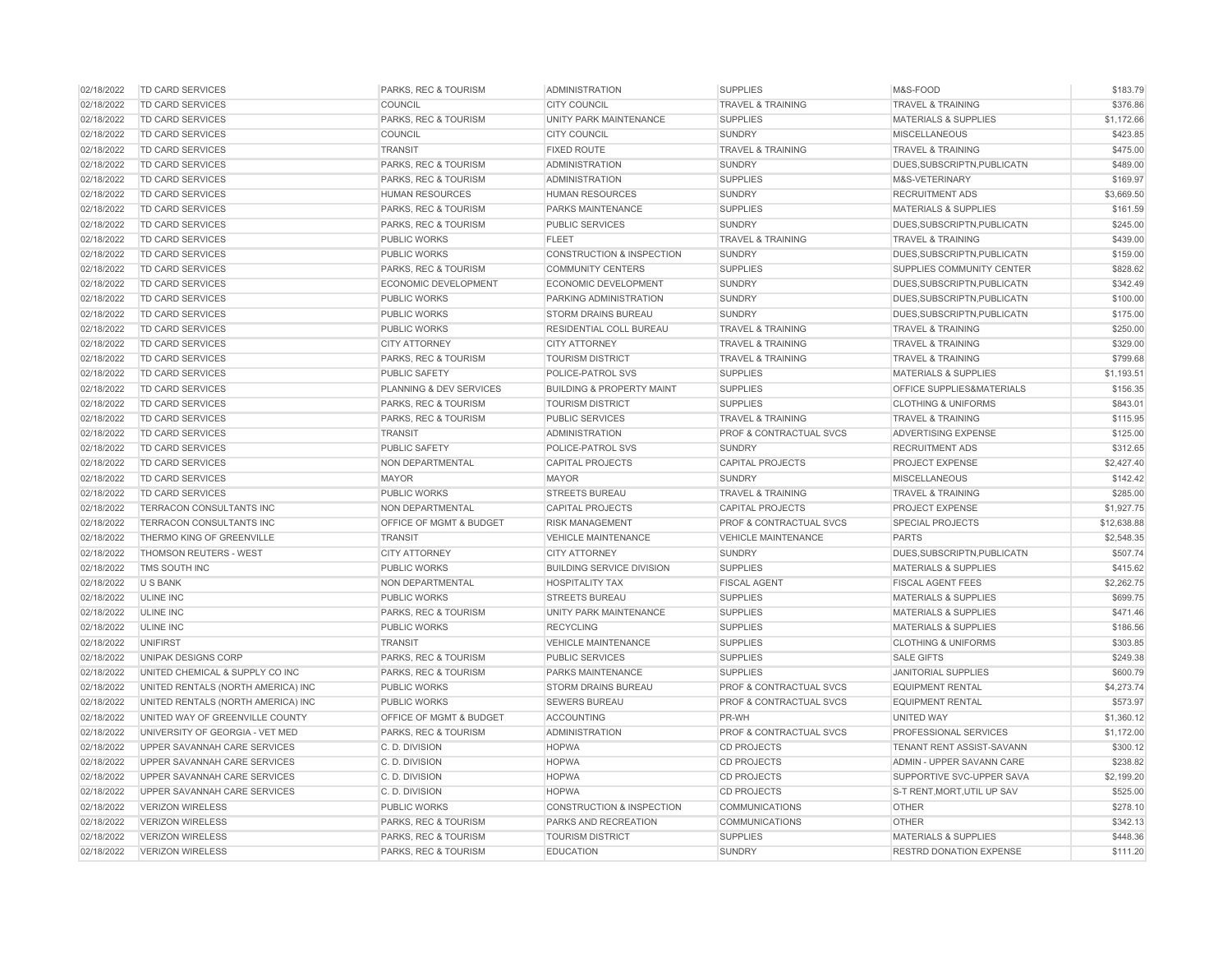| 02/18/2022 | <b>VERIZON WIRELESS</b>            | <b>PUBLIC WORKS</b>                | <b>BEAUTIFICATION BUREAU</b>         | <b>COMMUNICATIONS</b>              | <b>OTHER</b>                         | \$412.71    |
|------------|------------------------------------|------------------------------------|--------------------------------------|------------------------------------|--------------------------------------|-------------|
| 02/18/2022 | <b>VERIZON WIRELESS</b>            | PLANNING & DEV SERVICES            | <b>BUILDING &amp; PROPERTY MAINT</b> | <b>SUPPLIES</b>                    | OFFICE SUPPLIES&MATERIALS            | \$494.13    |
| 02/18/2022 | <b>VERIZON WIRELESS</b>            | <b>PUBLIC WORKS</b>                | STORMWATER MANAGEMENT                | <b>COMMUNICATIONS</b>              | <b>TELEPHONE</b>                     | \$785.58    |
| 02/18/2022 | <b>VERIZON WIRELESS</b>            | <b>PUBLIC SAFETY</b>               | POLICE-PATROL SVS                    | <b>COMMUNICATIONS</b>              | <b>OTHER</b>                         | \$15,548.28 |
| 02/18/2022 | <b>VERIZON WIRELESS</b>            | <b>PUBLIC WORKS</b>                | <b>FLEET</b>                         | <b>COMMUNICATIONS</b>              | <b>OTHER</b>                         | \$107.76    |
| 02/18/2022 | <b>VERIZON WIRELESS</b>            | PARKS, REC & TOURISM               | <b>ADMINISTRATION</b>                | PROF & CONTRACTUAL SVCS            | <b>SERVICE &amp; MAINT CONTRACTS</b> | \$116.74    |
| 02/18/2022 | <b>VERIZON WIRELESS</b>            | PUBLIC WORKS                       | <b>ENGINEERING</b>                   | <b>COMMUNICATIONS</b>              | <b>OTHER</b>                         | \$142.76    |
| 02/18/2022 | <b>VERIZON WIRELESS</b>            | OFFICE OF MGMT & BUDGET            | <b>ADMINISTRATION</b>                | <b>COMMUNICATIONS</b>              | <b>OTHER</b>                         | \$146.64    |
| 02/18/2022 | <b>VERIZON WIRELESS</b>            | <b>CITY MANAGER</b>                | <b>CITY MANAGER</b>                  | COMMUNICATIONS                     | <b>OTHER</b>                         | \$215.81    |
| 02/18/2022 | <b>VERIZON WIRELESS</b>            | <b>COMMUNICATION</b>               | <b>COMMUNICATION</b>                 | <b>COMMUNICATIONS</b>              | <b>OTHER</b>                         | \$384.44    |
| 02/18/2022 | <b>VERIZON WIRELESS</b>            | PARKS, REC & TOURISM               | <b>COMMUNITY CENTERS</b>             | <b>COMMUNICATIONS</b>              | <b>CABLE TELEVISION/INTERNET</b>     | \$418.47    |
| 02/18/2022 | <b>VERIZON WIRELESS</b>            | PLANNING & DEV SERVICES            | <b>BUILDING &amp; PROPERTY MAINT</b> | <b>COMMUNICATIONS</b>              | <b>OTHER</b>                         | \$193.96    |
| 02/18/2022 | <b>VERIZON WIRELESS</b>            | <b>PUBLIC WORKS</b>                | PUBLIC WORKS                         | <b>COMMUNICATIONS</b>              | <b>OTHER</b>                         | \$241.21    |
| 02/18/2022 | <b>VERIZON WIRELESS</b>            | <b>HUMAN RESOURCES</b>             | <b>HUMAN RESOURCES</b>               | <b>COMMUNICATIONS</b>              | <b>OTHER</b>                         | \$124.41    |
| 02/18/2022 | <b>VERIZON WIRELESS</b>            | PUBLIC SAFETY                      | POLICE-PATROL SVS                    | <b>SUNDRY</b>                      | <b>MISCELLANEOUS</b>                 | \$228.06    |
| 02/18/2022 | <b>VERIZON WIRELESS</b>            | PARKS, REC & TOURISM               | <b>ADMINISTRATION</b>                | <b>COMMUNICATIONS</b>              | <b>TELEPHONE</b>                     | \$152.04    |
| 02/18/2022 | <b>VERIZON WIRELESS</b>            | <b>PUBLIC WORKS</b>                | <b>SEWERS BUREAU</b>                 | <b>COMMUNICATIONS</b>              | <b>OTHER</b>                         | \$743.49    |
| 02/18/2022 | <b>VERIZON WIRELESS</b>            | PARKS, REC & TOURISM               | PARKS MAINTENANCE                    | <b>COMMUNICATIONS</b>              | <b>OTHER</b>                         | \$1,822.57  |
| 02/18/2022 | <b>VERIZON WIRELESS</b>            | <b>OFFICE OF MGMT &amp; BUDGET</b> | <b>REVENUE</b>                       | <b>COMMUNICATIONS</b>              | <b>OTHER</b>                         | \$114.03    |
| 02/18/2022 | <b>VERIZON WIRELESS</b>            | <b>FIRE</b>                        | <b>FIRE</b>                          | <b>COMMUNICATIONS</b>              | <b>OTHER</b>                         | \$3,855.31  |
| 02/18/2022 | <b>VERIZON WIRELESS</b>            | <b>PUBLIC WORKS</b>                | <b>STREETS BUREAU</b>                | <b>COMMUNICATIONS</b>              | <b>OTHER</b>                         | \$385.31    |
| 02/18/2022 | <b>VERIZON WIRELESS</b>            | <b>TRANSIT</b>                     | <b>VEHICLE MAINTENANCE</b>           | <b>COMMUNICATIONS</b>              | <b>CELLULAR PHONE SERVICE</b>        | \$986.15    |
| 02/18/2022 | <b>VERIZON WIRELESS</b>            | <b>INFORMATION TECHNOLOGY</b>      | GIS                                  | <b>COMMUNICATIONS</b>              | TELECOMMUNICATIONS/WIRELE            | \$114.03    |
| 02/18/2022 | <b>VERIZON WIRELESS</b>            | PARKS, REC & TOURISM               | <b>TOURISM DISTRICT</b>              | COMMUNICATIONS                     | <b>OTHER</b>                         | \$721.79    |
| 02/18/2022 | <b>VERIZON WIRELESS</b>            | ECONOMIC DEVELOPMENT               | <b>ECONOMIC DEVELOPMENT</b>          | <b>COMMUNICATIONS</b>              | <b>OTHER</b>                         | \$900.05    |
| 02/18/2022 | <b>VERIZON WIRELESS</b>            | <b>PUBLIC WORKS</b>                | <b>BUILDING SERVICE DIVISION</b>     | <b>COMMUNICATIONS</b>              | <b>OTHER</b>                         | \$642.50    |
| 02/18/2022 | <b>VERIZON WIRELESS</b>            | PUBLIC WORKS                       | PARKING ADMINISTRATION               | <b>COMMUNICATIONS</b>              | <b>OTHER</b>                         | \$1,040.42  |
| 02/18/2022 | <b>VERIZON WIRELESS</b>            | PUBLIC WORKS                       | <b>TRAFFIC ENGINEERING</b>           | <b>COMMUNICATIONS</b>              | <b>OTHER</b>                         | \$266.07    |
| 02/18/2022 | <b>VERIZON WIRELESS</b>            | <b>PUBLIC WORKS</b>                | RESIDENTIAL COLL BUREAU              | <b>COMMUNICATIONS</b>              | <b>OTHER</b>                         | \$993.52    |
| 02/18/2022 | <b>VERIZON WIRELESS</b>            | PUBLIC WORKS                       | TREE MAINTENANCE BUREAU              | COMMUNICATIONS                     | <b>OTHER</b>                         | \$156.49    |
| 02/18/2022 | <b>VERIZON WIRELESS</b>            | PARKS, REC & TOURISM               | <b>EVENTS MANAGEMENT</b>             | <b>COMMUNICATIONS</b>              | <b>OTHER</b>                         | \$146.93    |
| 02/18/2022 | <b>VERIZON WIRELESS</b>            | <b>INFORMATION TECHNOLOGY</b>      | IT.                                  | <b>COMMUNICATIONS</b>              | TELECOMMUNICATIONS/WIRELE            | \$470.77    |
| 02/18/2022 | <b>VERIZON WIRELESS</b>            | <b>PUBLIC WORKS</b>                | <b>STORM DRAINS BUREAU</b>           | <b>COMMUNICATIONS</b>              | <b>OTHER</b>                         | \$447.89    |
| 02/18/2022 | VPA OF THE CAROLINAS INC           | ECONOMIC DEVELOPMENT               | <b>ECONOMIC DEVELOPMENT</b>          | <b>PROF &amp; CONTRACTUAL SVCS</b> | PROFESSIONAL SERVICES                | \$1,000.00  |
| 02/18/2022 | W N WATSON-WEST TIRE & AUTOMOTIVE  | <b>FIRE</b>                        | <b>FIRE SUPPRESSION</b>              | <b>VEHICLE MAINTENANCE</b>         | <b>PARTS</b>                         | \$396.18    |
| 02/18/2022 | <b>WILLIAMS FIRE APPARATUS</b>     | FIRE                               | <b>FIRE SUPPRESSION</b>              | <b>VEHICLE MAINTENANCE</b>         | <b>PARTS</b>                         | \$196.31    |
| 02/18/2022 | WILLIAMS SCOTSMAN INC              | NON DEPARTMENTAL                   | <b>CAPITAL PROJECTS</b>              | <b>CAPITAL PROJECTS</b>            | <b>PROJECT EXPENSE</b>               | \$1,961.74  |
| 02/18/2022 | WILLIS TOWERS WATSON SOUTHEAST INC | <b>OFFICE OF MGMT &amp; BUDGET</b> | <b>RISK MANAGEMENT</b>               | <b>SERVICE FEES</b>                | PREMIUM GENERAL LIAB                 | \$74,953.50 |
| 02/18/2022 | WILLIS TOWERS WATSON SOUTHEAST INC | OFFICE OF MGMT & BUDGET            | <b>RISK MANAGEMENT</b>               | <b>SERVICE FEES</b>                | PREMIUM LAW ENFORCEMENT              | \$52,874.75 |
| 02/18/2022 | WILLIS TOWERS WATSON SOUTHEAST INC | OFFICE OF MGMT & BUDGET            | <b>RISK MANAGEMENT</b>               | <b>SERVICE FEES</b>                | PREMIUM VEHICLE PROPERTY             | \$10,733.99 |
| 02/18/2022 | WILLIS TOWERS WATSON SOUTHEAST INC | OFFICE OF MGMT & BUDGET            | <b>RISK MANAGEMENT</b>               | <b>SERVICE FEES</b>                | PREMIUM AUTO LIAB                    | \$35,935.51 |
| 02/18/2022 | WILLIS TOWERS WATSON SOUTHEAST INC | OFFICE OF MGMT & BUDGET            | <b>RISK MANAGEMENT</b>               | <b>SERVICE FEES</b>                | PREMIUM PUBLIC OFFICIALS             | \$15,200.25 |
| 02/18/2022 | WOOLPERT INC                       | PUBLIC WORKS                       | STORMWATER MANAGEMENT                | PROF & CONTRACTUAL SVCS            | PROFESSIONAL SERVICES                | \$3,107.50  |
| 02/18/2022 | WP LAW INC                         | PARKS, REC & TOURISM               | PARKS MAINTENANCE                    | <b>SUPPLIES</b>                    | MATERIALS & SUPPLIES                 | \$156.39    |
| 02/18/2022 | <b>WP LAW INC</b>                  | PARKS, REC & TOURISM               | <b>UNITY PARK MAINTENANCE</b>        | <b>SUPPLIES</b>                    | <b>MATERIALS &amp; SUPPLIES</b>      | \$161.85    |
| 02/18/2022 | YOUNG FAMILY HOMES INC             | OFFICE OF MGMT & BUDGET            | <b>REVENUE</b>                       | <b>BUSINESS LICENSE(HOLDING)</b>   | <b>BUSINESS LICENSE REFUND</b>       | \$114.40    |
| 02/25/2022 | 13TH CIRCUIT ASSET FORFEITURES     | <b>LAW ENFORCEMENT</b>             | <b>LAW ENFORCEMENT</b>               | COURT LIAB-CLAIMS/JUDGMNT          | LEC-CONFISCATED MONIES               | \$1,452.68  |
| 02/25/2022 | 314 COLLECTIVE LLC                 | PARKS, REC & TOURISM               | PARKS AND RECREATION                 | PROF & CONTRACTUAL SVCS            | PROFESSIONAL SERVICES                | \$200.00    |
| 02/25/2022 | ABOUT PHASE ACADEMY LLC            | <b>PUBLIC WORKS</b>                | <b>TRAFFIC ENGINEERING</b>           | <b>TRAVEL &amp; TRAINING</b>       | <b>TRAVEL &amp; TRAINING</b>         | \$550.00    |
| 02/25/2022 | <b>ADVANCE AUTO PARTS</b>          | <b>TRANSIT</b>                     | <b>VEHICLE MAINTENANCE</b>           | <b>VEHICLE MAINTENANCE</b>         | <b>PARTS</b>                         | \$581.24    |
| 02/25/2022 | <b>AIRWORX LLC</b>                 | <b>PUBLIC SAFETY</b>               | POLICE-PATROL SVS                    | <b>SUPPLIES</b>                    | <b>MATERIALS &amp; SUPPLIES</b>      | \$1,498.00  |
| 02/25/2022 | <b>ARC3 GASES INC</b>              | <b>FIRE</b>                        | <b>FIRE SUPPRESSION</b>              | <b>SUPPLIES</b>                    | <b>DRUG SUPPLIES</b>                 | \$199.83    |
|            |                                    |                                    |                                      |                                    |                                      |             |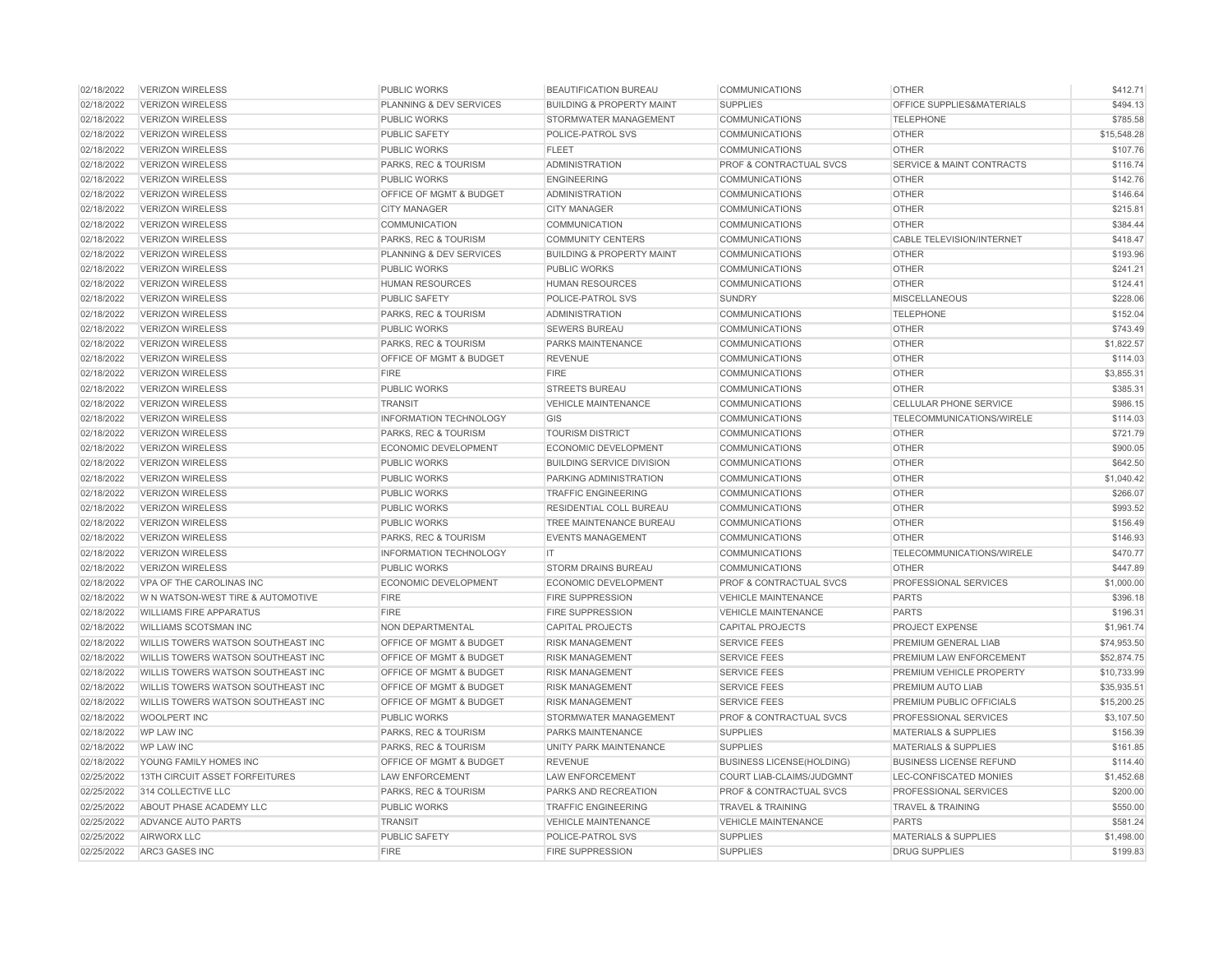| 02/25/2022 | AT & T MOBILITY                               | <b>INFORMATION TECHNOLOGY</b> | IT                               | <b>COMMUNICATIONS</b>              | TELECOMMUNICATIONS/WIRELE            | \$168.75    |
|------------|-----------------------------------------------|-------------------------------|----------------------------------|------------------------------------|--------------------------------------|-------------|
| 02/25/2022 | AUGUSTA ROAD AESTHETICS LLC                   | OFFICE OF MGMT & BUDGET       | <b>REVENUE</b>                   | <b>BUSINESS LICENSE(HOLDING)</b>   | <b>BUSINESS LICENSE REFUND</b>       | \$167.00    |
| 02/25/2022 | <b>AUTO INTERIORS BY PARKER BROS</b>          | <b>FIRE</b>                   | <b>FIRE SUPPRESSION</b>          | <b>VEHICLE MAINTENANCE</b>         | <b>OUTSIDE REPAIRS</b>               | \$200.00    |
| 02/25/2022 | <b>B &amp; H PHOTO</b>                        | <b>NON DEPARTMENTAL</b>       | <b>CAPITAL PROJECTS</b>          | <b>CAPITAL PROJECTS</b>            | CONSTRUCTION                         | \$1,511.45  |
| 02/25/2022 | <b>B &amp; H PHOTO</b>                        | <b>NON DEPARTMENTAL</b>       | <b>CAPITAL PROJECTS</b>          | <b>CAPITAL PROJECTS</b>            | <b>PROJECT EXPENSE</b>               | \$16,465.30 |
| 02/25/2022 | <b>BELL ENGINEERING</b>                       | <b>CITY ATTORNEY</b>          | <b>CITY ATTORNEY</b>             | <b>PROF &amp; CONTRACTUAL SVCS</b> | <b>PROFESSIONAL SERVICES</b>         | \$4,500.00  |
| 02/25/2022 | <b>BIG AL LLC</b>                             | NON DEPARTMENTAL              | <b>CAPITAL PROJECTS</b>          | <b>CAPITAL PROJECTS</b>            | <b>CONSTRUCTION</b>                  | \$10,000.00 |
| 02/25/2022 | BIG LOTS #335                                 | OFFICE OF MGMT & BUDGET       | <b>REVENUE</b>                   | <b>BUSINESS LICENSE(HOLDING)</b>   | <b>BUSINESS LICENSE REFUND</b>       | \$804.09    |
| 02/25/2022 | BOUND TREE MEDICAL LLC                        | <b>HUMAN RESOURCES</b>        | <b>OCCUPATIONAL HEALTH</b>       | <b>SUPPLIES</b>                    | <b>MATERIALS &amp; SUPPLIES</b>      | \$1,086.50  |
| 02/25/2022 | <b>BRAGG WASTE SERVICES INC</b>               | PARKS, REC & TOURISM          | <b>UNITY PARK MAINTENANCE</b>    | <b>SUPPLIES</b>                    | <b>MATERIALS &amp; SUPPLIES</b>      | \$178.60    |
| 02/25/2022 | BREAKTHRU BEVERAGE SOUTH CAROLINA             | OFFICE OF MGMT & BUDGET       | <b>REVENUE</b>                   | <b>CASH ON DEPOSIT</b>             | <b>BUDWEISER</b>                     | \$3,000.00  |
| 02/25/2022 | CALL ONE INC                                  | <b>PUBLIC SAFETY</b>          | POLICE-PATROL SVS                | <b>SUPPLIES</b>                    | <b>MATERIALS &amp; SUPPLIES</b>      | \$719.00    |
| 02/25/2022 | CAMPBELL OIL COMPANY                          | <b>TRANSIT</b>                | <b>ADMINISTRATION</b>            | <b>VEHICLE MAINTENANCE</b>         | <b>FUEL</b>                          | \$22,804.79 |
| 02/25/2022 | <b>CAPITAL ONE</b>                            | <b>PUBLIC SAFETY</b>          | POLICE-PATROL SVS                | <b>SUPPLIES</b>                    | <b>MATERIALS &amp; SUPPLIES</b>      | \$179.14    |
| 02/25/2022 | <b>CARDNO INC</b>                             | OFFICE OF MGMT & BUDGET       | <b>REVENUE</b>                   | <b>BUSINESS LICENSE(HOLDING)</b>   | <b>BUSINESS LICENSE REFUND</b>       | \$151.20    |
| 02/25/2022 | CAROLINA ELEVATOR SERVICE INC                 | <b>PUBLIC WORKS</b>           | RICHARDSON STREET GARAGE         | <b>PROF &amp; CONTRACTUAL SVCS</b> | <b>SERVICE &amp; MAINT CONTRACTS</b> | \$1,649.60  |
| 02/25/2022 | CAROLINA ELEVATOR SERVICE INC                 | PUBLIC WORKS                  | <b>COMMONS GARAGE</b>            | <b>PROF &amp; CONTRACTUAL SVCS</b> | <b>SERVICE &amp; MAINT CONTRACTS</b> | \$1,444.60  |
| 02/25/2022 | CAROLINA TIME & PARKING GROUP                 | PUBLIC WORKS                  | RICHARDSON STREET GARAGE         | <b>REPAIR &amp; MAINT SVCS</b>     | <b>REPAIRS &amp; MAINTENANCE</b>     | \$410.40    |
| 02/25/2022 | CAROLINA TIME & PARKING GROUP                 | PUBLIC WORKS                  | <b>CHURCH STREET GARAGE</b>      | <b>REPAIR &amp; MAINT SVCS</b>     | <b>REPAIRS &amp; MAINTENANCE</b>     | \$787.50    |
| 02/25/2022 | CAROLINA TIME & PARKING GROUP                 | <b>PUBLIC WORKS</b>           | <b>RIVER STREET GARAGE</b>       | <b>REPAIR &amp; MAINT SVCS</b>     | <b>REPAIRS &amp; MAINTENANCE</b>     | \$247.50    |
| 02/25/2022 | CAROLINA TIME & PARKING GROUP                 | <b>PUBLIC WORKS</b>           | PARKING ADMINISTRATION           | <b>REPAIR &amp; MAINT SVCS</b>     | <b>REPAIRS &amp; MAINTENANCE</b>     | \$405.00    |
| 02/25/2022 | CARSON'S NUT-BOLT & TOOL CO INC               | <b>FIRE</b>                   | <b>FIRE SUPPRESSION</b>          | <b>VEHICLE MAINTENANCE</b>         | <b>PARTS</b>                         | \$478.02    |
| 02/25/2022 | CDW/G                                         | <b>INFORMATION TECHNOLOGY</b> | IT.                              | <b>SUPPLIES</b>                    | <b>MATERIALS &amp; SUPPLIES</b>      | \$201.65    |
| 02/25/2022 | CELLULAR CONTROLLED PRODUCTS                  | PARKS, REC & TOURISM          | <b>TOURISM DISTRICT</b>          | <b>COMMUNICATIONS</b>              | <b>OTHER</b>                         | \$117.00    |
| 02/25/2022 | CENTER FOR HEALTH & OCCUPATIONAL SE           | <b>HUMAN RESOURCES</b>        | <b>OCCUPATIONAL HEALTH</b>       | <b>PROF &amp; CONTRACTUAL SVCS</b> | PROFESSIONAL SERVICES                | \$201.00    |
| 02/25/2022 | CHEM-AQUA INC                                 | PUBLIC WORKS                  | <b>BUILDING SERVICE DIVISION</b> | <b>PROF &amp; CONTRACTUAL SVCS</b> | <b>SERVICE &amp; MAINT CONTRACTS</b> | \$473.82    |
| 02/25/2022 | <b>CINTAS</b>                                 | PUBLIC WORKS                  | <b>BUILDING SERVICE DIVISION</b> | <b>SUPPLIES</b>                    | <b>CLOTHING &amp; UNIFORMS</b>       | \$439.14    |
| 02/25/2022 | <b>CINTAS</b>                                 | PUBLIC WORKS                  | <b>BUILDING SERVICE DIVISION</b> | <b>SUPPLIES</b>                    | <b>SAFETY CLOTHING</b>               | \$180.20    |
| 02/25/2022 | <b>CLEARSTAR INC</b>                          | <b>HUMAN RESOURCES</b>        | <b>HUMAN RESOURCES</b>           | <b>PROF &amp; CONTRACTUAL SVCS</b> | PROFESSIONAL SERVICES                | \$1,902.55  |
| 02/25/2022 | <b>CONSOR ENGINEERS LLC</b>                   | PARKS, REC & TOURISM          | <b>TOURISM DISTRICT</b>          | <b>REPAIR &amp; MAINT SVCS</b>     | <b>REPAIRS &amp; MAINTENANCE</b>     | \$11,400.00 |
| 02/25/2022 | CORBIN TURF & ORNAMENTAL SUPPLY INC           | PARKS, REC & TOURISM          | PARKS MAINTENANCE                | <b>SUPPLIES</b>                    | <b>MATERIALS &amp; SUPPLIES</b>      | \$396.12    |
| 02/25/2022 | DEPARTMENT OF JUVENILE JUSTICE                | <b>PUBLIC SAFETY</b>          | POLICE-PATROL SVS                | <b>PROF &amp; CONTRACTUAL SVCS</b> | PROFESSIONAL SERVICES                | \$450.00    |
| 02/25/2022 | <b>DESIGNLAB INC</b>                          | <b>PUBLIC SAFETY</b>          | POLICE-PATROL SVS                | <b>SUPPLIES</b>                    | <b>CLOTHING &amp; UNIFORMS</b>       | \$1,203.19  |
| 02/25/2022 | <b>DESIGNLAB INC</b>                          | <b>FIRE</b>                   | <b>FIRE SUPPRESSION</b>          | <b>SUPPLIES</b>                    | <b>CLOTHING &amp; UNIFORMS</b>       | \$2,067.00  |
| 02/25/2022 | <b>DISYS SOLUTIONS INC</b>                    | NON DEPARTMENTAL              | <b>CAPITAL PROJECTS</b>          | <b>CAPITAL PROJECTS</b>            | CONSTRUCTION                         | \$12,869.96 |
| 02/25/2022 | DIVERSIFIED ELECTRONICS INC                   | <b>PUBLIC SAFETY</b>          | POLICE-PATROL SVS                | <b>REPAIR &amp; MAINT SVCS</b>     | <b>REPAIRS &amp; MAINTENANCE</b>     | \$270.00    |
| 02/25/2022 | <b>DOMINIQUE GAUSE</b>                        | <b>PUBLIC SAFETY</b>          | POLICE-PATROL SVS                | <b>TRAVEL &amp; TRAINING</b>       | <b>TRAVEL &amp; TRAINING</b>         | \$133.00    |
| 02/25/2022 | <b>DP3 ARCHITECTS LTD</b>                     | NON DEPARTMENTAL              | <b>CAPITAL PROJECTS</b>          | <b>CAPITAL PROJECTS</b>            | PLANNING/DESIGN                      | \$787.50    |
| 02/25/2022 | <b>DUKE ENERGY</b>                            | <b>FIRE</b>                   | <b>FIRE SERVICES</b>             | <b>UTILITIES</b>                   | <b>ELECTRICITY</b>                   | \$1,097.14  |
| 02/25/2022 | <b>DUKE ENERGY</b>                            | C.D. DIVISION                 | <b>CDBG PROJECTS</b>             | <b>CD PROJECTS</b>                 | PUBLIC SERVICES (GENERAL)            | \$111.97    |
| 02/25/2022 | <b>DUKE ENERGY</b>                            | <b>PUBLIC WORKS</b>           | <b>BUILDING SERVICE DIVISION</b> | <b>UTILITIES</b>                   | <b>ELECTRICITY</b>                   | \$442.94    |
| 02/25/2022 | <b>DUKE ENERGY</b>                            | <b>PUBLIC WORKS</b>           | <b>TRAFFIC ENGINEERING</b>       | UTILITIES                          | <b>ELECTRICITY</b>                   | \$2,780.72  |
| 02/25/2022 | <b>DUKE ENERGY</b>                            | PARKS, REC & TOURISM          | <b>COMMUNITY CENTERS</b>         | <b>UTILITIES</b>                   | <b>ELECTRICITY</b>                   | \$1,832.67  |
| 02/25/2022 | <b>DUKE ENERGY</b>                            | PARKS, REC & TOURISM          | PARKS MAINTENANCE                | <b>UTILITIES</b>                   | <b>ELECTRICITY</b>                   | \$3,291.05  |
| 02/25/2022 | <b>EAGLE EMBROIDERY</b>                       | <b>TRANSIT</b>                | <b>FIXED ROUTE</b>               | <b>SUPPLIES</b>                    | <b>CLOTHING &amp; UNIFORMS</b>       | \$1,872.47  |
| 02/25/2022 | <b>EAST NORTH INVESTMENTS</b>                 | <b>PUBLIC WORKS</b>           | PARKING ADMINISTRATION           | <b>ESCROW DEPOSITS</b>             | PKG ESCROW-COMMON                    | \$656.20    |
| 02/25/2022 | <b>EMERYS TREE SERVICE INC</b>                | PARKS, REC & TOURISM          | PARKS MAINTENANCE                | <b>PROF &amp; CONTRACTUAL SVCS</b> | <b>SERVICE &amp; MAINT CONTRACTS</b> | \$3,280.00  |
| 02/25/2022 | <b>EMILY ARMES</b>                            | <b>INFORMATION TECHNOLOGY</b> | IT                               | <b>TRAVEL &amp; TRAINING</b>       | <b>TRAVEL &amp; TRAINING</b>         | \$209.30    |
| 02/25/2022 | <b>ENVIRONMENTAL TESTING &amp; MANAGEMENT</b> | PUBLIC WORKS                  | <b>BUILDING SERVICE DIVISION</b> | <b>REPAIR &amp; MAINT SVCS</b>     | <b>REPAIRS &amp; MAINTENANCE</b>     | \$787.50    |
| 02/25/2022 | <b>ENVISIA LEARNING INC</b>                   | <b>HUMAN RESOURCES</b>        | <b>HUMAN RESOURCES</b>           | <b>TRAVEL &amp; TRAINING</b>       | <b>TRAINING/CITY WIDE</b>            | \$3,057.11  |
| 02/25/2022 | <b>FAIRFOREST OF GREENVILLE LLC</b>           | <b>PUBLIC SAFETY</b>          | POLICE-PATROL SVS                | <b>PROF &amp; CONTRACTUAL SVCS</b> | <b>RENTAL OF REAL PROPERTY</b>       | \$3,600.00  |
| 02/25/2022 | FARONICS TECHNOLOGIES USA INC                 | <b>INFORMATION TECHNOLOGY</b> | IT.                              | PROF & CONTRACTUAL SVCS            | <b>SERVICE &amp; MAINT CONTRACTS</b> | \$1,099.98  |
|            |                                               |                               |                                  |                                    |                                      |             |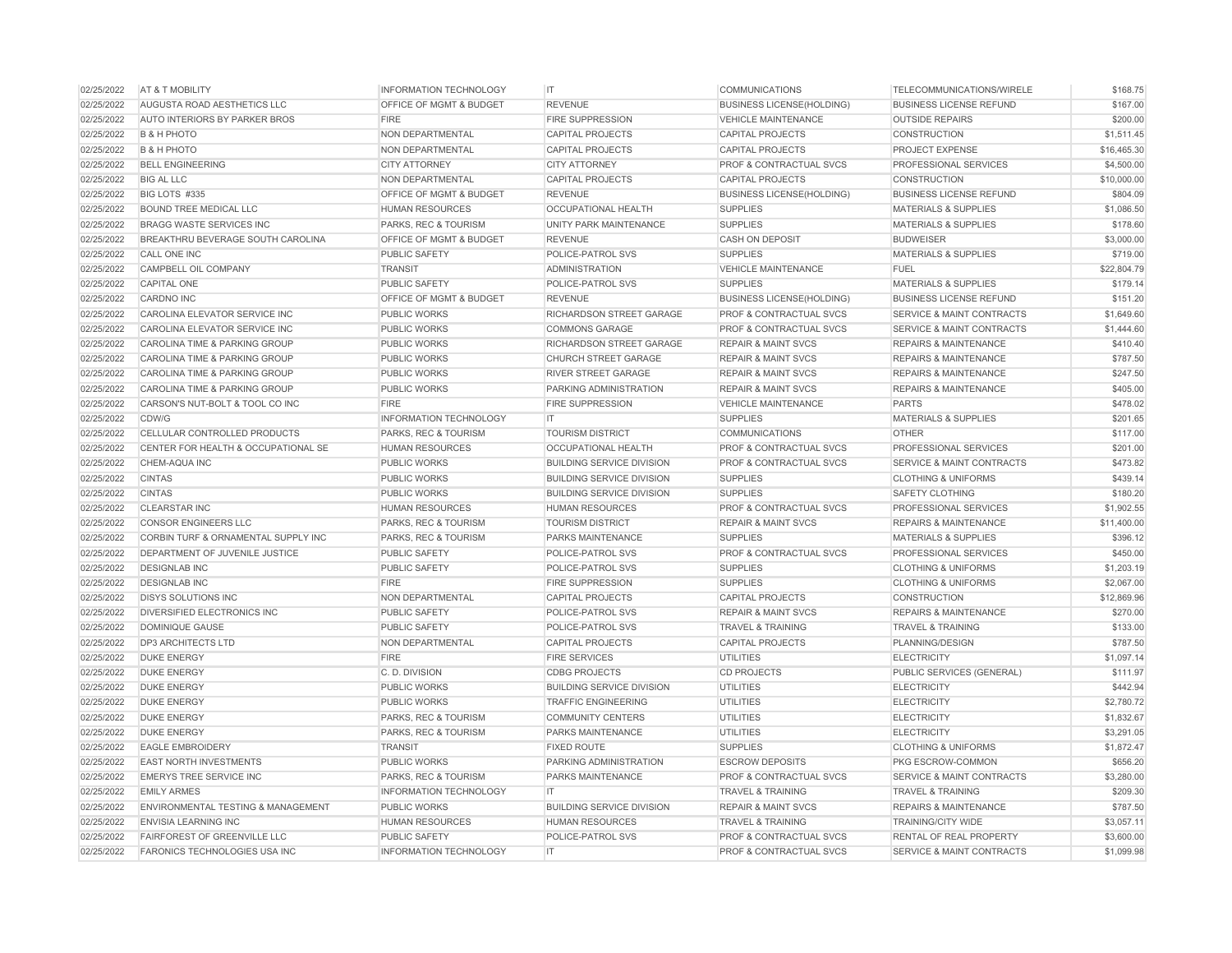| 02/25/2022 | <b>FEDERAL EXPRESS CORP</b>      | <b>PUBLIC SAFETY</b>          | POLICE-PATROL SVS                | <b>SUNDRY</b>                      | <b>MISCELLANEOUS</b>                 | \$167.88    |
|------------|----------------------------------|-------------------------------|----------------------------------|------------------------------------|--------------------------------------|-------------|
| 02/25/2022 | <b>FIRST SUN EAP</b>             | <b>HUMAN RESOURCES</b>        | <b>OCCUPATIONAL HEALTH</b>       | PROF & CONTRACTUAL SVCS            | PROFESSIONAL SERVICES                | \$1,672.00  |
| 02/25/2022 | FMRT GROUP, THE                  | <b>HUMAN RESOURCES</b>        | <b>HUMAN RESOURCES</b>           | PROF & CONTRACTUAL SVCS            | PROFESSIONAL SERVICES                | \$890.00    |
| 02/25/2022 | GAASC                            | INFORMATION TECHNOLOGY        | GIS                              | <b>SUPPLIES</b>                    | <b>MATERIALS &amp; SUPPLIES</b>      | \$150.00    |
| 02/25/2022 | <b>GEORGIA BARK COMPANY</b>      | PARKS, REC & TOURISM          | <b>TOURISM DISTRICT</b>          | <b>SUPPLIES</b>                    | <b>MATERIALS &amp; SUPPLIES</b>      | \$2,120.00  |
| 02/25/2022 | <b>GEORGIA BARK COMPANY</b>      | <b>PUBLIC WORKS</b>           | RIGHTS-OF-WAY                    | <b>SUPPLIES</b>                    | <b>MATERIALS &amp; SUPPLIES</b>      | \$848.00    |
| 02/25/2022 | <b>GEORGIA BARK COMPANY</b>      | PARKS, REC & TOURISM          | PARKS MAINTENANCE                | <b>SUPPLIES</b>                    | <b>MATERIALS &amp; SUPPLIES</b>      | \$2,120.00  |
| 02/25/2022 | <b>GILLIG LLC</b>                | <b>TRANSIT</b>                | <b>VEHICLE MAINTENANCE</b>       | <b>VEHICLE MAINTENANCE</b>         | <b>PARTS</b>                         | \$710.98    |
| 02/25/2022 | <b>GILLIG LLC</b>                | <b>TRANSIT</b>                | <b>VEHICLE MAINTENANCE</b>       | <b>VEHICLE MAINTENANCE</b>         | <b>SMALL PARTS</b>                   | \$205.96    |
| 02/25/2022 | GIMME-A-SIGN CO INC              | NON DEPARTMENTAL              | <b>CAPITAL PROJECTS</b>          | <b>CAPITAL PROJECTS</b>            | <b>CONSTRUCTION</b>                  | \$2,504.99  |
| 02/25/2022 | <b>GOOD LIFE CATERING CO LLC</b> | <b>HUMAN RESOURCES</b>        | <b>HUMAN RESOURCES</b>           | <b>TRAVEL &amp; TRAINING</b>       | <b>TRAINING/CITY WIDE</b>            | \$487.62    |
| 02/25/2022 | GRAINGER 803858935               | <b>PUBLIC WORKS</b>           | <b>BUILDING SERVICE DIVISION</b> | <b>REPAIR &amp; MAINT SVCS</b>     | <b>REPAIRS &amp; MAINTENANCE</b>     | \$176.34    |
| 02/25/2022 | GRAINGER 803858935               | <b>PUBLIC WORKS</b>           | <b>ENFORCEMENT</b>               | <b>SUPPLIES</b>                    | <b>CLOTHING &amp; UNIFORMS</b>       | \$159.95    |
| 02/25/2022 | <b>GREENVILLE COUNTY</b>         | <b>LAW ENFORCEMENT</b>        | <b>LAW ENFORCEMENT</b>           | COURT LIAB-CLAIMS/JUDGMNT          | LEC-CONFISCATED MONIES               | \$3,328.60  |
| 02/25/2022 | <b>GREENVILLE COUNTY</b>         | <b>PUBLIC SAFETY</b>          | POLICE-PATROL SVS                | <b>UTILITIES</b>                   | GAS                                  | \$3,573.63  |
| 02/25/2022 | <b>GREENVILLE COUNTY</b>         | <b>PUBLIC SAFETY</b>          | POLICE-PATROL SVS                | <b>UTILITIES</b>                   | <b>ELECTRICITY</b>                   | \$10,750.46 |
| 02/25/2022 | <b>GREENVILLE COUNTY</b>         | <b>PUBLIC SAFETY</b>          | POLICE-PATROL SVS                | <b>UTILITIES</b>                   | <b>WATER</b>                         | \$4,246.04  |
| 02/25/2022 | <b>GREENVILLE COUNTY</b>         | <b>PUBLIC SAFETY</b>          | POLICE-PATROL SVS                | <b>PROF &amp; CONTRACTUAL SVCS</b> | PROFESSIONAL SERVICES                | \$3,008.95  |
| 02/25/2022 | <b>GREENVILLE COUNTY</b>         | <b>MUNICIPAL COURT</b>        | MUNICIPAL COURT                  | <b>PROF &amp; CONTRACTUAL SVCS</b> | <b>PROFESSIONAL SERVICES</b>         | \$16,241.77 |
| 02/25/2022 | GREENVILLE OFFICE SUPPLY CO INC  | <b>PUBLIC WORKS</b>           | PARKING ADMINISTRATION           | <b>SUPPLIES</b>                    | <b>CLOTHING &amp; UNIFORMS</b>       | \$128.05    |
| 02/25/2022 | <b>GREENVILLE WATER</b>          | <b>PUBLIC WORKS</b>           | <b>FLEET</b>                     | <b>UTILITIES</b>                   | <b>OTHER</b>                         | \$816.77    |
| 02/25/2022 | <b>GREENVILLE WATER</b>          | <b>PUBLIC WORKS</b>           | <b>BUILDING SERVICE DIVISION</b> | <b>UTILITIES</b>                   | <b>OTHER</b>                         | \$246.51    |
| 02/25/2022 | <b>GREENWORKS RECYLING INC</b>   | PARKS, REC & TOURISM          | PARKS MAINTENANCE                | <b>SUPPLIES</b>                    | <b>MATERIALS &amp; SUPPLIES</b>      | \$1,216.35  |
| 02/25/2022 | <b>GREENWORKS RECYLING INC</b>   | PARKS, REC & TOURISM          | <b>TOURISM DISTRICT</b>          | <b>SUPPLIES</b>                    | <b>MATERIALS &amp; SUPPLIES</b>      | \$1,216,35  |
| 02/25/2022 | HOME DEPOT CREDIT SERVICE 0978   | <b>TRANSIT</b>                | NON VEHICLE MAINTENANCE          | <b>SUPPLIES</b>                    | <b>MATERIALS &amp; SUPPLIES</b>      | \$106.40    |
| 02/25/2022 | HOME DEPOT CREDIT SERVICE 5906   | <b>PUBLIC WORKS</b>           | <b>BUILDING SERVICE DIVISION</b> | <b>SUPPLIES</b>                    | <b>MATERIALS &amp; SUPPLIES</b>      | \$253.32    |
| 02/25/2022 | HOME DEPOT CREDIT SERVICE 5922   | PARKS, REC & TOURISM          | PARKS MAINTENANCE                | <b>SUPPLIES</b>                    | <b>MATERIALS &amp; SUPPLIES</b>      | \$190.76    |
| 02/25/2022 | <b>HOME DEPOT PRO</b>            | <b>TRANSIT</b>                | <b>NON VEHICLE MAINTENANCE</b>   | <b>SUPPLIES</b>                    | <b>JANITORIAL SUPPLIES</b>           | \$265.32    |
| 02/25/2022 | <b>HUGHES AGENCY</b>             | NON DEPARTMENTAL              | <b>CAPITAL PROJECTS</b>          | <b>CAPITAL PROJECTS</b>            | PLANNING/DESIGN                      | \$22,364.55 |
| 02/25/2022 | INDUSTRIAL POWER CORPORATION     | NON DEPARTMENTAL              | <b>CAPITAL PROJECTS</b>          | <b>CAPITAL PROJECTS</b>            | <b>CONSTRUCTION</b>                  | \$4,338.37  |
| 02/25/2022 | <b>IVEY COMMUNICATIONS INC</b>   | <b>FIRE</b>                   | <b>FIRE SERVICES</b>             | PROF & CONTRACTUAL SVCS            | <b>PROFESSIONAL SERVICES</b>         | \$356.05    |
| 02/25/2022 | JOHN BLASSINGAME                 | <b>PUBLIC SAFETY</b>          | POLICE-PATROL SVS                | <b>TRAVEL &amp; TRAINING</b>       | <b>TRAVEL &amp; TRAINING</b>         | \$450.48    |
| 02/25/2022 | <b>KEVIN COX</b>                 | <b>PUBLIC SAFETY</b>          | NARCOTICS FUNDS                  | <b>SUPPLIES</b>                    | <b>MATERIALS &amp; SUPPLIES</b>      | \$136.96    |
| 02/25/2022 | KEVIN WHITAKER CHEVROLET INC     | <b>TRANSIT</b>                | <b>VEHICLE MAINTENANCE</b>       | <b>VEHICLE MAINTENANCE</b>         | <b>OUTSIDE REPAIRS</b>               | \$4,012.10  |
| 02/25/2022 | KNOWBE4 INC                      | <b>INFORMATION TECHNOLOGY</b> | IT                               | PROF & CONTRACTUAL SVCS            | <b>SERVICE &amp; MAINT CONTRACTS</b> | \$31,853.02 |
| 02/25/2022 | <b>KW BEVERAGE</b>               | OFFICE OF MGMT & BUDGET       | <b>REVENUE</b>                   | <b>CASH ON DEPOSIT</b>             | <b>BUDWEISER</b>                     | \$5,000.00  |
| 02/25/2022 | <b>LANDSCAPERS SUPPLY</b>        | PARKS, REC & TOURISM          | PARKS MAINTENANCE                | <b>SUPPLIES</b>                    | <b>MATERIALS &amp; SUPPLIES</b>      | \$296.80    |
| 02/25/2022 | LEVEL 3 COMMUNICATIONS LLC       | <b>INFORMATION TECHNOLOGY</b> | IT.                              | <b>COMMUNICATIONS</b>              | TELECOMMUNICATIONS/WIRELE            | \$1,264.18  |
| 02/25/2022 | <b>LEVER STUDIOS INC</b>         | NON DEPARTMENTAL              | <b>CAPITAL PROJECTS</b>          | <b>CAPITAL PROJECTS</b>            | PLANNING/DESIGN                      | \$682.38    |
| 02/25/2022 | LEXIPOL; PRAETORIAN DIGITAL      | <b>PUBLIC SAFETY</b>          | POLICE-PATROL SVS                | PROF & CONTRACTUAL SVCS            | SOFTWARE LICENSES                    | \$12,100.85 |
| 02/25/2022 | <b>LIBERTY PRESS</b>             | PUBLIC SAFETY                 | POLICE-PATROL SVS                | <b>PRINTING</b>                    | PRINTING & BINDING                   | \$987.25    |
| 02/25/2022 | <b>MARATHON STAFFING INC</b>     | NON DEPARTMENTAL              | <b>CAPITAL PROJECTS</b>          | <b>CAPITAL PROJECTS</b>            | PLANNING/DESIGN                      | \$493.43    |
| 02/25/2022 | <b>MARATHON STAFFING INC</b>     | <b>HUMAN RESOURCES</b>        | <b>OCCUPATIONAL HEALTH</b>       | <b>PROF &amp; CONTRACTUAL SVCS</b> | <b>TEMP PERSONNEL SVCS</b>           | \$516.47    |
| 02/25/2022 | <b>MARATHON STAFFING INC</b>     | <b>TRANSIT</b>                | <b>FIXED ROUTE</b>               | PROF & CONTRACTUAL SVCS            | TEMP PERSONNEL SVCS                  | \$1,469.68  |
| 02/25/2022 | <b>MARATHON STAFFING INC</b>     | <b>PUBLIC WORKS</b>           | STORM DRAINS BUREAU              | <b>PROF &amp; CONTRACTUAL SVCS</b> | <b>TEMP PERSONNEL SVCS</b>           | \$1,106.40  |
| 02/25/2022 | <b>MARATHON STAFFING INC</b>     | PARKS, REC & TOURISM          | PARKS MAINTENANCE                | <b>PROF &amp; CONTRACTUAL SVCS</b> | <b>TEMP PERSONNEL SVCS</b>           | \$1,504.00  |
| 02/25/2022 | <b>MARATHON STAFFING INC</b>     | <b>PUBLIC WORKS</b>           | <b>RESIDENTIAL COLL BUREAU</b>   | <b>PROF &amp; CONTRACTUAL SVCS</b> | <b>TEMP PERSONNEL SVCS</b>           | \$1,864.40  |
| 02/25/2022 | <b>MARATHON STAFFING INC</b>     | PARKS, REC & TOURISM          | <b>COMMUNITY CENTERS</b>         | PROF & CONTRACTUAL SVCS            | TEMP PERSONNEL SVCS                  | \$516.00    |
| 02/25/2022 | <b>MARATHON STAFFING INC</b>     | <b>PUBLIC WORKS</b>           | <b>SEWERS BUREAU</b>             | PROF & CONTRACTUAL SVCS            | <b>TEMP PERSONNEL SVCS</b>           | \$752.00    |
| 02/25/2022 | <b>MARATHON STAFFING INC</b>     | <b>PUBLIC SAFETY</b>          | POLICE-DISPATCH BUREAU           | PROF & CONTRACTUAL SVCS            | <b>TEMP PERSONNEL SVCS</b>           | \$6,884.55  |
| 02/25/2022 | <b>MARATHON STAFFING INC</b>     | <b>PUBLIC WORKS</b>           | <b>STREETS BUREAU</b>            | <b>PROF &amp; CONTRACTUAL SVCS</b> | <b>TEMP PERSONNEL SVCS</b>           | \$1,363.50  |
| 02/25/2022 | <b>MARATHON STAFFING INC</b>     | PARKS, REC & TOURISM          | <b>PUBLIC SERVICES</b>           | PROF & CONTRACTUAL SVCS            | <b>TEMP PERSONNEL SVCS</b>           | \$139.32    |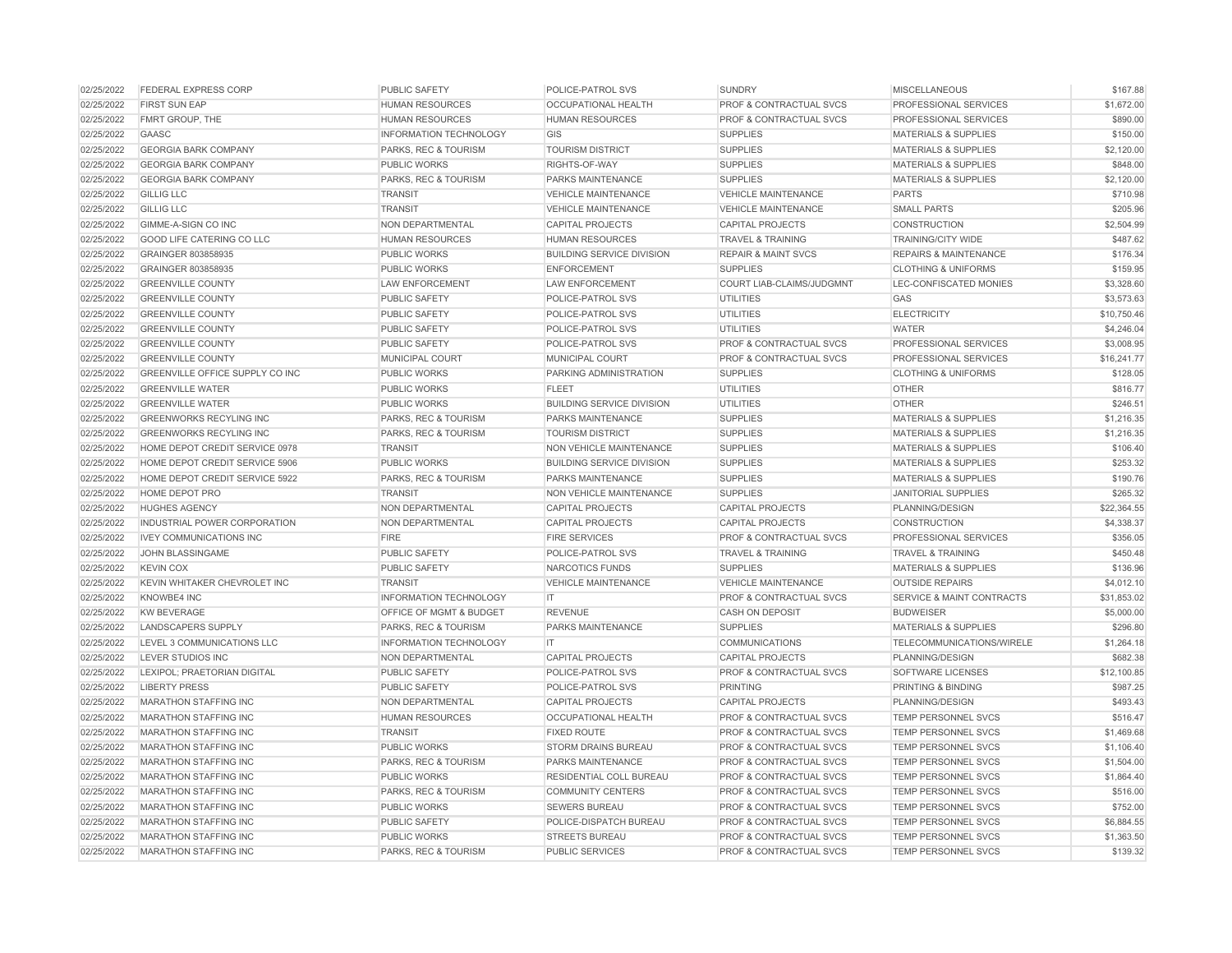| 02/25/2022 | MYEYEDR OPTOMETRY OF SOUTH CAR     | <b>OFFICE OF MGMT &amp; BUDGET</b> | <b>REVENUE</b>                   | <b>BUSINESS LICENSE(HOLDING)</b>   | <b>BUSINESS LICENSE REFUND</b>       | \$2,085.14   |
|------------|------------------------------------|------------------------------------|----------------------------------|------------------------------------|--------------------------------------|--------------|
| 02/25/2022 | N C AND E LLC                      | <b>OFFICE OF MGMT &amp; BUDGET</b> | <b>REVENUE</b>                   | <b>BUSINESS LICENSE(HOLDING)</b>   | <b>BUSINESS LICENSE REFUND</b>       | \$162.40     |
| 02/25/2022 | NAPA AUTO PARTS                    | <b>FIRE</b>                        | <b>FIRE SUPPRESSION</b>          | <b>VEHICLE MAINTENANCE</b>         | <b>PARTS</b>                         | \$2,308.15   |
| 02/25/2022 | <b>NGLIC</b>                       | <b>HUMAN RESOURCES</b>             | <b>HEALTH CARE</b>               | <b>OTHER INSURANCE</b>             | <b>VISION - SUPERIOR</b>             | \$9,341.93   |
| 02/25/2022 | NORTH AMERICAN RESCUE LLC          | <b>PUBLIC SAFETY</b>               | NARCOTICS FUNDS                  | <b>SUPPLIES</b>                    | <b>MATERIALS &amp; SUPPLIES</b>      | \$2,172.21   |
| 02/25/2022 | PALMETTO CLEANING LLC              | <b>OFFICE OF MGMT &amp; BUDGET</b> | <b>REVENUE</b>                   | <b>BUSINESS LICENSE(HOLDING)</b>   | <b>BUSINESS LICENSE REFUND</b>       | \$192.00     |
| 02/25/2022 | PETERBILT STORE OF GREENVILLE, THE | <b>TRANSIT</b>                     | <b>VEHICLE MAINTENANCE</b>       | <b>VEHICLE MAINTENANCE</b>         | <b>PARTS</b>                         | \$1,418.08   |
| 02/25/2022 | PIEDMONT NATURAL GAS CO INC        | C. D. DIVISION                     | <b>CDBG PROJECTS</b>             | <b>CD PROJECTS</b>                 | PUBLIC SERVICES (GENERAL)            | \$564.60     |
| 02/25/2022 | PIEDMONT NATURAL GAS CO INC        | <b>PUBLIC WORKS</b>                | <b>FLEET</b>                     | UTILITIES                          | GAS                                  | \$2,668.82   |
| 02/25/2022 | PIEDMONT NATURAL GAS CO INC        | <b>PUBLIC WORKS</b>                | PARKING ADMINISTRATION           | <b>UTILITIES</b>                   | GAS                                  | \$434.55     |
| 02/25/2022 | PIEDMONT NATURAL GAS CO INC        | <b>PUBLIC WORKS</b>                | <b>SEWERS BUREAU</b>             | <b>UTILITIES</b>                   | GAS                                  | \$508.91     |
| 02/25/2022 | PIEDMONT NATURAL GAS CO INC        | PARKS, REC & TOURISM               | <b>COMMUNITY CENTERS</b>         | <b>UTILITIES</b>                   | GAS                                  | \$182.97     |
| 02/25/2022 | PIEDMONT NATURAL GAS CO INC        | PARKS, REC & TOURISM               | <b>ADMINISTRATION</b>            | <b>UTILITIES</b>                   | GAS                                  | \$913.42     |
| 02/25/2022 | PIEDMONT NATURAL GAS CO INC        | <b>PUBLIC WORKS</b>                | <b>BUILDING SERVICE DIVISION</b> | <b>UTILITIES</b>                   | GAS                                  | \$1,875.30   |
| 02/25/2022 | PIEDMONT NATURAL GAS CO INC        | PARKS, REC & TOURISM               | <b>PARKS MAINTENANCE</b>         | <b>UTILITIES</b>                   | GAS                                  | \$116.57     |
| 02/25/2022 | PIEDMONT NATURAL GAS CO INC        | <b>FIRE</b>                        | <b>FIRE SERVICES</b>             | <b>UTILITIES</b>                   | GAS                                  | \$2,895.83   |
| 02/25/2022 | PROTERRA INC                       | <b>TRANSIT</b>                     | <b>VEHICLE MAINTENANCE</b>       | <b>VEHICLE MAINTENANCE</b>         | <b>PARTS</b>                         | \$369.50     |
| 02/25/2022 | PSYCHEMEDICS CORPORATION           | <b>HUMAN RESOURCES</b>             | <b>OCCUPATIONAL HEALTH</b>       | PROF & CONTRACTUAL SVCS            | PROFESSIONAL SERVICES                | \$1,390.00   |
| 02/25/2022 | <b>RAYCO FIRE PROTECTION</b>       | <b>PUBLIC WORKS</b>                | <b>CHURCH STREET GARAGE</b>      | <b>REPAIR &amp; MAINT SVCS</b>     | <b>REPAIRS &amp; MAINTENANCE</b>     | \$915.00     |
| 02/25/2022 | <b>REFLIGHT LLC</b>                | PUBLIC SAFETY                      | POLICE-PATROL SVS                | <b>PROF &amp; CONTRACTUAL SVCS</b> | PROFESSIONAL SERVICES                | \$6,620.00   |
| 02/25/2022 | RIVERPLACE DEVELOPMENT II LLC      | <b>PUBLIC WORKS</b>                | RIVERPLACE GARAGE                | PROF & CONTRACTUAL SVCS            | <b>SERVICE &amp; MAINT CONTRACTS</b> | \$2,472.05   |
| 02/25/2022 | ROIB 101 NORTH MAIN LLC            | <b>ECONOMIC DEVELOPMENT</b>        | <b>ECONOMIC DEVELOPMENT</b>      | PROF & CONTRACTUAL SVCS            | RENTAL OF REAL PROPERTY              | \$1,100.00   |
| 02/25/2022 | ROSS DRESS FOR LESS INC            | OFFICE OF MGMT & BUDGET            | <b>REVENUE</b>                   | <b>BUSINESS LICENSE(HOLDING)</b>   | <b>BUSINESS LICENSE REFUND</b>       | \$2,139.56   |
| 02/25/2022 | S C DEPARTMENT OF REVENUE          | PARKS, REC & TOURISM               | <b>EVENTS MANAGEMENT</b>         | <b>SUNDRY</b>                      | <b>MISCELLANEOUS</b>                 | \$320.00     |
| 02/25/2022 | <b>SAFETY PRODUCTS INC</b>         | <b>PUBLIC WORKS</b>                | PARKING ADMINISTRATION           | <b>SUPPLIES</b>                    | <b>CLOTHING &amp; UNIFORMS</b>       | \$104.84     |
| 02/25/2022 | <b>SAFEWARE INC</b>                | <b>FIRE</b>                        | <b>FIRE SUPPRESSION</b>          | <b>SUPPLIES</b>                    | <b>MATERIALS &amp; SUPPLIES</b>      | \$452.40     |
| 02/25/2022 | SHAMROCK ENVIRONMENTAL CORP        | NON DEPARTMENTAL                   | <b>CAPITAL PROJECTS</b>          | <b>CAPITAL PROJECTS</b>            | <b>CONSTRUCTION</b>                  | \$182,502.83 |
| 02/25/2022 | SIB FIXED COST REDUCTION CO LLC    | <b>INFORMATION TECHNOLOGY</b>      | IT                               | <b>COMMUNICATIONS</b>              | TELECOMMUNICATIONS/WIRELE            | \$1,600.83   |
| 02/25/2022 | <b>SIGNATURES COMPANY LLC</b>      | PARKS, REC & TOURISM               | <b>TOURISM DISTRICT</b>          | <b>SUPPLIES</b>                    | <b>CLOTHING &amp; UNIFORMS</b>       | \$305.45     |
| 02/25/2022 | SIGNATURES COMPANY LLC             | PARKS, REC & TOURISM               | PARKS MAINTENANCE                | <b>SUPPLIES</b>                    | <b>CLOTHING &amp; UNIFORMS</b>       | \$1,014.00   |
| 02/25/2022 | SITE DESIGN INC                    | NON DEPARTMENTAL                   | <b>CAPITAL PROJECTS</b>          | <b>CAPITAL PROJECTS</b>            | PLANNING/DESIGN                      | \$1,000.00   |
| 02/25/2022 | SOFTWAREONE INC                    | <b>INFORMATION TECHNOLOGY</b>      | IT                               | <b>SUPPLIES</b>                    | <b>MATERIALS &amp; SUPPLIES</b>      | \$600.88     |
| 02/25/2022 | SOUTHEASTERN PAPER GROUP           | PARKS, REC & TOURISM               | <b>TOURISM DISTRICT</b>          | <b>SUPPLIES</b>                    | <b>JANITORIAL SUPPLIES</b>           | \$714.25     |
| 02/25/2022 | <b>SPECIAL SYSTEMS INC</b>         | PARKS, REC & TOURISM               | <b>TOURISM DISTRICT</b>          | <b>PROF &amp; CONTRACTUAL SVCS</b> | <b>SERVICE &amp; MAINT CONTRACTS</b> | \$900.00     |
| 02/25/2022 | <b>STANTON OPTICAL</b>             | OFFICE OF MGMT & BUDGET            | <b>REVENUE</b>                   | <b>BUSINESS LICENSE(HOLDING)</b>   | <b>BUSINESS LICENSE REFUND</b>       | \$483.82     |
| 02/25/2022 | STARWIND SOFTWARE INC              | <b>INFORMATION TECHNOLOGY</b>      | IT.                              | <b>PROF &amp; CONTRACTUAL SVCS</b> | <b>SERVICE &amp; MAINT CONTRACTS</b> | \$2,000.00   |
| 02/25/2022 | <b>STEPHEN EPTING</b>              | PUBLIC SAFETY                      | POLICE-PATROL SVS                | <b>TRAVEL &amp; TRAINING</b>       | <b>TRAVEL &amp; TRAINING</b>         | \$221.00     |
| 02/25/2022 | <b>SUPERION LLC</b>                | <b>INFORMATION TECHNOLOGY</b>      | IT                               | <b>PROF &amp; CONTRACTUAL SVCS</b> | <b>SERVICE &amp; MAINT CONTRACTS</b> | \$32,874.58  |
| 02/25/2022 | <b>TALENT MANAGEMENT SOLUTIONS</b> | <b>PUBLIC WORKS</b>                | <b>STORM DRAINS BUREAU</b>       | <b>PROF &amp; CONTRACTUAL SVCS</b> | <b>TEMP PERSONNEL SVCS</b>           | \$4,772.39   |
| 02/25/2022 | TALENT MANAGEMENT SOLUTIONS        | <b>TRANSIT</b>                     | <b>FIXED ROUTE</b>               | <b>PROF &amp; CONTRACTUAL SVCS</b> | TEMP PERSONNEL SVCS                  | \$2,395.72   |
| 02/25/2022 | <b>TARA EAKER WORKING CASH</b>     | PARKS, REC & TOURISM               | PARKS, REC, & TOURISM            | PETTY CASH                         | PETTY CASH                           | \$4,500.00   |
| 02/25/2022 | TD CARD SERVICES                   | PUBLIC SAFETY                      | NARCOTICS FUNDS                  | <b>SUPPLIES</b>                    | <b>MATERIALS &amp; SUPPLIES</b>      | \$400.00     |
| 02/25/2022 | TD CARD SERVICES                   | <b>PUBLIC WORKS</b>                | <b>BUILDING SERVICE DIVISION</b> | <b>SUPPLIES</b>                    | <b>MATERIALS &amp; SUPPLIES</b>      | \$298.04     |
| 02/25/2022 | TD CARD SERVICES                   | PUBLIC SAFETY                      | POLICE-PATROL SVS                | <b>TRAVEL &amp; TRAINING</b>       | <b>TRAVEL &amp; TRAINING</b>         | \$5,488.72   |
| 02/25/2022 | TD CARD SERVICES                   | <b>PUBLIC WORKS</b>                | <b>BUILDING SERVICE DIVISION</b> | <b>TRAVEL &amp; TRAINING</b>       | <b>TRAVEL &amp; TRAINING</b>         | \$2,416.28   |
| 02/25/2022 | TD CARD SERVICES                   | OFFICE OF MGMT & BUDGET            | <b>ADMINISTRATION</b>            | <b>TRAVEL &amp; TRAINING</b>       | <b>TRAVEL &amp; TRAINING</b>         | \$475.00     |
| 02/25/2022 | TD CARD SERVICES                   | <b>TRANSIT</b>                     | <b>ADMINISTRATION</b>            | <b>SUPPLIES</b>                    | <b>MATERIALS &amp; SUPPLIES</b>      | \$101.45     |
| 02/25/2022 | TD CARD SERVICES                   | <b>PUBLIC WORKS</b>                | <b>BUILDING SERVICE DIVISION</b> | <b>REPAIR &amp; MAINT SVCS</b>     | <b>REPAIRS &amp; MAINTENANCE</b>     | \$195.97     |
| 02/25/2022 | TD CARD SERVICES                   | PUBLIC SAFETY                      | POLICE-PATROL SVS                | <b>SUPPLIES</b>                    | <b>MATERIALS &amp; SUPPLIES</b>      | \$836.65     |
| 02/25/2022 | TD CARD SERVICES                   | <b>PUBLIC SAFETY</b>               | POLICE-PATROL SVS                | <b>SUNDRY</b>                      | <b>MISCELLANEOUS</b>                 | \$562.20     |
| 02/25/2022 | TD CARD SERVICES                   | PUBLIC SAFETY                      | POLICE-PATROL SVS                | <b>SUNDRY</b>                      | <b>RECRUITMENT ADS</b>               | \$1,197.32   |
| 02/25/2022 | THERMO KING OF GREENVILLE          | <b>TRANSIT</b>                     | <b>VEHICLE MAINTENANCE</b>       | <b>VEHICLE MAINTENANCE</b>         | <b>PARTS</b>                         | \$503.73     |